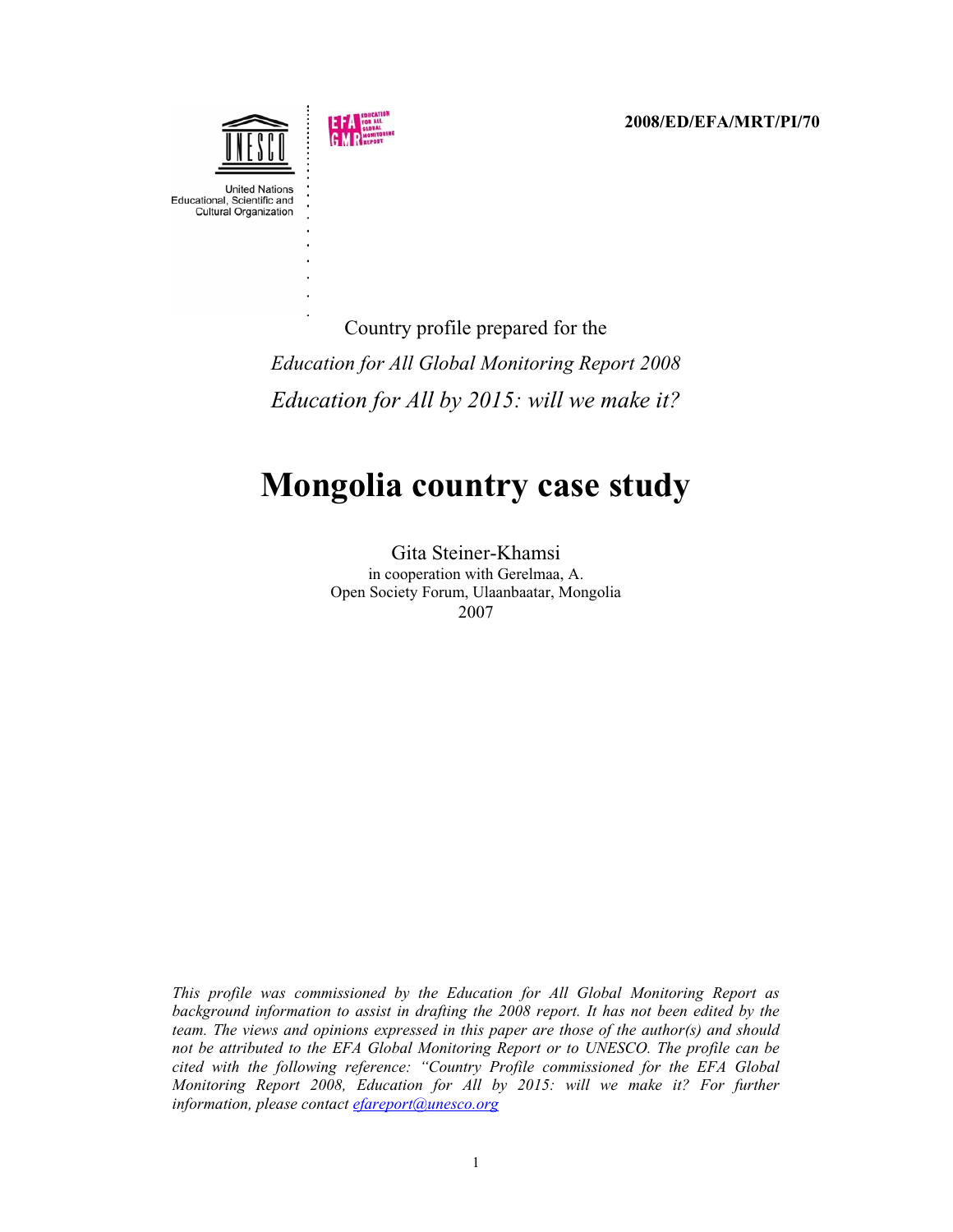# LIST OF ACRONYMS

| ADB           | Asian Development Bank                                 |
|---------------|--------------------------------------------------------|
| <b>DANIDA</b> | Danish International Development Agency                |
| <b>EFA</b>    | <b>Education</b> for All                               |
| <b>FTI</b>    | <b>Fast Track Initiative</b>                           |
| GDP           | <b>Gross Domestic Product</b>                          |
| GPI           | Gender Parity Index                                    |
| <b>GTZ</b>    | Gesellschaft für Technische Zusammenarbeit             |
| <b>HIES</b>   | Household Income Expenditure Survey                    |
| ILO           | International Labour Organization                      |
| IMF           | <b>International Monetary Fund</b>                     |
| <b>JICA</b>   | Japan International Cooperation Agency                 |
| <b>LSMS</b>   | Living Standard Measurement Survey                     |
| <b>MEA</b>    | Mongolian Education Alliance                           |
| <b>MECS</b>   | Ministry of Education, Culture and Science             |
| <b>MNT</b>    | Mongolian Togrog (national currency)                   |
| <b>MOSTEC</b> | Ministry of Science, Technology, Education and Culture |
| <b>NSO</b>    | National Statistical Office                            |
| <b>PETS</b>   | Public Expenditure Tracking Survey                     |
| VTE           | <b>Vocational and Technical Education</b>              |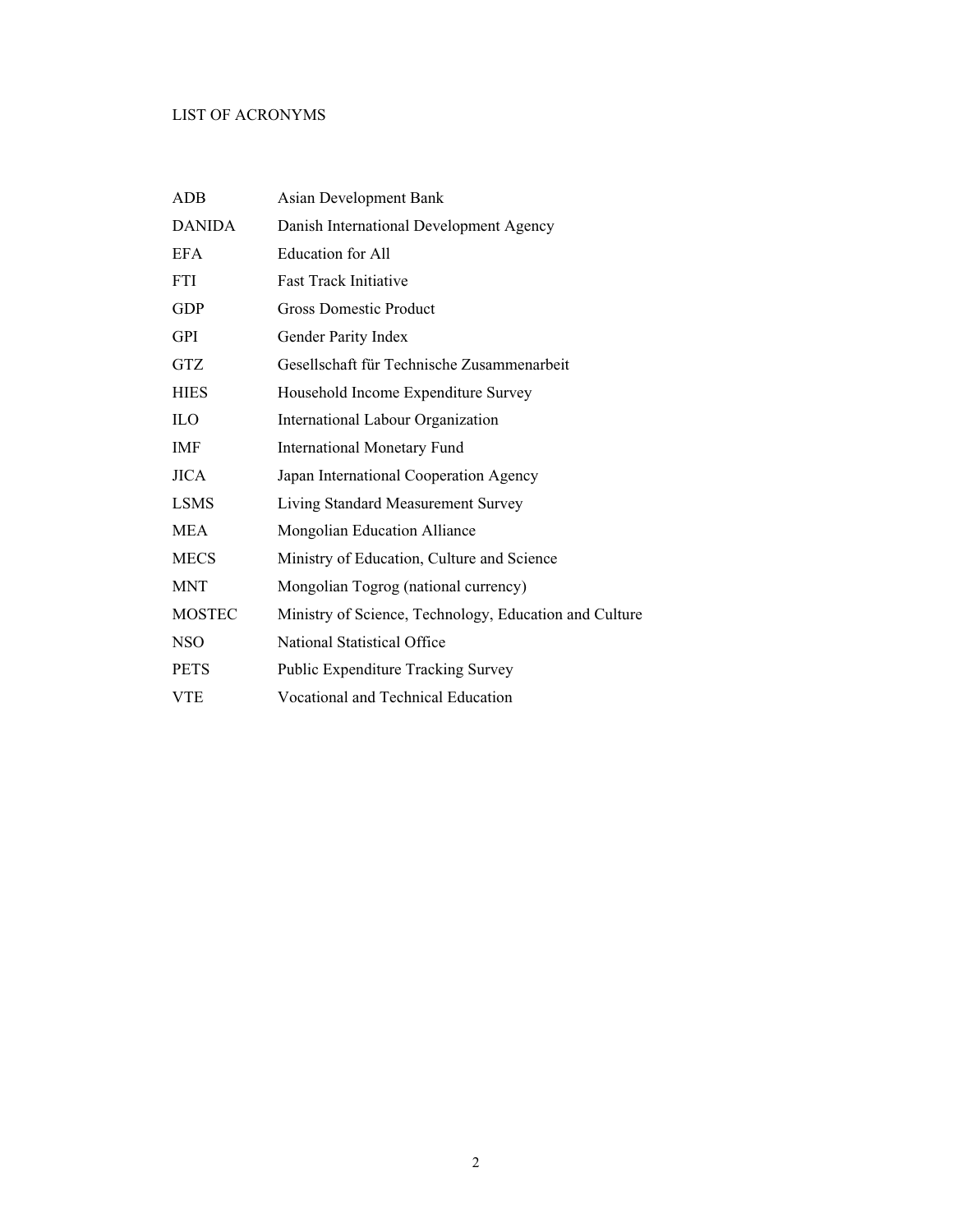# **TABLE OF CONTENT**

# [Executive Summary](#page-4-0)

## [1. Introduction](#page-8-0)

- 2. Background on the Educational Sector
- [2.1. Developments in the First Transition Decade](#page-12-0)
- [2.2. Structure](#page-14-0)
- [2.3. Size and Enrollment](#page-16-0)
- [2.4. Donor Involvement](#page-18-0)
- [3. Developments with Regard to the Education for All Goals](#page-20-0)
- [3.1. The Inverse Gender Gap](#page-22-0)
- [3.2. Out-of-School Children](#page-24-0)
- [3.3. Vulnerable Children and Minorities](#page-28-0)
- [3.4. Children of Herders](#page-32-0)
- [4. The Mongolian Education Sector Master Plan 2006-2015](#page-34-0)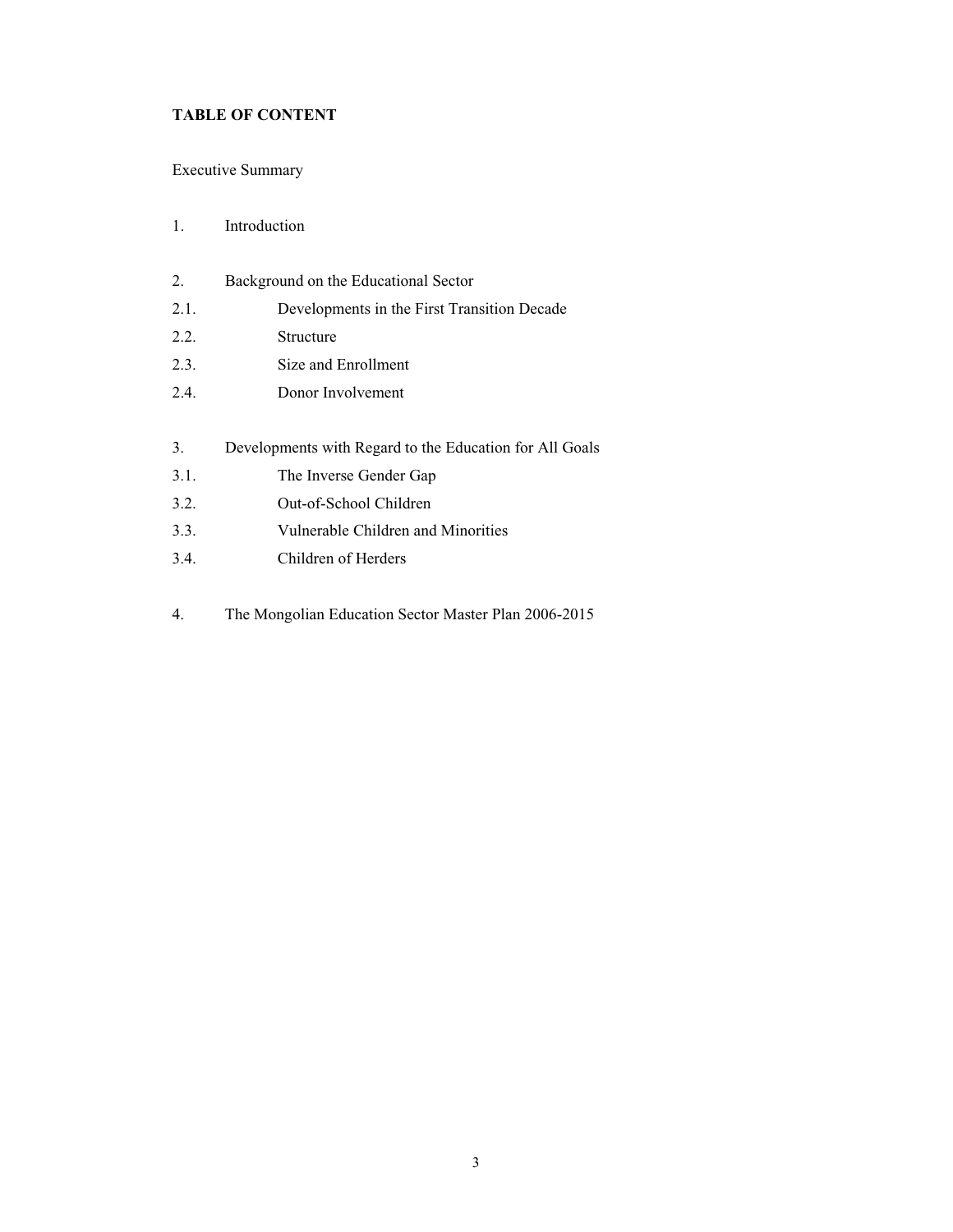# **List of Tables**

- [1. Enrollment School Year 2001/02 until 2003/04 by Level of Education](#page-18-0)
- [2. Donor Involvement in General Education, 2000-2009](#page-19-0)
- [3. Developments with Regard to the Education for All Goals](#page-20-0)
- [4. Gender Imbalance by Level of Education](#page-23-0)
- [5. Proportion of Working Children and Non-Attendance, 1998 and 2002](#page-24-0)
- 6. Dropouts by Gender and Age, School Year 2005/06
- [7. Vulnerable Children, Minorities and Students with Special Needs, School Year](#page-28-0)  2002/03 and 2005/06
- [8. School Enrollment of Children and Youth with Disabilities, Year 2004](#page-29-0)
- [9. Literacy Rates of Youth and Adults with Disabilities, Year 2004](#page-30-0)
- [10. Applications and Admissions of Children from Herder Families to School](#page-32-0)  Dormitories, School Year 2005/06

# **List of Figures**

- [1. Net Enrollment Rates by Wealth](#page-27-0)
- [2. Applications for Dormitory Space by Grade Level and Gender, School Year 2005/06](#page-33-0)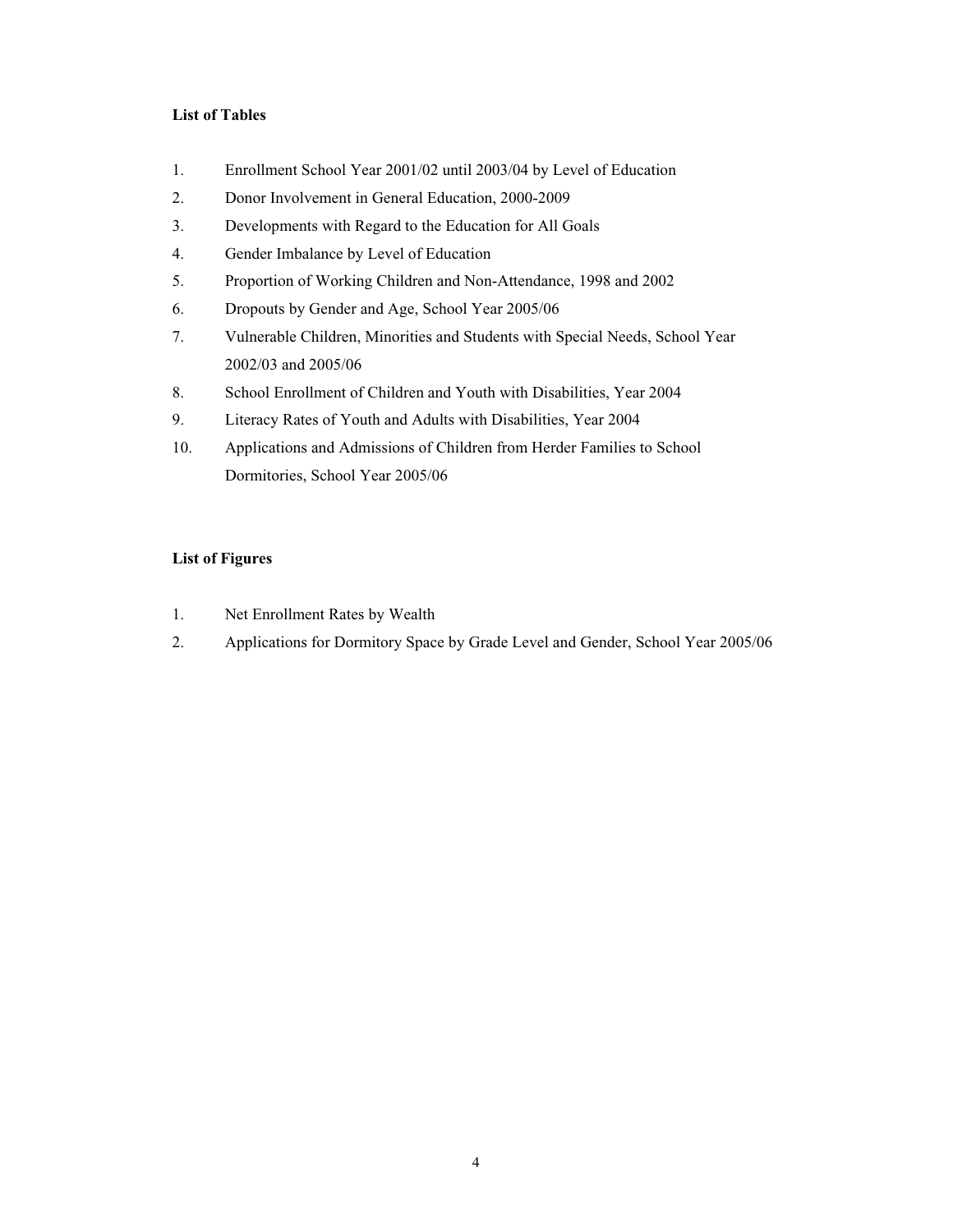#### **Executive Summary**

The Mongolian case study heavily draws from sector reviews and studies on Mongolian education conducted over the past two years, in 2005 and 2006. The most important sources of information were the education sector review (ADB & MECS 2005), the master plan 2006- 2015 (Government of Mongolia 2006), the EFA assessment for the Fast Track Initiative (FTI Secretariat 2006a), the baseline survey on child labor (ILO 2006), a study on internal migration in Mongolia (Save the Children UK & National University of Mongolia 2005), the public expenditure tracking survey (World Bank 2006), the country gender assessment study (ADB & World Bank 2005), policy notes based on secondary analyses of the Living Standards Measurement Surveys 1998 and 2002 and Household Income and Expenditure Survey 1999 (World Bank 2005a and 2005b) as well as statistical information on the education sector that were provided by the Ministry of Education, Science and Culture of Mongolia (MECS 2005 and 2006).

<span id="page-4-0"></span> The report highlights the main challenges of the 1990s that have left a deep mark on educational reforms in the new millennium: poverty, internal migration (from rural to urban areas), neglect of students with special needs, inverse gender gap (fewer school enrollments and lower educational attainment of males), rapid decline of vocational and technical education, and massive expansion of higher education. The most important structural change has been the extension of schooling from 10 to 11 years by lowering the school entrance age from 8 to 7. The extension was introduced in September 2005, and a further extension to 12 years of schooling will possibly be introduced either in 2008 or 2010. Currently, general education consists of three cycles: 5 years primary school (grades 1-5), 4 years lower secondary school (grades 6-9), 2 years upper secondary school (grades 10-11). Non-formal education caters both to youth and adults with limited or no literacy, and to literate adolescents and adults that are interested in taking courses on life skills, vocational skills, creative skills, or in other areas (parenting, how to generate additional income, etc.). In addition, non-formal education provides "equivalency programs" for drop-outs who lack proper documentation on the years of schooling that they had successfully completed. Donor assistance has been traditionally high in Mongolia. It accounts for approximately 20 percent of the country's Gross Domestic Product (GDP). The largest donors are the Government of Japan (45 percent of all external assistance), the Asian Development Bank (22 percents), and since 2007 also bilateral donors contributing to the EFA Catalytic Fund (14 percent), administered by the World Bank. The bulk of external assistance is given in the form of grants. Less than one-third of external assistance consists of loans. The Government of Mongolia spends 19.1 percent of all its expenditures on education. This share corresponds, more or less, to the EFA FTI Indicative Framework that recommends a level of commitment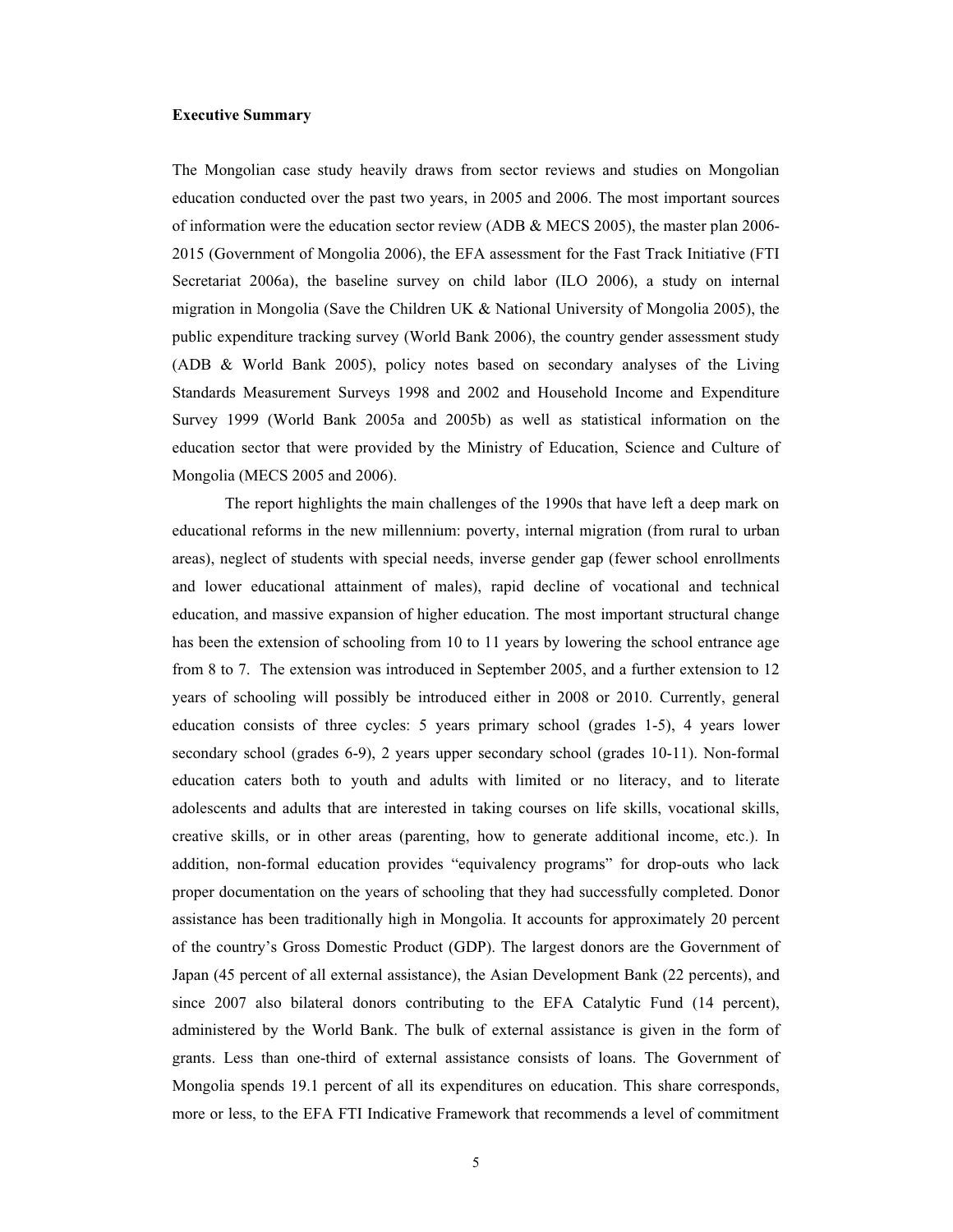ranging around 20 percent. The commitment to public education is also discernible in the great proportion of the GDP (7.5 percent) that is spent on education. This proportion is high as compared to other low-income countries in the Asia and Pacific region, but it is not out of the extraordinary as compared to countries in the post-socialist region of Europe, Caucasus, and Central Asia.

 We have used the *Guidelines for the Asia and Pacific Education for All Mid-Decade Assessment* (UNICEF, UNESCO, Education for All – Asia and the Pacific 2006) to identify the relevant indicators for assessing progress in Mongolia with regard to the EFA goals. Educational development in Mongolia lags behind the EFA goals in the following areas: (1) the gross enrollment ratio in crèches and kindergarten (2-6 year olds) is approximately 50 percent, (2) the survival rate from grade 1 to 4 (primary school) is 88.3 percent, and from grade 1 to 8 (basic education) 83.0 percent, (3) the gender parity indices for all levels of education, from preschool to higher education, are consistently greater than 1 indicating a disparity in favor of females, (4) the annual number of instructional hours is small as compared to the benchmark of 850-1,000 hours/year proposed in the EFA FTI Indicative Framework: in Mongolia, the annual duration of instruction is 659.7 hours for students in primary school, and 792.2 hours for students in basic education, (5) both adult and youth literacy rates are approximately 98%. However, the statistics for adult literacy, youth literacy, dropouts, and never enrolled children and youth need to be interpreted with caution. According to government statistics, adults or youth over the age of 15 years old that enroll in a short-term non-formal education program are considered literate. Similarly, school-aged children than enroll in non-formal education are subtracted from the number of dropouts or never enrolled children and youth. As a result, the figures for literacy tend to be overreported, and the ones for dropouts and never enrolled children and youth under-reported. We identified the following groups that are currently underserved in the Mongolian education sector, both with regard to access and quality of education:

*Boys:* Boys are still disproportionately dropping out of school or do not enroll in school, but the current gender imbalance is less extreme than it used to be a decade or fifteen years ago. Nevertheless, the sons of poor herder families continue to be frequently used for child labor (animal husbandry). They constitute the educationally most disadvantaged group among the rural poor. Sixty percent of all dropouts—in the age group 8-15 years olds—are boys.

*Out-of-School Children:* School dropout is mainly a rural phenomenon and is closely linked with the shortage of dormitories and schools in remote rural areas. As part of the structural adjustment reforms in the mid- and late 1990s, many small primary schools in remote villages *(bagh schools)* were shut down. Access to schooling became a problem for families in rural areas, and in particular for nomadic herder families that used to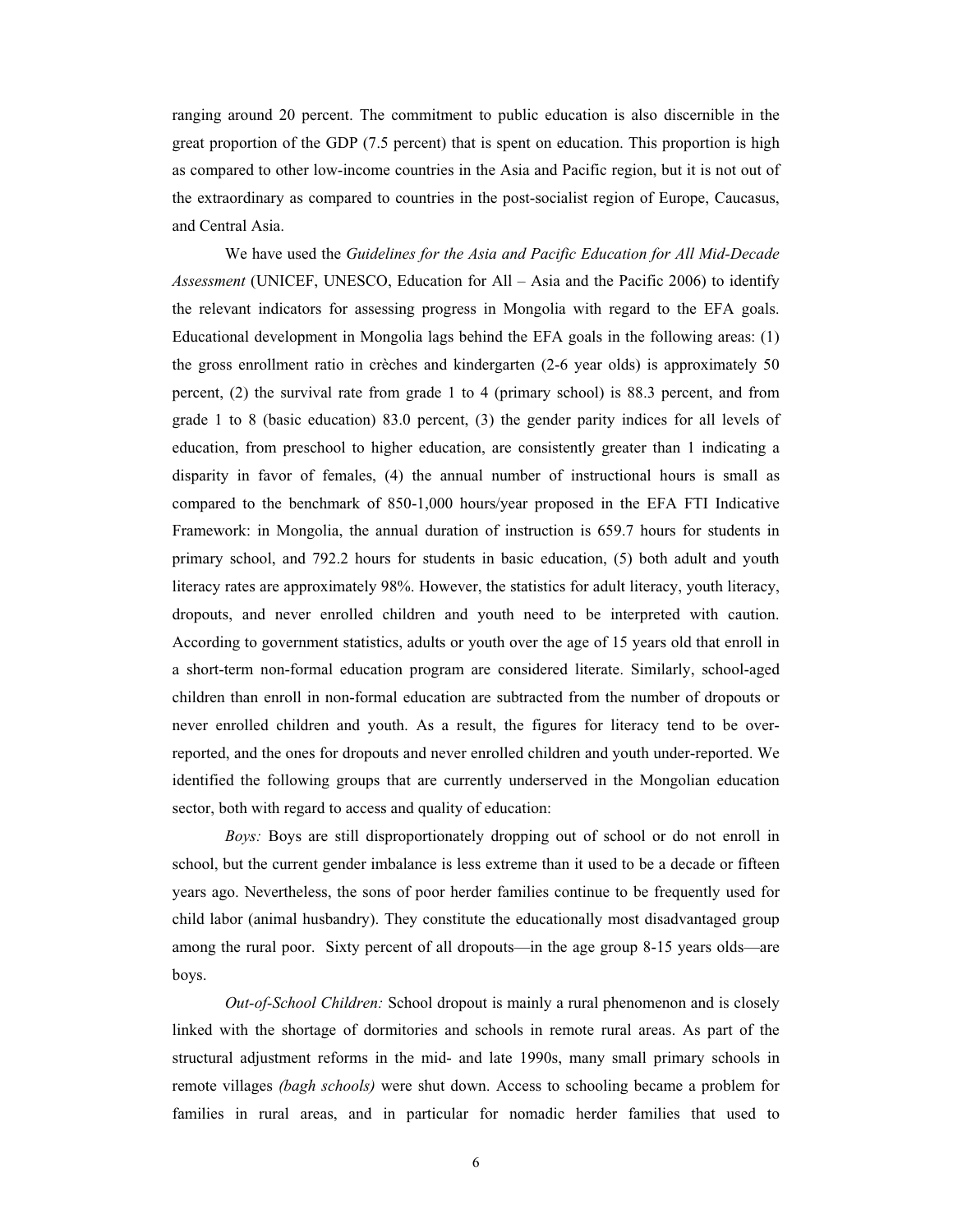accommodate their children in the school dormitory. Only in 2002 did the Ministry of Education, Culture and Science draw greater attention to rural school development, and secured funds to rehabilitate schools and dormitories in remote rural areas. The dropout rates for children of poor herders were highest from 1996 to 2000, when the Ministry of Education, Culture and Science charged fees for meals in the school dormitories, known as the Meat Requirement. The massive dropout problem in rural areas gradually recovered after the year 2000 when the Meat Requirement policy was abolished. For example, the proportion of 10-14 year old working children that were among the poorest two quintiles fell from 8.2 percent to 4.6 percent of households in the period 1998 to 2002. The recovery is also reflected in the decrease of out-of-school children. In school year 2003/04 9.6 percent of all school-aged children were out-of-school, whereas in school year 2005/06 their number dropped to 6.8 percent.

*Vulnerable Children and Minorities:* It is cause for great concern that the literacy rates have fallen over time for children and youth with disabilities. According to the 2004 Census of Disabled People, more than half of the children and youth with disabilities are not enrolled in any school. Only 41 percent of children with disabilities in the age group 8-11 year olds are enrolled in primary school. The education sector review (ADB & MECS 2005) highlights the absence of access ramps and other provisions that would cater to students with disabilities. It is striking how little progress has been made with regard to ensuring access and quality of education for students with special needs. Besides the complete lack of provisions and inadequate teacher preparation, schools also lack special equipment and books that would enable blind or deaf students to be integrated in regular classes. The need for actions has been acknowledged in the education sector review, the master plan (2006-2015), and in the third education sector loan (2006-2011). In stark contrast, no progress has been made with regard to official reporting of street children. Another group that needs to be considered educationally vulnerable are Kazakh-Mongolians that reside in several Western provinces of the country. One of them, Bayanulgii province, is officially bilingual and, at the same time, since the early 1990s economically depressed. The rates for poverty and the number of students that are out-of-school are much higher in Bayanulgii than in the rest of Mongolia. The economic hardship of Bayanulgii and the distance from the capital are taken into account in the per-capita funding formula for schools. For the first time in 2005, the bilingual province was granted a higher normative mean per student than the other provinces of the Western zone. This higher mean, however, is not sufficient to offset all the disadvantages that the schools in Bayanulgii face. The funding formula gives too much weight to school size. In general, schools are not given any additional funds if they provide proof that they integrate students with special needs, students from vulnerable groups or linguistic minorities.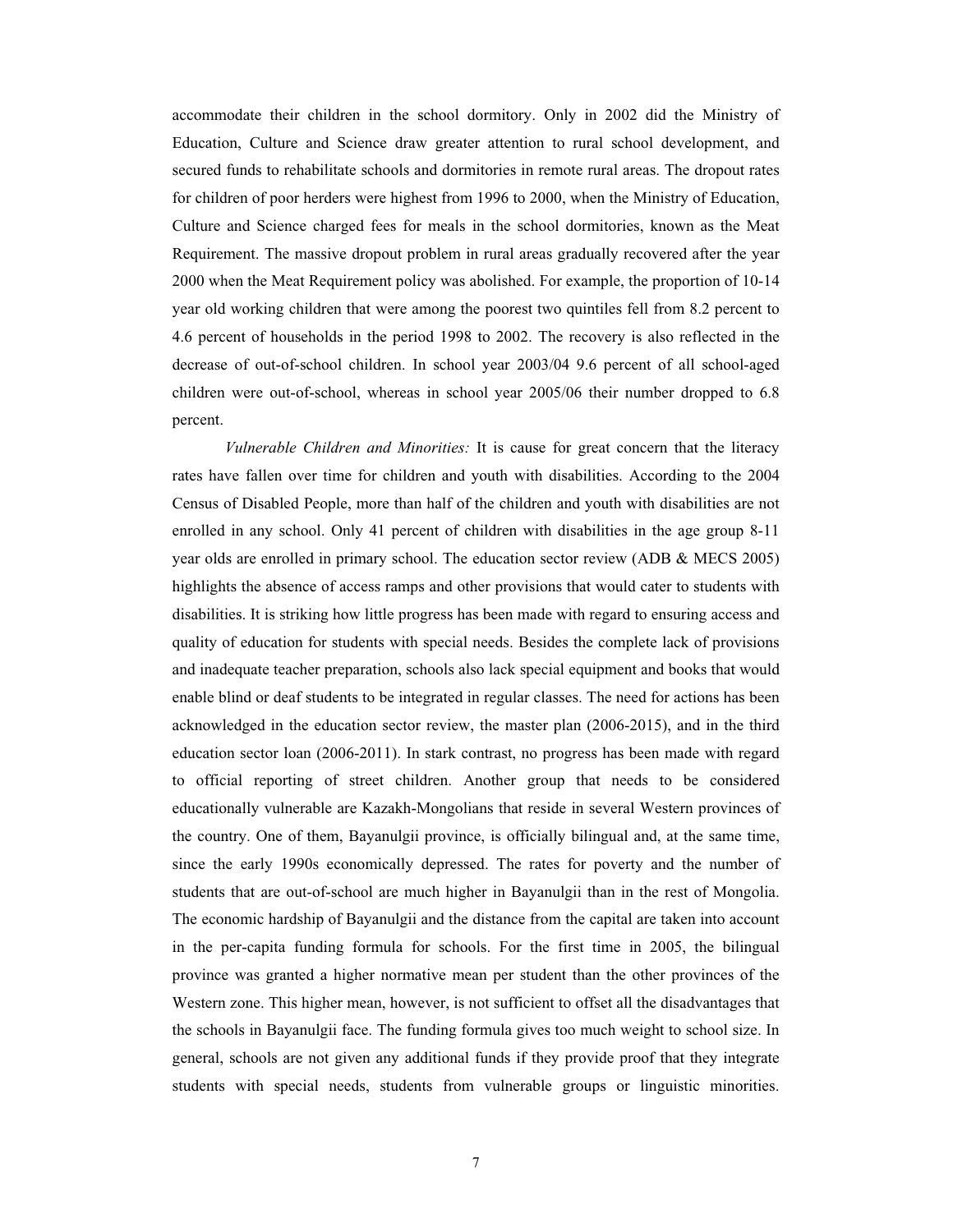Correcting the funding formula to reflect student characteristics of a school would be key for a systematic integration of vulnerable children and minorities into regular schools.

*Children of Herders:* Approximately 40 percent of herder families wish to have their child accommodated in a school dormitory. Other living arrangements include splitting the household during the school year whereby the mother stays with the school-aged children near the rural school, or accommodation of the school-aged children with relatives, friends or on their own. There is lack of dormitory space, especially for students in primary schools. The report also addresses the problem of over-aging of children of herders in primary school that is likely to be exacerbated by the most recent school reform: the extension of schooling from 10 to 11 years or the lowering of the school age from 8 to 7. A sizeable number of herder families take their child out of school after the end of the first school year either because the child performed poorly and was required to repeat the grade (repetition rates are significantly higher in grade 1 than in any other grade), because of bullying by other students, because the dormitory space was unhealthy (cold) and child-unfriendly, or because the child missed its family. The last two reasons—inappropriate dormitory accommodation or emotional distress—are frequently solved by re-enrolling the child at age 9 or 10 when the child is physically stronger and emotionally less dependent from its family. For the eldest children of herder families it is not uncommon to stay at home and wait with school enrollment until the second-born child also reaches school age. Given that the school entrance age was lowered in 2005, the problem of over-aging is more pronounced today than it was a few years ago.

 In the last chapter of the report, we comment on the lack of donor coordination in Mongolia. With the Mongolian education sector qualifying for the Catalytic Fund of EFA Fast Track Initiative, it is likely that the Ministry of Education will be pressured to take on a more pro-active role in coordinating the numerous loans and grants that it secured for the education sector.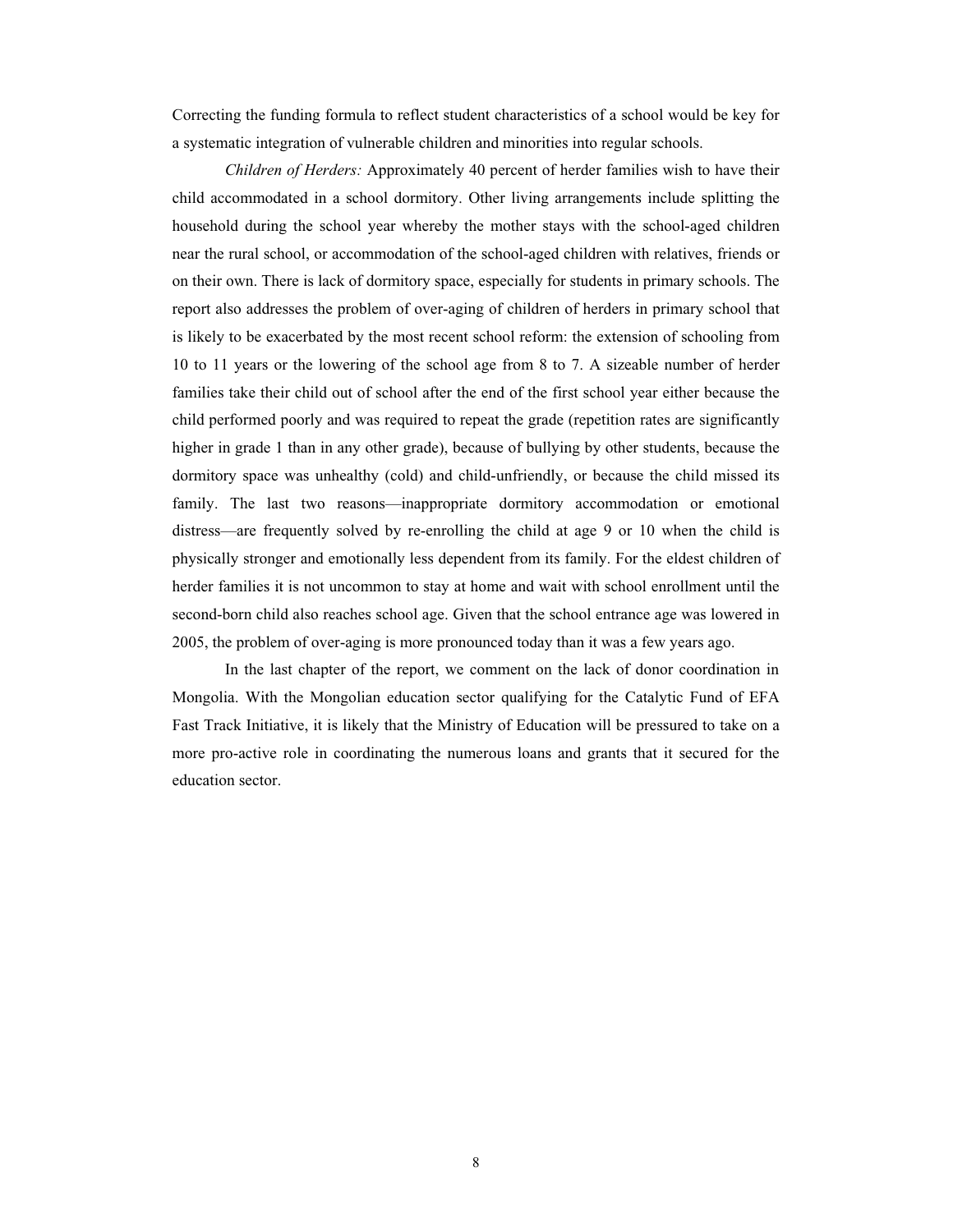#### **1. INTRODUCTION**

This case study draws on empirical studies and reports of government institutions and international organizations in Mongolia. The following analyses that were recently conducted in Mongolia were especially useful for this study:

## Master Plan 2006-2015

The development of the *Master Plan to Develop Education of Mongolia in 2006-2015*  (Government of Mongolia 2006) was coordinated by the Ministry of Education, Culture and Science (MECS). The Asian Development Bank (ADB) funded the international and Mongolian consultants that prepared the Master Plan. The Master Plan lays out the education sector strategy for the period 2006-15. To date, there have been two master plans (1994 and 2006) and one education sector strategy (2000-2005 sector strategy). For the 2006 Master Plan (Government of Mongolia 2006), the Ministry of Education, Culture and Science appointed seven teams, each consisting of five members, and charged each team with the review of one of the following sub-sectors: education policy, education finance, primary and secondary education, pre-school education, non-formal education, technical and vocation education, and higher education. The original document submitted by the seven teams comprised 650 pages. A 180-page synopsis of the Master Plan was made available to the general public. The most important findings were included in the *Mongolia Education Sector Review Study* (ADB & MECS 2005).

## • Education Sector Review Study

The *Education Sector Review Study* (ADB & MECS 2005) was prepared by a team of international and Mongolian consultants. The consultants were funded by ADB. The study served as an analytical foundation to formulate the Third Education Development Project, that is, the third major loan that the Government of Mongolia signed for the educational sector. Therefore, the review is not comprehensive but rather focuses on several sub-sectors that ADB was at the time considering as potential areas for the third loan agreement: basic education and teacher education, VTE (vocational and technical education) and professional education, and school plant and facilities development.

## • EFA Fast Track Initiative (FTI)

<span id="page-8-0"></span>In 2005, concurrently with the two teams of the Ministry of Education, Culture and Science and the Asian Development Bank preparing the Master Plan, the education sector review, and the third loan agreement, a team of consultants from the World Bank analyzed the educational sector with regard to indicators provided by the EFA FTI framework (FTI Secretariat 2006a).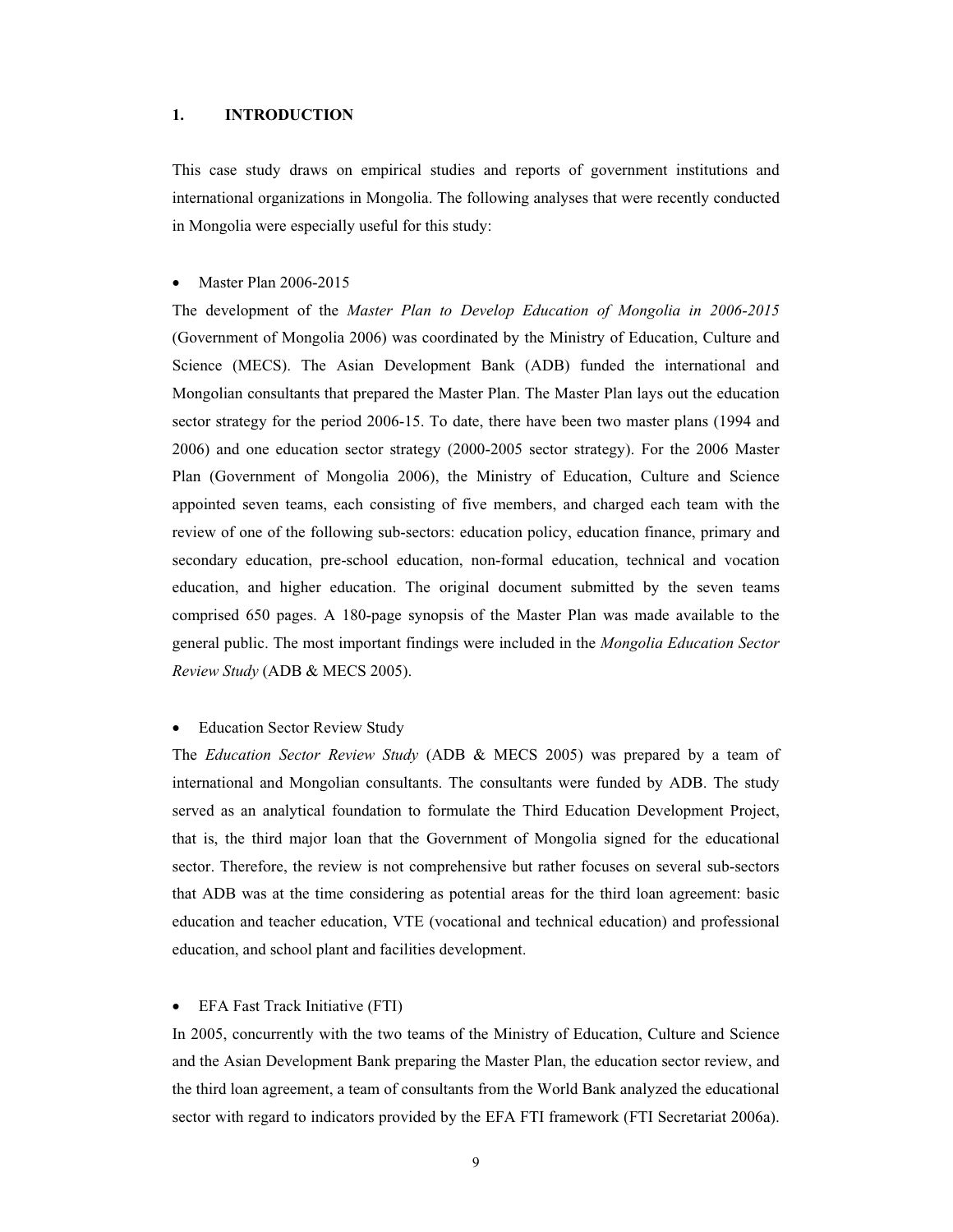Subsequently a proposal was submitted for funding by the FTI Catalytic Fund (FTI Secretariat 2006b). In September 2006, the Government of Mongolia became partner of the Fast Track Initiative. The Catalytic Fund has committed a grant to Mongolia in the amount of \$ 27.2 million for 2007-2009. The amount spent in the first program year 2007 is 8.2 million (FTI Secretariat 2006a, 2006b). The following five grant components are supposed to be implemented in 2007: teacher training, mobile schools, school construction and renovation, improving rural school facilities, and grant management. The teacher training component for 2007 focuses on primary school teachers as well as on ICT/"computer education" for lower and upper secondary school teachers.

#### Baseline Survey on Child Labor

The baseline survey was financed by the Program on the Elimination of Child Labour of the International Labour Organization (ILO 2006). An earlier survey by the Mongolia National Statistical Office (NSO) found that 68,580 children aged 5-17 took part in economic activity or engaged in labor. The majority of the child workers live in rural areas. As a follow-up to the NSO study, the ILO baseline study examines the characteristics of child workers in more depth. The baseline study draws from a sample of child workers, their parents and employers in districts of Ulaanbaatar as well as in five selected provinces (aimags) where a high concentration of child workers had been found.

## • Children on the Move Study

The Children on the Move Study was funded by the UK Department of International Development, Save the Children UK and International Save the Children Alliance. The study used a combination of quantitative and qualitative research methods, including focus groups and individual interviews, and examined the impact of rural to urban migration on children's wellbeing as well as on their access to a good education. The focus of the study was on children who moved into urban and semi-urban districts with overcrowded schools as well as on children that were left behind in rural areas (Save the Children UK & National University of Mongolia 2005).

#### • The Public Expenditure Tracking Survey (PETS)

The World Bank administered, in cooperation with the Open Society Forum (Soros Foundation) in Ulaanbaatar, PETS Mongolia. As with public expenditure tracking surveys in other countries, financial information were collected, compared and tracked at central, provincial, district and school level. In Mongolia, educational finance information was gathered from 118 schools in 22 different provinces *(aimags),* including Ulaanbaatar. In terms of their location, 27 percent of the schools in the sample were in Ulaanbaatar, 25 percent were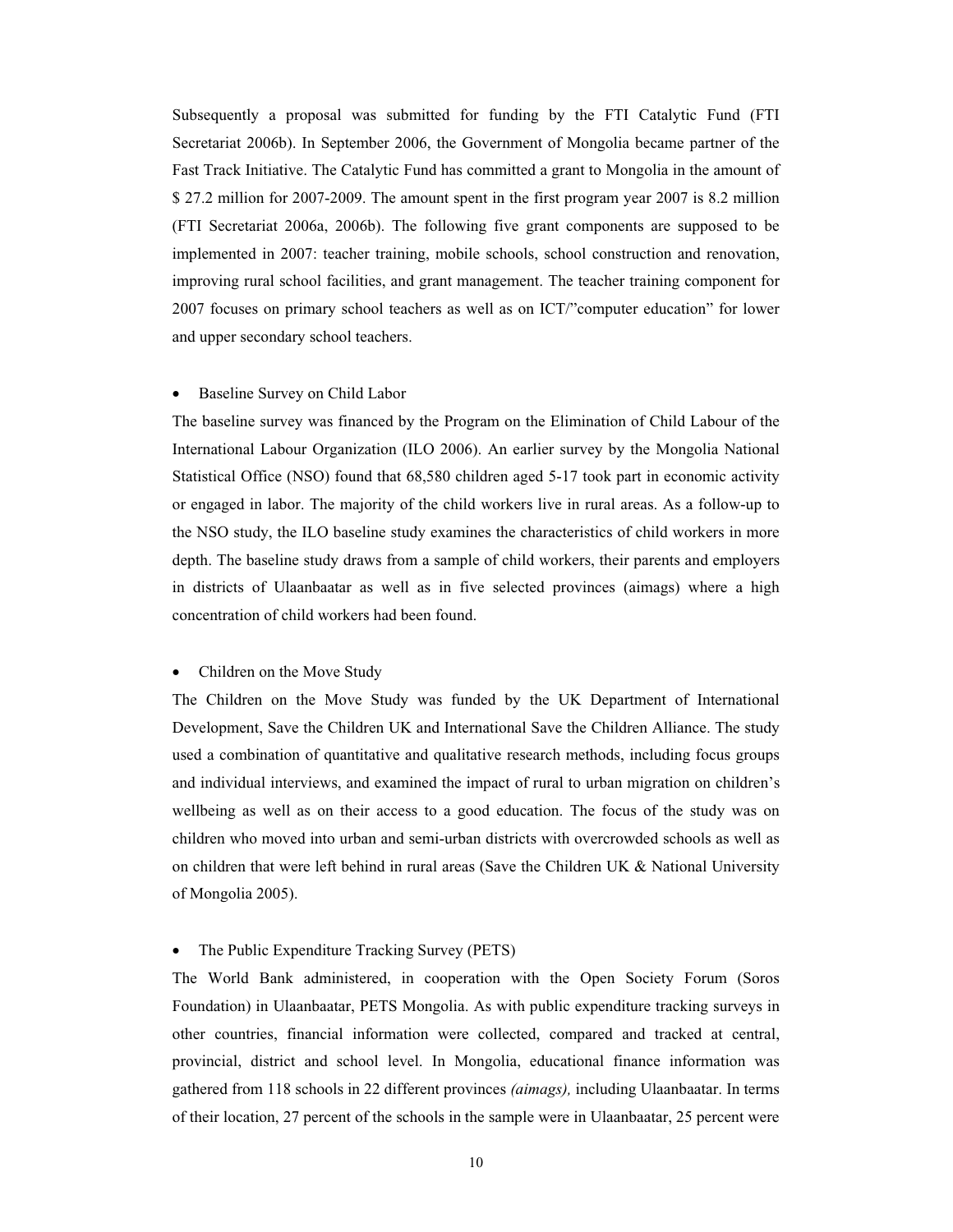in *aimag*-centers (province centers), 35 percent in *soum*-centers (rural district centers), and the remaining 14 percent were in remote villages *(bagh).* The study also retrieved information from the province-center and central education and finance officials. PETS Mongolia constitutes the most comprehensive empirical study conducted to date on educational finance in Mongolia. The PETS Mongolia report *Public Financing of Education* (World Bank 2006) comprises chapters on school expenses and budget composition, the education budgetary process, the complex system of teacher compensation in Mongolia, and concludes with a chapter in which the impact of education financing on transparency, equity, and efficiency is reflected and discussed.

## • Country Gender Assessment

The report *Mongolia Country Gender Assessment* was published by ADB and the World Bank in 2005. One section of the report is devoted to gender and development, specifically educational development (ADB & World Bank 2005). The inverse gender gap in the educational sector is discussed whereby female students outperform male students at all levels of the education system. Women are also proportionally overrepresented as employees in the educational system. The ratio of women decreases, however, at higher levels of the educational system. At the primary school level 94 percent of the teachers are females, and 52 percent of all lecturers in colleges and universities are female The release of the report in 2005 triggered a heated public debate on causes and remedies of the inverse gender gap in education. The under-representation of male teachers led the Ministry of Education to discuss the feasibility of introducing a quota for hiring male teachers and generating incentives for attracting male secondary school graduates to enroll in pre-service teacher education. No concrete actions have been taken to date.

x Policy Notes Based on Analyses of Living Standard Measurement Surveys and Household Income and Expenditure Survey

In a series of remarkable secondary data analyses, a team from the World Bank (East Asia and Pacific Region) utilized existing data sets—the LSMS 1998 and 2002 (Living Standard Measurement Surveys), and the HIES 1999 (Household Income Expenditure Survey), and the HIES-LSMS 2002/03—to explore topical issues in the public sector. Several of these policy notes are relevant for the educational sector such as, for example, *Being left out of upper secondary schooling: Mongolia's rural poor* (World Bank 2005a) or *Assessing targeting effectiveness and efficiency of social assistance: a policy note* (World Bank 2005b).

Statistical Information on the Mongolian Education Sector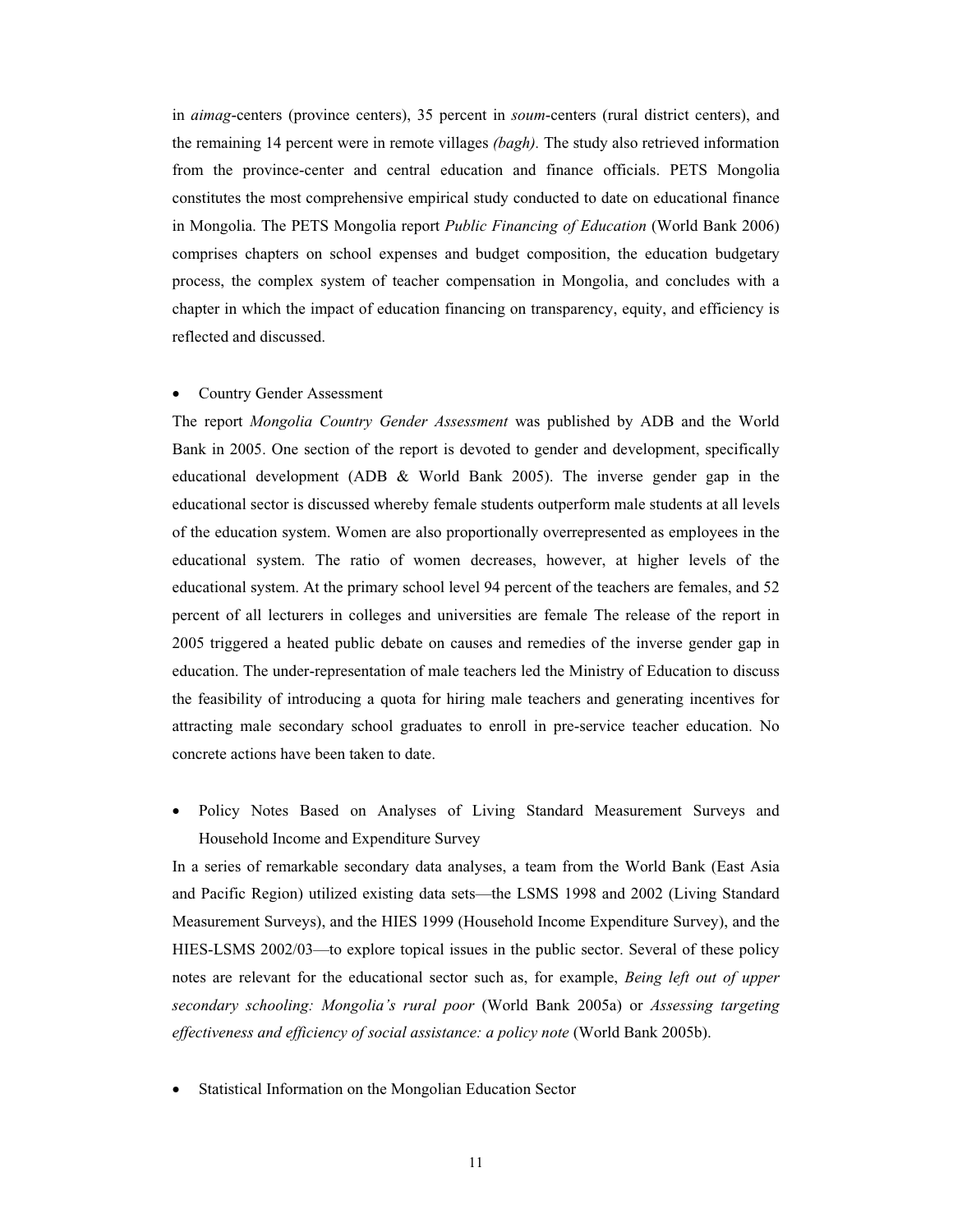The information for the school years 2004/05 and 2005/06 were provided by the Ministry of Education, Culture and Science (MECS 2005 and 2006).

The studies listed above had been carried out or were published in recent years, that is, either in 2005 or 2006. However, other reports, published in the period 2000-2005, have also informed this review. The most important reports for the purpose of this review were the following:

- x *The Living Conditions of the Children in Peri-Urban Areas of Ulaanbaatar* (National Board for Children, Save the Children UK, UNICEF 2003)
- x *Economic Growth Support and Poverty Reduction Strategy. Implementation Progress Report 2004* (Government of Mongolia 2004a)
- Millennium Development Goals: National Report on the Status of Implementation in *Mongolia* (Government of Mongolia, 2004b)
- x *Governance: Progress and challenges in Mongolia* (ADB 2004)
- x *The Mongolian Dropout Study (*MEA 2005)
- x *Human Development Report Mongolia 2004* (Government of Mongolia & UNDP 2004)
- x *Mongolia Education Sector Strategy 2000-2005* (MOSTEC [Ministry of Science, Technology, Education and Culture] 2000)
- Mongolia National Report on Education for All assessment 2000 (MOSTEC, UNDP, UNESCO, UNICEF, UNFPA and World Bank 2000)
- x *Mongolia Participatory Living Standards Assessment* (National Statistical Office of Mongolia and World Bank 2001)
- x *Children and Women in Mongolia. Situation Analysis Report 2000* (UNICEF 2000)
- x *Public Expenditure and Financial Management Review* (World Bank 2002).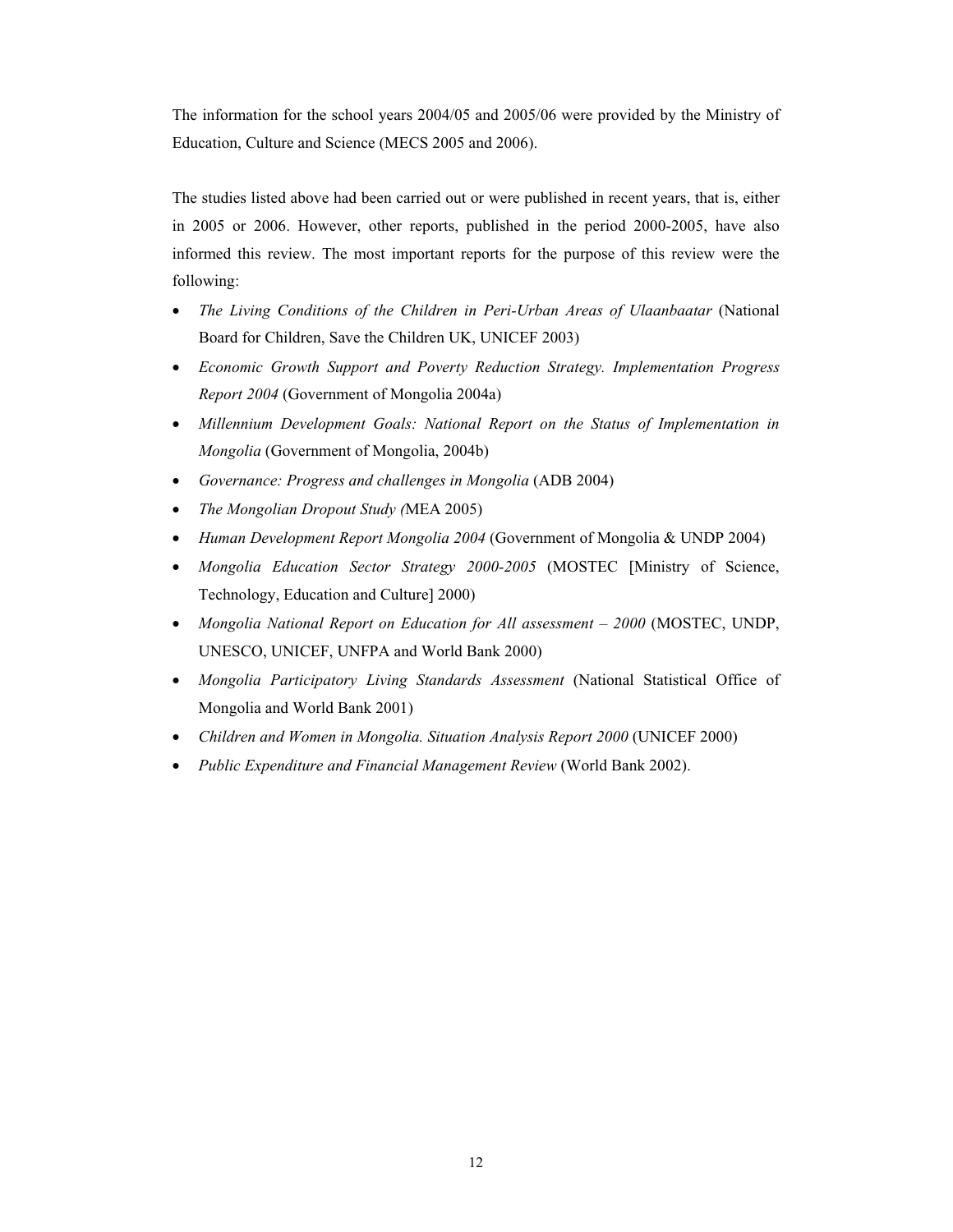## **2. Background on the Educational Sector**

The population of Mongolia is 2.5 million. 40 percent of the population are children under the age of 18. It is the least densely populated country in the world. 41 percent of the people live in rural areas and the majority of the rural population is composed of nomadic pastoralists. Traditionally, the Mongolian education sector had to cater to a population that is dispersed and nomadic. In the 1970s and 1980s, the socialist government established school dormitories to enable the enrolment of children of nomadic herder families. The school dormitory system has remained an integral part of the Mongolian education system. Specific to the Mongolian context are also the extremely cold winters that force schools to spend a sizeable part of their budget for school maintenance and heating cost. Approximately one-fifth of the national budget for general education is spent on covering heating expenses (World Bank 2006: 43). Despite these traditional challenges to securing access to all students—dispersion, seasonal migration of herder families (nomadic pastoralism), and harsh weather conditions—universal access to education was secured by the mid-1980s. The literacy rate was 97 percent at the beginning of the transition period in the early 1990s, but decreased over the course of the past decade.

## **2.1. Developments in the First Transition Decade**

Several challenges surfaced in the 1990s with which the educational sector is still grappling:

- Poverty: 36 percent of the population is poor, that is, live on less than 25,000 MNT (approximately 22 US\$) per person per month. The 2004 Household Income Expenditure Survey and the 1998 and 2002 Living Standards Measurement Surveys suggest that rural poverty is higher than urban poverty, and that female-headed households are especially affected by poverty (World Bank 2005b). Poverty, combined with the rising private cost of education and child labor (mainly in animal husbandry), is the main factor for school drop out or for non-enrollment. The Government of Mongolia has a long-standing history in providing child money to households with a large number of children. In 2007, a family receives 3,000 MNT per child per month and 100,000 MNT per child annually, paid in quarterly installments of 25,000 MNT.
- <span id="page-12-0"></span>Internal migration from rural areas to semi-urban and urban areas: The emigration from rural areas caused problems both for rural and for urban schools. Small schools in remote rural areas faced dwindling student numbers and as a result were not able to retain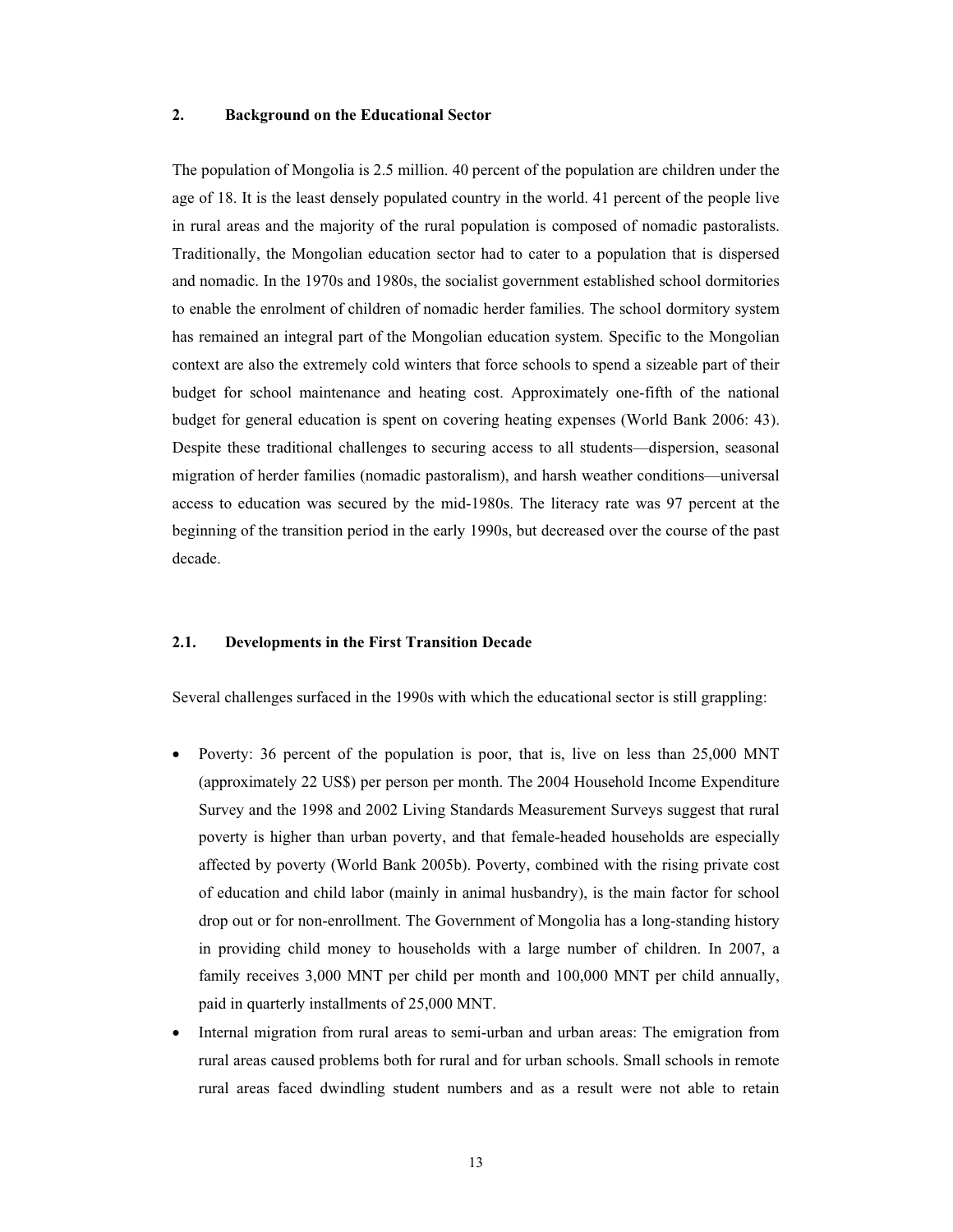qualified teachers. Semi-urban schools in province-centers and in cities, in turn, became overcrowded.

*Impact of internal migration on rural areas:* Even though there was a general trend of rural-urban migration in the 1990s due to unequal living standards and work opportunities, several school-related circumstances contributed to and accelerated urbanization. Examples of school-related push factors include, for example, the neglect of rehabilitating school dormitories, the bias of the per capita funding formula favoring large schools, the reorganization of schools (closing down of independent village schools and concentration of complete secondary schools, grades 1-10, in a few districts only), and the inability to attract and retain qualified teachers in rural areas. The Danish International Development Agency (DANIDA) was the only large donor that supported rural schools throughout the 1990s. It was only in 2005 that loans and grants, notably the third sector loan (administered by ADB) and the first World Bank educational grant, were specifically allocated to rural school development.

*Impact of internal migration on urban areas:* The rural-urban migration also created challenges for schools in province-centers and in cities. By the end of the 1990s, almost all schools implemented two shifts and a few offered classes in three shifts. From the 154 classes that were taught during the third shift in school year 2005/06, two-thirds (100 classes) were located in Ulaanbaatar (MECS 2006). Moreover, the urban schools lacked classrooms and dormitory spaces to accommodate the new immigrants from rural areas. The situation in Ulaanbaatar, where the number of individuals amounts to one-third (registered residents) to half (registered and non-registered residents) of the total population of Mongolia, was especially problematic: bureaucratic hurdles were put in place to prevent that new immigrants register in the capital and thereby would gain free access to social and educational services. Until the registration procedures were changed in 2004, non-registered students were turned away or could only be informally enrolled in school (National Board of Children et al. 2003, Save the Children UK & National University of Mongolia 2005). In the new millennium, the Government of Japan, the largest donor in Mongolia, helped relieve the stress on overcrowded schools by financing the construction of large schools in urban and semi-urban areas.

Neglect of students with special needs: Only recently was the number of schools for children with special needs increased from two to five separate or "special schools." These schools are reserved for children with severe mental or physical disabilities. Teachers receive 30 percent additional salary for working in these special schools. At the same time, the Ministry of Education ordered inclusive education without adequately preparing teachers or allocating an additional budget to regular schools that accommodated students with special needs. Starting in 2005, a few schools have also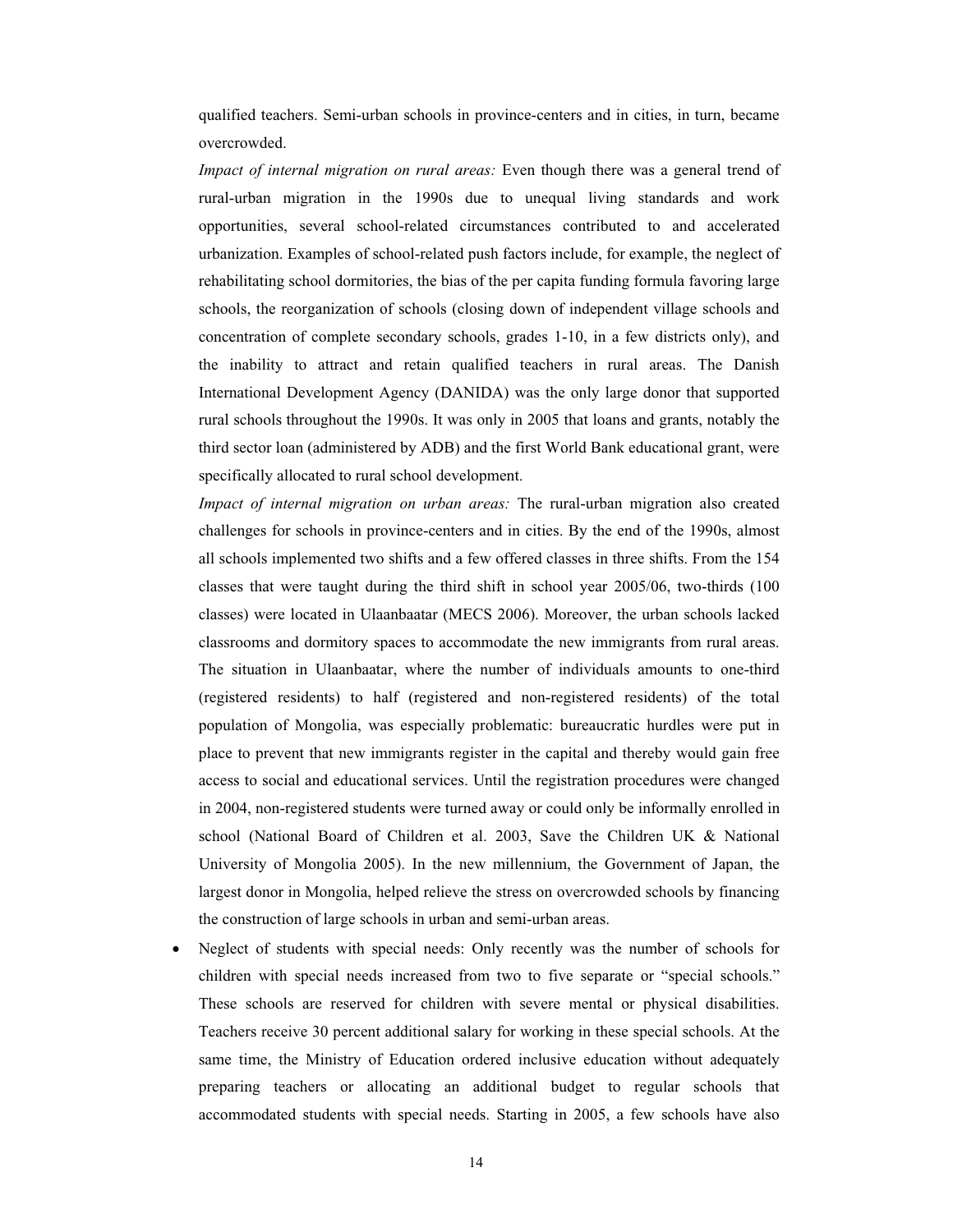built ramps to make at least the school entrance accessible for students that are physically disabled. The need to make schools wheelchair accessible was explicitly mentioned in the 2005 Education Sector Review and the third education sector loan (administered by the Asian Development Bank) earmarked funds for making schools, and not only school entrances, wheelchair accessible.

- Male students continue to under-perform: in general, educational attainment is shorter for males than for females. At the same time, the dropout rate and the number of school-aged males that never enrolled in schools is significantly greater for males than it is for females. Even though the inverse gender gap in education was largest during the period of economic crisis (1992-1994) and a great number of boys were subsequently released from labor, the underachievement of male students has remained an issue that is heatedly discussed in the media.
- Vocational and technical education (VTE) experienced a rapid decline and higher education (colleges and universities) a boom in the 1990s: The reform of VTE has received attention by the German donor GTZ and, most recently, was earmarked as an area of reform for the third education sector loan, administered by ADB. Higher education has transformed into a commercial enterprise in that both public and private universities charge tuitions. The high private cost of a college or university degree, combined with the scarcity of government loans and scholarship and the inability to find a job after graduation, has generated a tremendous financial burden on households. Starting in 2007, the Government is creating incentives for students interested in vocational and technical education. One of the decrees passed in January 2007, for example, provides a monthly stipend for those studying in VTE.

## **2.2. Structure**

The Mongolian educational system consists of the following sub-sectors:

(1) Preschool education, that is, kindergarten and crèches cover the age groups of 2 to 6 year olds. This sub-sector includes both formal education in the form of crèches and kindergarten as well as non-formal education in the form of multi-week school preparation programs, typically offered in June, when the school year ended and before the start of the new school year (September 1).

<span id="page-14-0"></span>(2) General education starts at age 7, and is composed of three cycles: 5+4+2. The first five-year cycle (7-11 year-olds) and the second four-year cycle (12-15 year-olds) are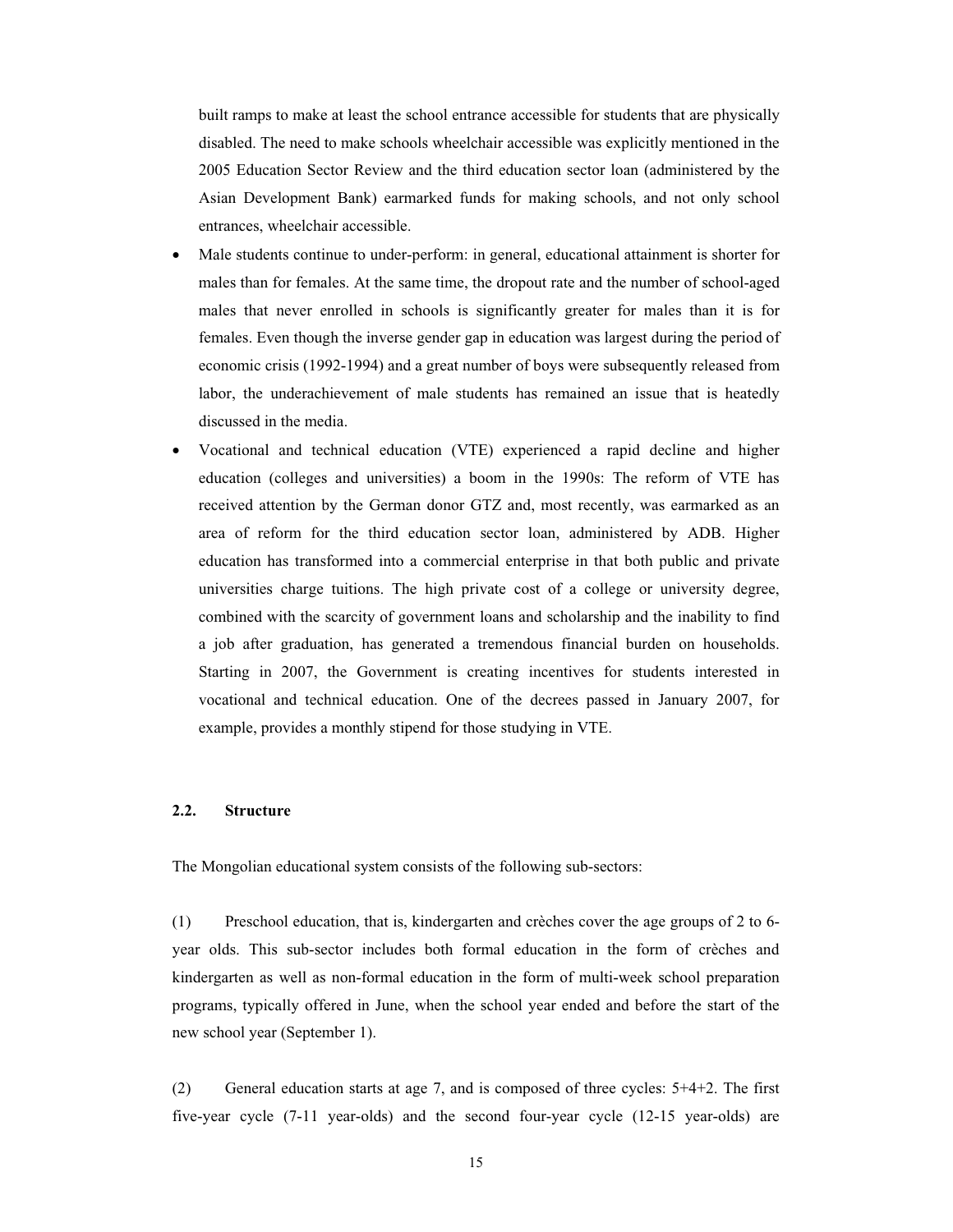compulsory and constitute basic education. The third cycle, upper secondary school, lasts two years. General education was extended from ten to eleven years in 2005. A further extension to 12 years of schooling will possibly be introduced either in 2008 or 2010, and the mediumterm goal is to move to a  $6+3+3$  system (6 years primary, 3 years lower secondary, 3 years upper secondary).

(3) Vocational and technical education (VTE) includes both specialized upper secondary schools (grades 10 and 11) as well as post-secondary diploma programs housed in vocational training centers.

(4) Higher education sub-sector: institutes, colleges and universities. Colleges provide three-year diploma programs and four-year programs at the Bachelors level. Universities offer Bachelors, Masters, and Ph.D. programs.

(5) Non-formal education and distance education: The non-formal education sector caters to two groups. The primary target group consists of those with no or limited formal schooling, that is, school-aged children and youth that are out-of-school as well as adults that never enrolled in or dropped out of schools. The second target group is more broadly defined and includes literate adolescents and adults that take courses in life skills courses (e.g., on health, market economy, legal education, ecology, small-business skills), vocational skills, creative skills, or in other areas (parenting, how to generate additional income, etc.). Since the establishment of the National Program for Non-Formal Education in 1997, the number of non-formal education centers catering to literate adolescents and adults increased steadily. The number of non-formal education centers increased from 56 centers in 1997 to 349 centers in 2004.

(6) Students with special needs: There exist countrywide five schools for students with severe physical or mental disabilities, all located in Ulaanbaatar. Officially, students with special needs are supposed to be integrated in regular schools. However, there is no national program or policy to systematically integrate students with special needs in schools, and as a result their integration depends on the goodwill of the individual school. The more common form of schooling for children that have special needs is home schooling by parents and, if private financial resources are available, private tutoring by teachers.

There also exist numerous classes at lower and/or upper secondary level for students that are especially gifted. The majority of them are classes within a regular school, but in greater agglomerations, there also exist separate schools for gifted students. They provide additional courses in particular subjects for a fee that is retrieved from parents. The most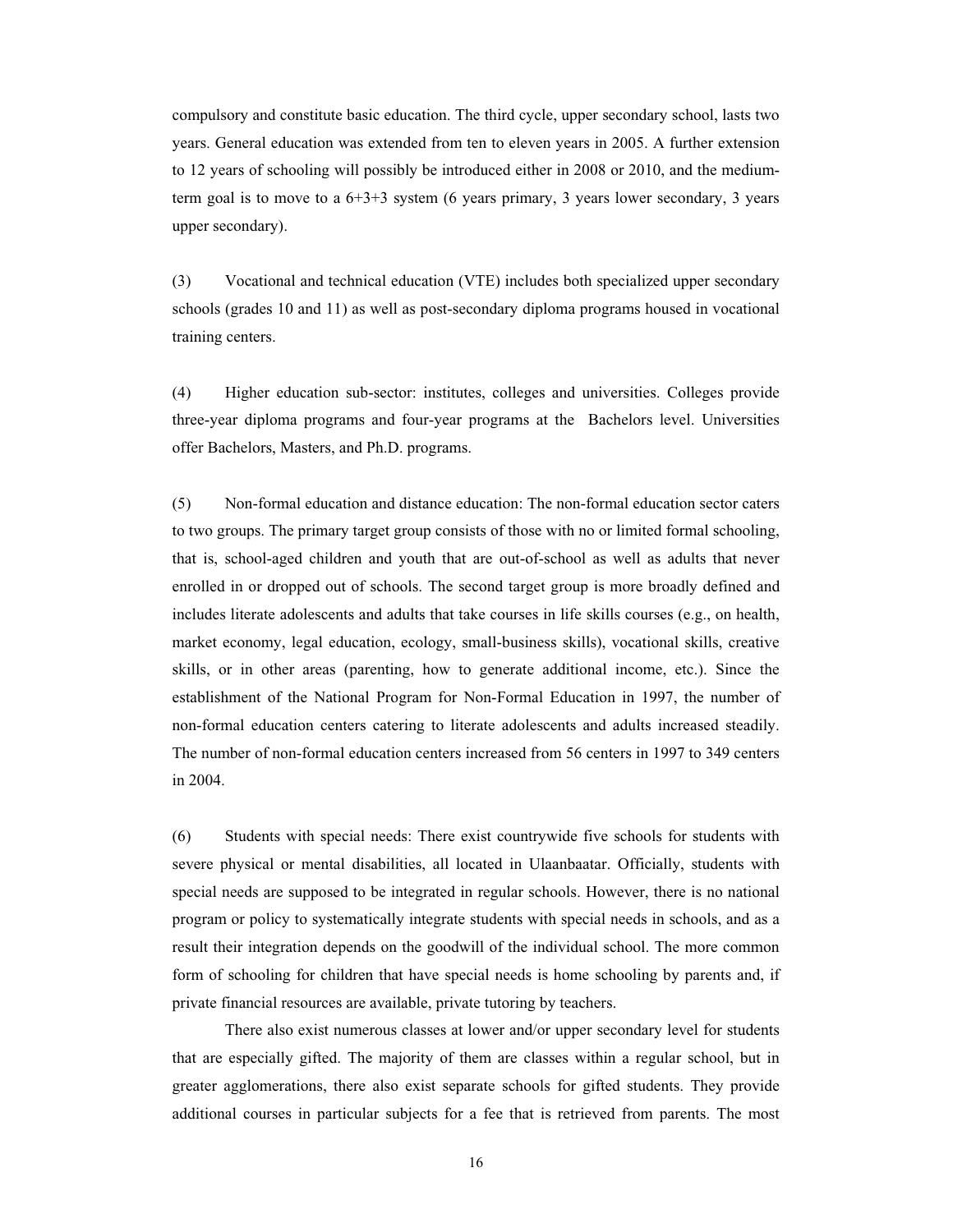popular subjects are the natural sciences. High-stakes entry exams are used to ensure a selective admission. There is no statistical information available on the number of classes and schools for gifted students.

#### **2.3. Size and Enrollment**

The transition from a planned to a free-market economy affected enrolment in the various sub-sectors in distinct ways. Starting in 1991, enrolment in kindergarten dropped radically from two-third to one-third of pre-school aged children. Enrolment in general education was nearly universal in 1990, dropped during the economic crisis of 1992-1994, and slowly recovered in the subsequent years. Primary completion rate in school year 2003/04 is estimated at 91 percent.

Traditionally, the Mongolian educational system relied on a net of well-functioning dormitories that accommodated children of herder families. The Ministry of Education lacked funds to rehabilitate the dormitories that were, in great parts, established in the 1970s and 1980s. As a result many dormitories in rural areas were either completely or partially closed. The number of dormitory beds dropped from 64,362 in 1990 to 27,435 in 2000. Rural development was one of the priorities of the Government in the period 2000-2004. In the education sector, a greater attention was paid to rural schools, and as a corollary dormitories were rehabilitated or newly built. In school year 2005/06, there existed 410 school dormitories nationwide and 41,068 students lived in school dormitories (MECS 2006). The unavailability of dormitory space has especially affected children from remote rural areas negatively as 86 percent (35,560 children) of dormitory inhabitants are children from herder families.

<span id="page-16-0"></span>Furthermore, technical education and vocational training lost its attraction, and was drastically reduced at the expense of colleges and universities. The higher education subsector (institutes, colleges and universities) experienced not only the first, but also the most fast-spaced and comprehensive reform of the early 1990s. The enrolment in higher education institution was explosive. During socialist times, roughly only 10 percent of an age cohort was admitted to higher education, it is estimated that approximately 40 percent of secondary school graduates continue into post-secondary education. In 1990, all colleges and universities were state-owned and free of charge. In 1992, a few private higher education institutions started to charge tuition, and a year later, the Ministry of Education mandated that all higher education institutions, private and public, collect tuition fees. By academic year 2005/06 only 42 institutions were state-owned, 136 were privately owned, and 6 were run by international enterprises. Although private colleges and universities are much smaller in size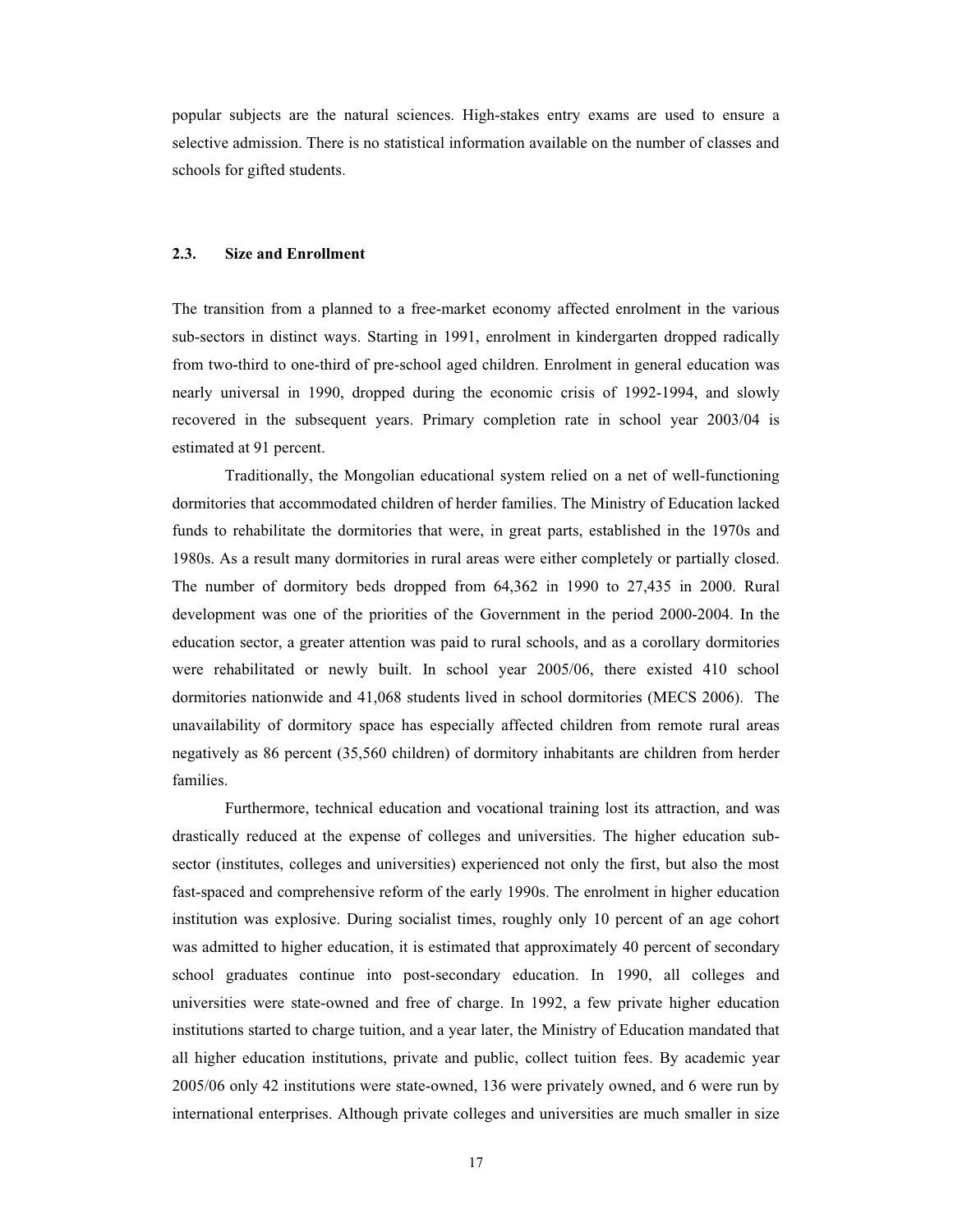than public ones, they serve a growing number of students. Already by academic year 1995/96, every fifth student was enrolled in a private institution of higher education (N=8,930), and in academic year 2002-03, every third student studied at a private college or university (N=37,607) (World Bank 2004).

Table 1 provides a summary of enrollments preschool, general education, vocational and technical education, and higher education. Note that the section on higher education subsector (institutes, colleges and universities) distinguishes between private and public institutions.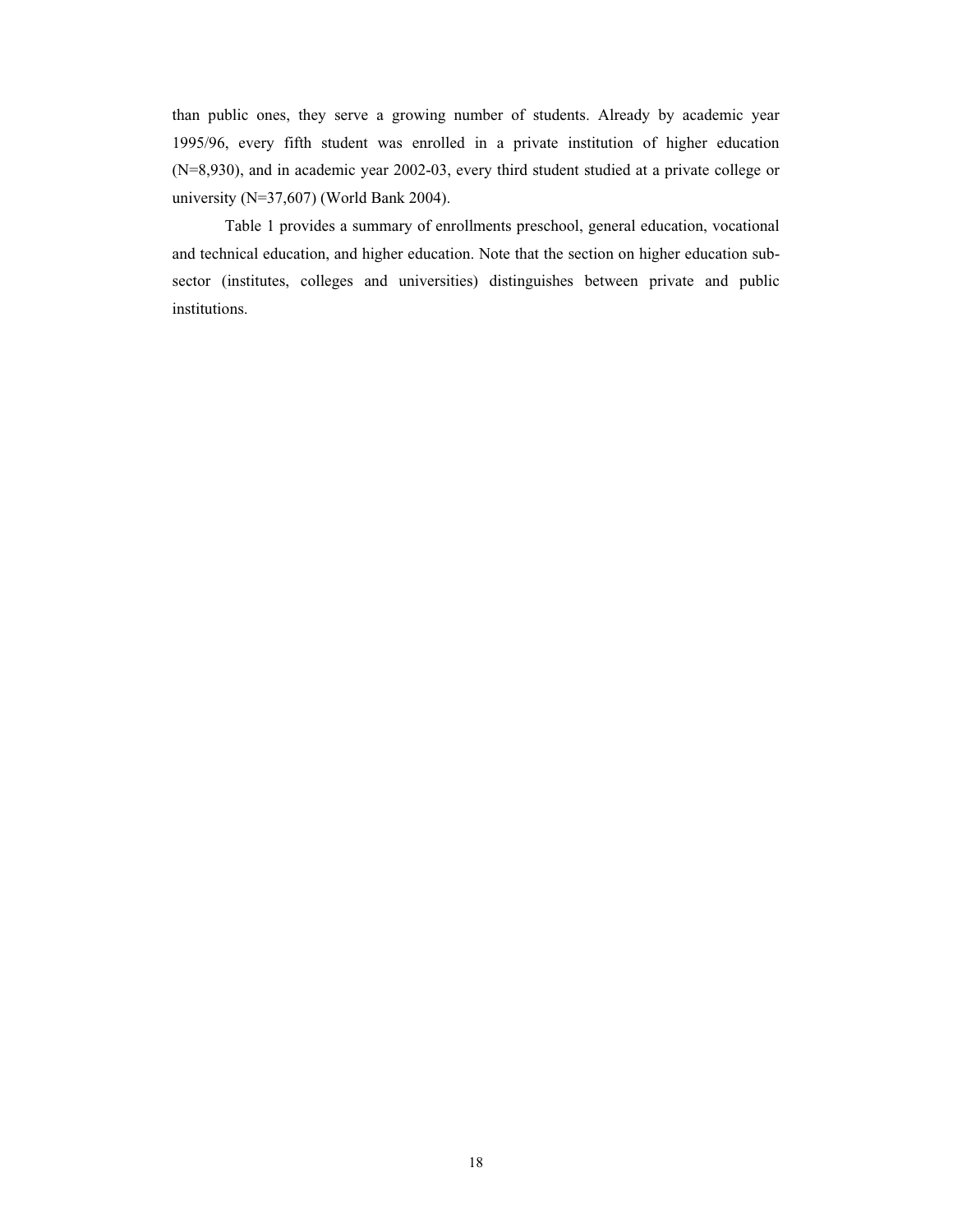## **Table 1. Enrollment School Year 20001/02 until 2003/04 by Level of Education**

|                                                   | 2000-01 | 2001-02 | 2002-03 | 2003-04 |
|---------------------------------------------------|---------|---------|---------|---------|
| <b>Kindergarten and Creches</b>                   |         |         |         |         |
| Number of kindergartens and creches               | 680     | 679     | 668     | 701     |
| Number of children                                | 81,200  | 84,700  | 88,700  | 94,000  |
| % female                                          |         |         |         | 50.8    |
| Number of teachers                                | 3,056   | 3,177   | 3,257   | 3,557   |
| % female                                          |         |         |         | 95.7    |
| <b>General Education</b>                          |         |         |         |         |
| Number of primary and secondary schools           | 683     | 700     | 688     | 686     |
| Number of primary schools (Grades 1-4)            | 113     | 107     | 100     | 72      |
| Number of lower secondary schools (Grades 1-8)    | 219     | 216     | 217     | 193     |
| Number of complete sec. schools (Grades 1-10)     | 351     | 377     | 371     | 421     |
| Number of students (Grades 1-10)                  | 494,544 | 510,291 | 527,931 | 537,398 |
| % female                                          | 52.3    | 52.1    | 51.7    | 51.4    |
| Number of teachers (Grades 1-10)                  | 19,223  | 20,076  | 20,752  | 20,792  |
| % female                                          |         |         | 78.7    | 80.3    |
| Number of students living in school dormitories   | 27,435  | 27,978  | 33,646  | N/A     |
| <b>Technical and Vocational Secondary Schools</b> |         |         |         |         |
| Number of technical and voc. second. schools      | 36      | 32      | 41      | 46      |
| Number of students                                | 12,177  | 15,051  | 19,493  | 21,574  |
| % female                                          |         |         |         | 48.7    |
| Number of teachers                                | 868     | 843     | 955     | 1,133   |
| % female                                          |         |         |         | 62.8    |
| Public Higher Ed. (Institutes, Colleges, Univ.)   |         |         |         |         |
| Number of higher education institutions           | 38      | 41      | 42      | 48      |
| Number of students                                | 56,906  | 60,382  | 66,834  | 74,134  |
| % female                                          |         | 61.7    | 60.7    | 60.1    |
| Number of teachers                                |         | 4,071   | 3,853   | 3,999   |
| % female                                          |         |         |         | 53.3    |
| Private Higher Ed. (Institutes, Colleges, Univ.)  |         |         |         |         |
| Number of higher education institutions           | 134     | 137     | 143     | 135     |
| Numer of students                                 | 28,079  | 29,893  | 31,197  | 34,134  |
| % female                                          |         | 66.5    | 66.1    | 65.5    |
| Number of teachers                                |         | 1,455   | 1,765   | 1,963   |
| % female                                          |         |         |         | 58.1    |

Source: ADB and MECS (2005: 12)

## **2.4. Donor Involvement**

<span id="page-18-0"></span>The largest donors are the Government of Japan (45 percent of all external assistance), the Asian Development Bank (22 percent), and since 2007 also bilateral donors contributing to the Catalytic Fund (14 percent), administered by the World Bank. The bulk of external assistance is given in the form of grants. Less than one-third (28.6 percent) of the external assistance consists of loans.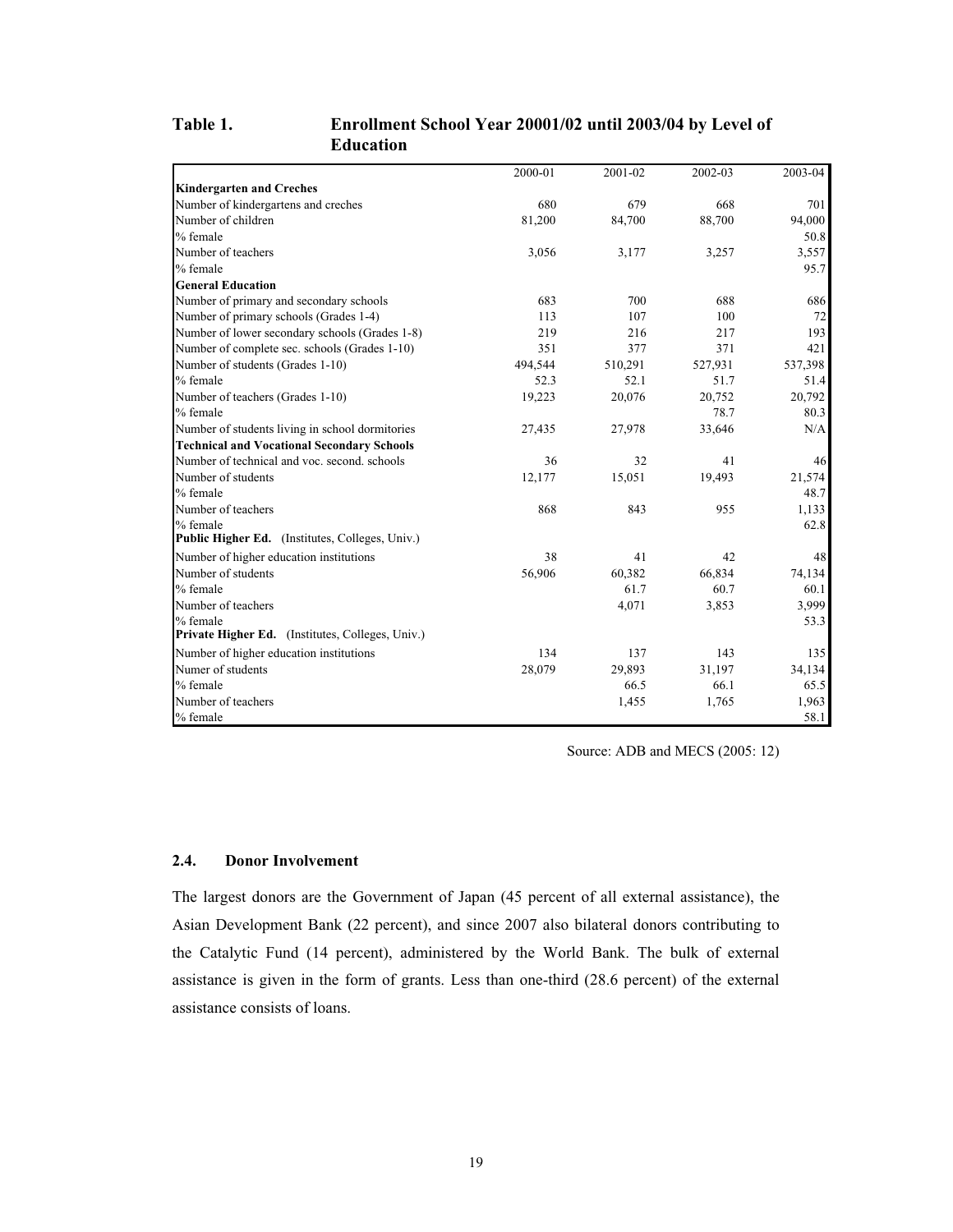|                                     |                                     |               |                   | Type of |               |
|-------------------------------------|-------------------------------------|---------------|-------------------|---------|---------------|
| <b>DONOR</b>                        | PROJECT/PROGRAMS                    | <b>PERIOD</b> | <b>COMMITMENT</b> | Aid     | $\frac{0}{0}$ |
|                                     |                                     |               | (US\$)            |         |               |
|                                     |                                     |               |                   |         |               |
| Asian Development Bank (ADB)        | 1st, 2nd & 3rd Loan                 | 1997-2011     | 42,150,000        | Loan    | 22%           |
| Internat. Dev. Association (WB)     | Sustainable Livelihoods Projects    | 2003-2004     | 2,238,011         | Grant   |               |
| Int. Fund for Agricult. Dev. (IFAD) | School Renovation/Rehabilitation    | 2004-2009     | 1,954,000         | Loan    |               |
| Int. Labour Organization (ILO)      | Non-Formal Education                | 1999-2005     | 502,000           | Grant   |               |
| <b>UNICEF</b>                       | Various                             | 2002-2006     | 1,000,000         | Grant   |               |
| <b>UNFPA</b>                        | <b>Health Education</b>             | 2002-2006     | 402,215           | Grant   |               |
| <b>UNESCO</b>                       | Various                             | 2001-2007     | 1,022,203         | Grant   |               |
| DENMARK (DANIDA)                    | Rural School Development            | 2000-2008     | 1,774,700         | Grant   |               |
| JAPAN (JICA)                        | Mostly Rehabilitation of Schools    | 2000-2007     | 86,164,540        | Grant   | 45%           |
| KOREA (KOIKA)                       | Various                             | 2003-2007     | 3,153,592         | Grant   |               |
| Nordic Development Fund (NDF)       | Second Educ. Developm.Program       | 2003-2007     | 10,543,000        | Loan    |               |
| <b>SWEDEN</b> (SIDA)                | Inclusive Education                 | 2004-2007     | 397,000           | Grant   |               |
| Adventist Dev. and Relief Agency    | Dropouts $&$ st. with special needs | 2001-2006     | 728,214           | Grant   |               |
| Open Society Forum (Soros F.)       | Various                             | 2000-2003     | 4,057,511         | Grant   |               |
| Save the Children Fund U.K.         | Various                             | 2003-2008     | 2,202,193         | Grant   |               |
| <b>World Vision</b>                 | Various                             | 1999-2006     | 5,438,929         | Grant   |               |
| FTI Catalytic Fund (World Bank)     | Various                             | 2007-2009     | 27,200,000        | Grant   | 14%           |
| Total                               |                                     |               | 190,928,108       |         | 100%          |
| of which loans $(28.6\%)$           |                                     |               | 54,647,000        |         |               |

## **Table 2. Donor Involvement in General Education, 2000-2009**

#### Source: FTI Secretariat (2006b)

External assistance has been traditionally high in Mongolia. According to the United Nations Development Assistance Framework for Mongolia 2002-2006 (UNDP 2001: 17), Overseas Development Assistance totals approximately 20 percent of the country's GDP. While the dependence on external assistance has remained high after the political changes in the early 1990s, socialist aid received from the Council for Mutual Economic Assistance tended to earmark a greater proportion of the external assistance fund for the social sector. For example, the Asian Development Bank took the lead in providing loans for educational development. There were three loans granted to date:

- Education Sector Development Program (first loan), \$15.1 million, 1997 until 2002
- x Second Education Development Project (second loan), \$14 million, 2003 until 2007
- <span id="page-19-0"></span>• Third Education Development Project (third loan), \$13 million, 2006 until 2011.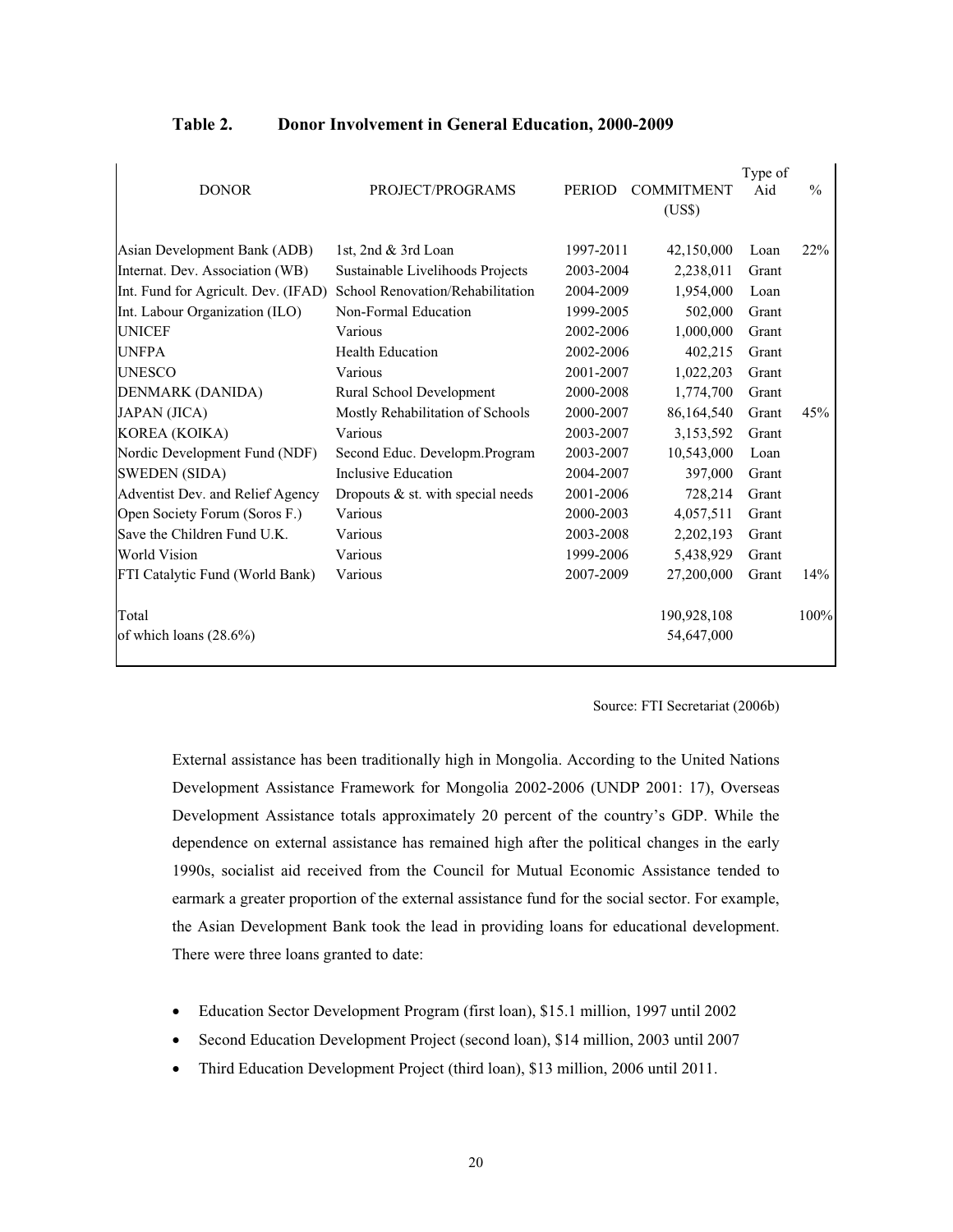Despite ADB's visibility in Mongolian educational development, its allocation to the social sector (health, education, social insurance reform) is a meager 9 percent of its overall financial commitment to Mongolia (ADB 2000: 7). Already in 1991, the transitional government established the first agreements with the IMF, World Bank, ADB, Japan, and 14 other countries (Batbayar 2003: 15). Japan pledged \$55 million in the early transformation period, and the country has to date remained the largest donor in Mongolia. As Table 2 illustrates, the grants of the Government of Japan amount to close to half or 45 percent of all external assistance funds. In comparison, the two U.N. organizations UNESCO and UNICEF, are—each funding projects in the amount of approximately \$1 million over a period of 4-6 years—small donors. However, their influence on educational reform is not to be downplayed. Their good rapport with the Government of Mongolia dates back to the socialist era. In fact, U.N. organizations (in particular UNDP and UNESCO) were the only international organizations that bridged the divide between communist and capitalist countries. UNDP and UNESCO were the only non-socialist organizations that operated since 1961 in the (socialist) Mongolian People's Republic. Among the non-governmental organizations, World Vision, the Mongolian Foundation for Open Society (Soros Foundation), and Save the Children UK take the lead. In 2005, there existed close to 4,500 associations that were registered as non-governmental organizations in Mongolia (see Steiner-Khamsi and Stolpe 2006). Many of them support small educational projects.

#### **3. Developments with Regard to the Education for All Goals**

The following Table 3 provides a statistical summary of educational statistical information that relate to Education for All, and in particular to the six Millennium Development Goals (MDG). In selecting relevant indicators, we used the *Guidelines for the Asia and Pacific Education for All Mid-Decade Assessment: Identifying and Reaching the Unreached*  (UNICEF, UNESCO, Education for All – Asia and the Pacific 2006). We have also added indicators on educational finance.

## **Table 3. Indicators for Assessing the Education for All Goals**

<span id="page-20-0"></span>

| $(1)$ Preschool education (crèches and kindergarten) <sup>2</sup>                                                                                    |       |
|------------------------------------------------------------------------------------------------------------------------------------------------------|-------|
| Gross enrollment ratio in preschool (2-6 year olds)<br>including<br>$\bullet$                                                                        | 60.6% |
| crèches/kindergarten and short-term school preparation programs<br>Gross enrollment ratio for crèches/kindergarten only (2-6 year olds)<br>$\bullet$ | 49.7% |
| (2) Universal access to free basic education (grades 1-9)                                                                                            |       |
| Gross enrollment ratio in basic education (ages $7-15$ ): Females <sup>2</sup><br>$\bullet$                                                          | 95.5% |
| Gross enrollment ratio in basic education (ages $7-15$ ): Males <sup>2</sup>                                                                         | 95.3% |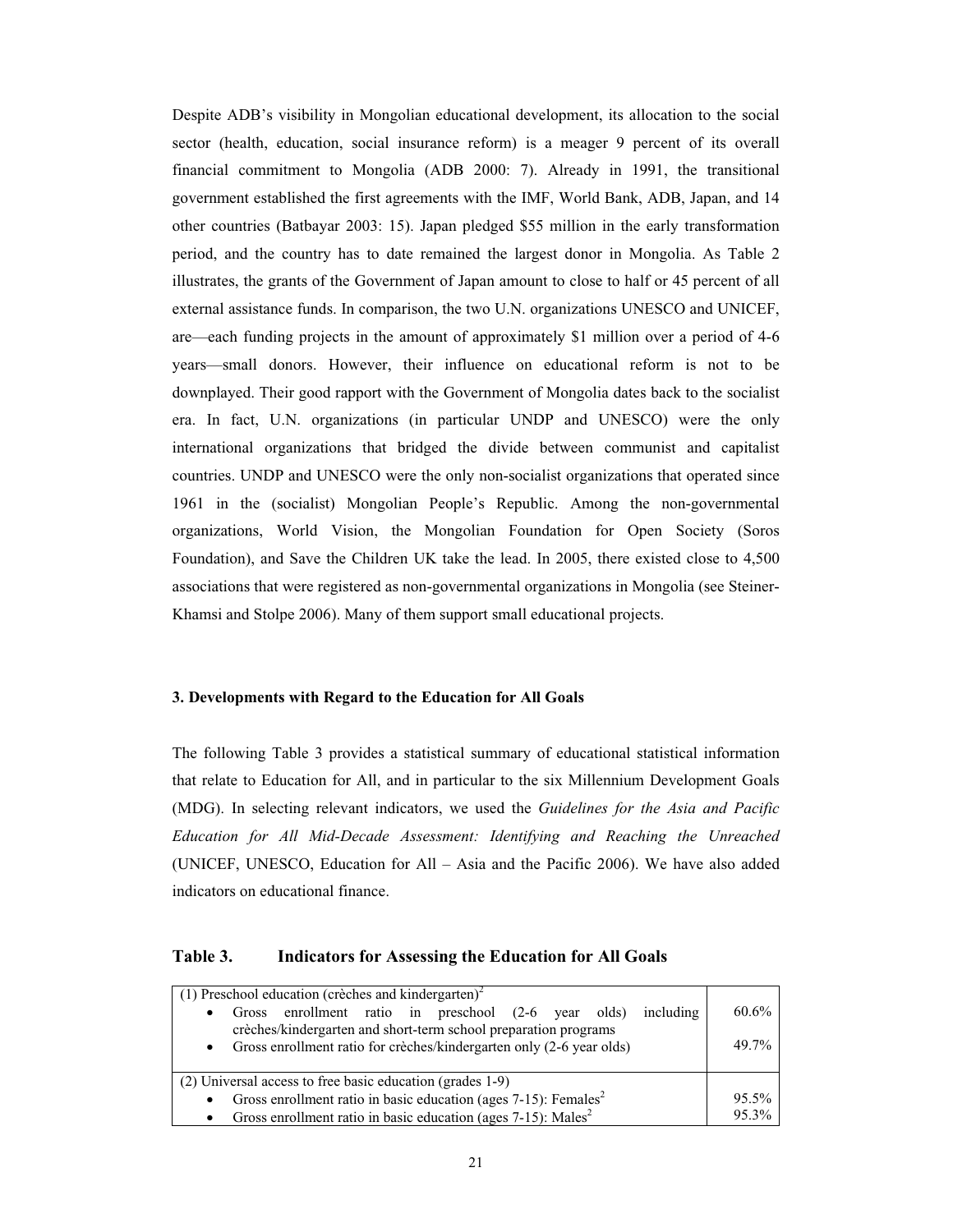| Survival rate from grade 1 to $41$<br>$\bullet$                                            | 88.3%  |
|--------------------------------------------------------------------------------------------|--------|
| Survival rate from grade 1 to $81$                                                         | 83.0%  |
| Survival rate from grade 1 to 9 (post-basic education) <sup>1</sup>                        | 61.1%  |
| Repeaters as % of enrolments (grades $1-8$ ) <sup>1</sup>                                  | 0.25%  |
| Net enrollment ratio in basic education (ages $7-15$ ): Females <sup>2</sup>               | 94.9%  |
| Net enrollment ratio in basic education (ages 7-15): Males <sup>2</sup>                    | 91.9%  |
| Share of female 7-15 year olds that are out-of-school <sup>2</sup>                         | 5.1%   |
| Share of male 7-15 year olds that are out-of-school <sup>2</sup>                           | 8.1%   |
| (3) Access of young people and adults to life skills programs                              |        |
| Enrollment in non-formal literacy training <sup>3</sup>                                    | 11,478 |
| (4) Adult and youth literacy rates                                                         |        |
| Adult literacy rate (15 years and older) <sup>4</sup>                                      | 97.8%  |
| Youth literacy rate (age 15-24 years old) <sup>4</sup><br>$\bullet$                        | 98.9%  |
| Number of illiterates age 8-15:                                                            | 4,650  |
| Of which females (42.7%)                                                                   | 1,984  |
| Number of illiterates over 16                                                              | 6,421  |
| Of which females (34.9%)                                                                   | 2,243  |
| (5) Achieving gender equality in education by $\overline{2015^5}$                          |        |
| Gender Parity Index (GPI) for early childhood education                                    | 1.11   |
| GPI for primary school (grades 1-4)                                                        | 1.04   |
| GPI for secondary school (grades 5-8)                                                      | 1.22   |
| GPI for higher education (institutes, colleges $\&$ universities)                          | 1.74   |
| $(6)$ Improving the quality of education <sup>1</sup>                                      |        |
| Student-teacher ratio in basic education                                                   | 26.7   |
| Student-classroom ratio in basic education                                                 | 32.3   |
| Student-textbook ratio in primary school: math textbooks                                   | 1:1.3  |
| Student-textbook ratio in primary school: language textbooks                               | 1:1.6  |
| Annual instructional hours for students in primary school                                  | 659.7  |
| Annual instructional hours for students in basic education                                 | 792.2  |
|                                                                                            |        |
| OTHER: Education Finance Indicators <sup>1</sup>                                           |        |
| Public expenditure on education as a percentage of total government<br>$\bullet$           | 19.1%  |
| expenditure                                                                                |        |
| Public expenditure on education as a percentage of the Gross Domestic Product<br>$\bullet$ | 7.5%   |
| Share in total recurrent spending on education: primary                                    |        |
| Share in total recurrent spending on education: lower secondary<br>$\bullet$               | 22.9%  |
| Share in total recurrent spending on education: basic education<br>$\bullet$               | 22.1%  |
|                                                                                            | 45.0%  |

Legend for the various sources:  $^1$  FTI Secretariat (2006b),  $^2$  MECS (2006),  $^3$  ADB & MECS  $(2005)$ , <sup>4</sup> Government of Mongolia & UNDP  $(2004)$ , <sup>5</sup> UNESCO  $(2003)$ .

Three of the six Millennium Development Goals explicitly mention the need to draw more attention to the education of girls and women. In other words, the MDG framework assumes gender inequality favoring males. As mentioned before, for the Mongolian educational system the opposite applies. The inverse gender gap and the situation for other vulnerable goals specified in the MDG will be examined in greater detail in the next section of this report. The gender parity indices (GPI) are consistently greater than 1 indicating a disparity in favor of girls. As Table 3 presents, the disparity grows with the level of education. The greatest disparity is at the level of higher education: for every male student, there are almost two females students or more precisely 1.74 female students enrolled in institutes, colleges, or universities. Adult and youth literacy are, at first sight, also not an issue. But as will be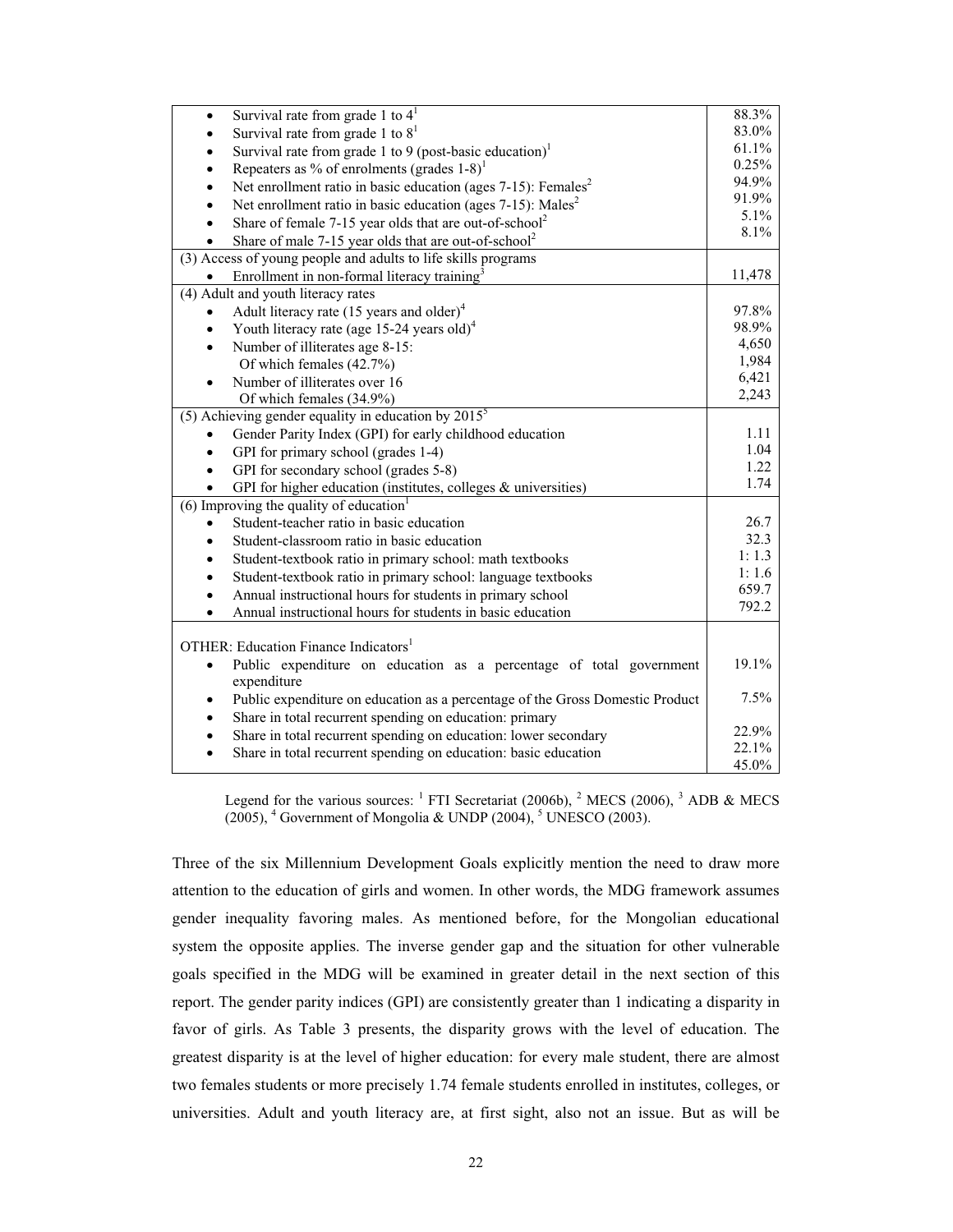discussed in greater detail, the official data tends to underreport dropouts, out-of-school children, and illiterates.

The Government of Mongolia spends 19.1 percent of all its expenditures on education. This share corresponds, more or less, to the EFA FTI Indicative Framework that recommends a percentage of 20 percent. The commitment to public education is also discernible in the great proportion of the GDP (7.5 percent) that is spent on education. This proportion is high as compared to other low-income countries in the Asia and Pacific region, but it is not out of the extraordinary as compared to countries in the post-socialist region of Europe, Caucasus, and Central Asia. Also, compared to the EFA FTI Indicative Framework, the annual instructional hours are shorter than in other developing countries. FTI recommends 850-1,000 hours for students in basic education. In contrast, primary school students in Mongolia attend schools for 659.7 hours per year, and students in basic education (grades 1- 9) spend 792.2 hours at school.

During the EFA mid-decade assessment in 2005, completion of basic education (grades 1-9) has been acknowledged as a problem. As we will discuss in further detail below, children that never enroll or drop out are disproportionately poor, from rural areas and male.

# **3.1. The Inverse Gender Gap**

The inverse gender gap in education was greatest during the period of economic crisis in the early 1990s and it is likely to continuously decrease over the course of the next decade. This optimistic outlook is nourished by the observation that the gender gap in general education is gradually closing. This applies both to enrollment as well as dropout rates. The greatest imbalance was at the height of the economic crisis in the early 1990s: male students constituted 72.5 percent of all dropouts in lower secondary school in 1991/92 (Steiner-Khamsi and Nguyen 2001: 31). The situation gradually improved. In 1997/98, 66.4 percent of all dropouts in lower secondary school were males. In 2005/06 the number of boys that dropped out from school further decreased; they constituted only 62.1 percent of all dropouts in the age group of 12-15 year olds. Boys are still disproportionately dropping out of school or do not enroll in school, but the current gender imbalance is less extreme than it used to be a decade or fifteen years ago.

<span id="page-22-0"></span>As Table 4 illustrates the under-representation of male students is especially pronounced in higher education. There are several factors that account for this imbalance in higher education. One of them is the lack of formal qualifications to enter higher education as evidenced by lower attainment and higher drop out rates for males in general education. However, the gender ratio is more balanced for students currently enrolled in general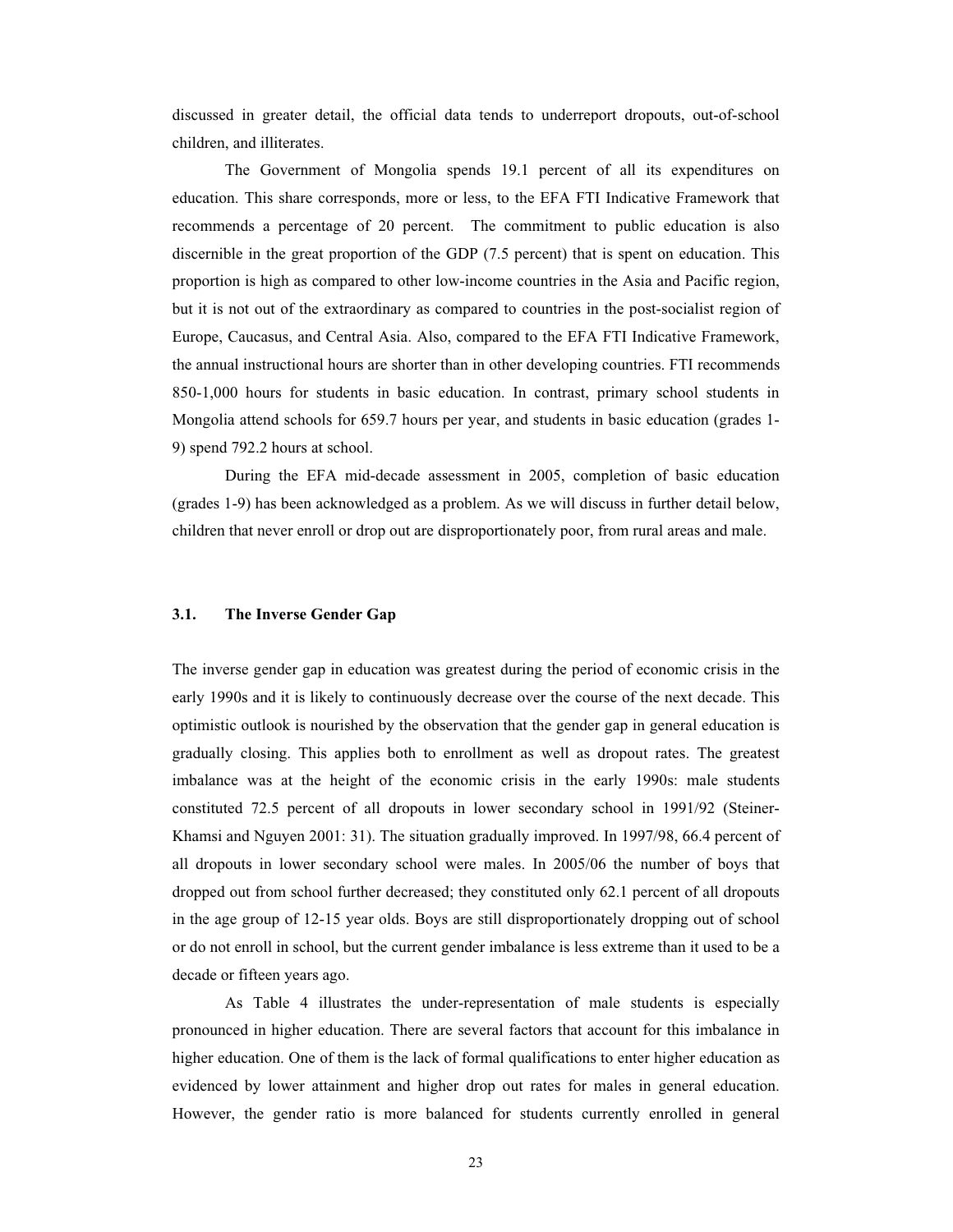education suggesting that male students are catching up with their female peers, and most likely will, in the near future, enter higher education institutions in greater numbers. The next Table presents the gender imbalance with regard to graduates for academic year 2004/05 and school year 2005/06.

| Level of Education             | Percentage of Female Students |
|--------------------------------|-------------------------------|
| Primary Education (1-5)        | 49.9%                         |
| Basic Education (1-9)          | 51.6%                         |
| Upper Secondary School (10-11) | 54.9%                         |
| Bachelor                       | 61.8%                         |
| <b>Masters</b>                 | 66.9%                         |
| Ph.D.                          | 60.8%                         |

Sources: MECS (2006), ADB & MECS (2005: 43)

<span id="page-23-0"></span>Depending on the school level, teachers need to complete the equivalence of a Bachelor or Masters degree to obtain a teaching certification. The gender imbalance in higher education is therefore directly linked to the feminization of the teaching profession. In pre-school over 95 percent of all teachers are female, and 81 percent of all teachers in general education (grades 1-11) are women. As mentioned before, for a short period in 2004, the Ministry of Education entertained the idea of introducing an affirmative action scheme that would have attracted more males to teacher education and would have provided incentives to male teachers to stay in the profession. The plan rested on the assertion that male students lack positive male role models in their lives. There was an expectation that an increase in male teachers would positively affect the performance of male students because those teachers would be seen as positive role models. In addition, the Ministry of Education conceived a similar affirmative action plan that would have resulted in lower performance requirements for males that sat for the university entrance exams. Both ministerial plans—affirmative action (favoring males) for teacher education and for university entrance exams—were dropped in the wake of vociferous protests from the international community in Mongolia, especially from human rights advocacy groups.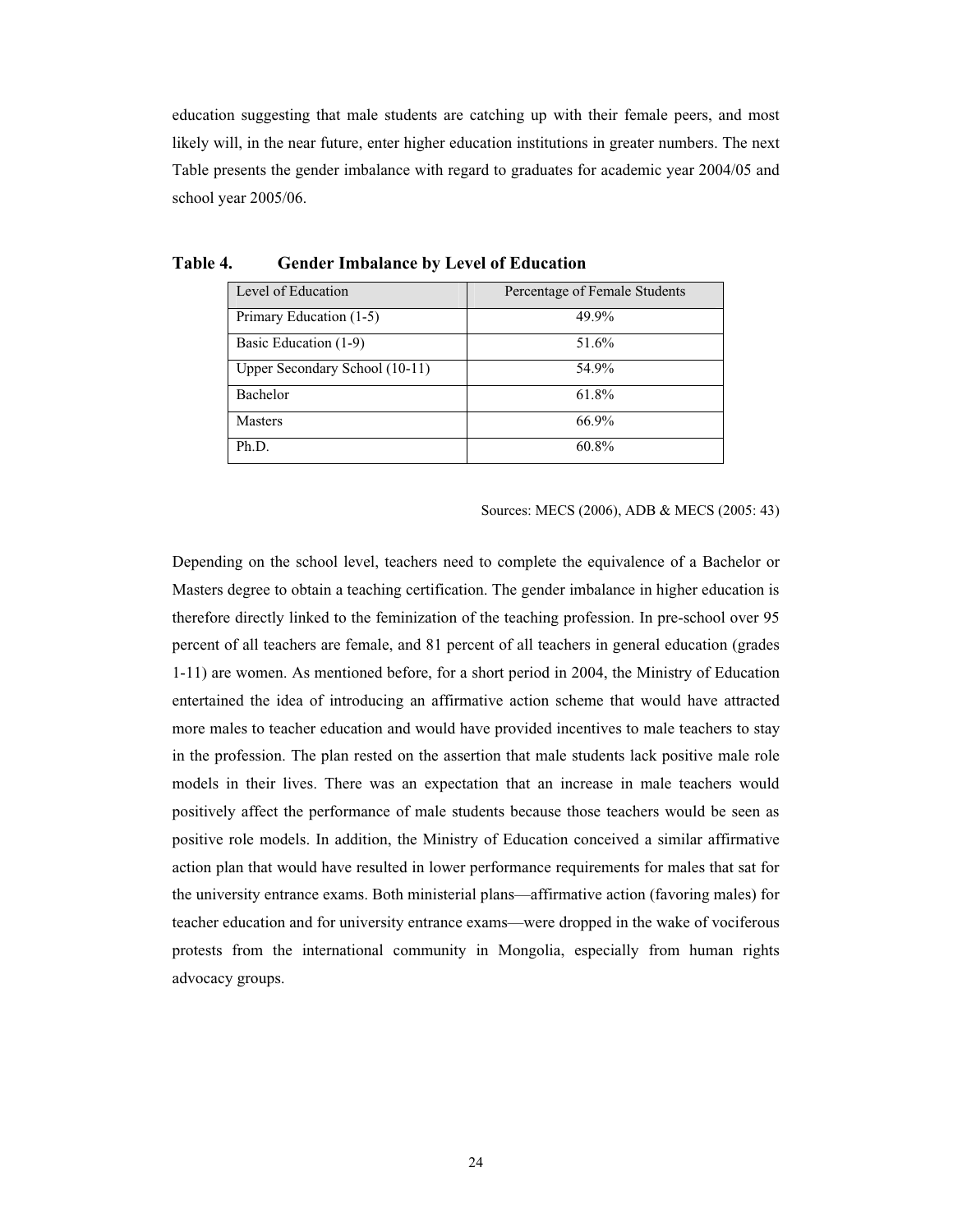## **3.2. Out-of-School Children**

There is a lack of reliable time-series data on dropouts and never enrolled children. In 2005, the year in which the most recent education sector review and the master plan were prepared, the Ministry of Education, Culture and Science was openly criticized for providing contradictory, incomplete, or biased information for the following three educational indicators: number of dropouts, number of students with special needs, and number of enrollments in non-formal education. For the first two groups—dropouts and students with special needs—the Ministry of Education, Culture and Science figures tended to be lower than what other governmental, non-governmental and multilateral organizations reported. The figures on enrollment in non-formal education, for example, vary considerably, depending on which government institutions provides the information. The Human Rights Commission, for example, reported 68,115 dropouts from basic compulsory education for school year 2003/04, UNICEF and the Department for Non-Formal Education of the Ministry of Education reported 40,000, and the National Statistical Office listed only 11,953 dropouts (MEA 2005). Strikingly, the official statistics on dropouts are also retroactively corrected. In 1993, the Government of Mongolia contended that

"dropout rates have increased from 4 percent in 1988/89 to almost 22 percent in 1992/93, with those in rural schools (especially males) being the more common dropouts. (Government of Mongolia 1993: vi)

In 2005, the Ministry of Education reported only 8.8 percent for 1992/93 (MOECS 2005), that is, more than 13 percent fewer dropouts than the Government reported during the period of the economic crisis of the early 1990s. Apart from political and economic reasons for under- or over-reporting dropout rates, there is confusion at the province- and district-level as to how to count dropouts. For example, dropouts who subsequently enroll in a multi-week non-formal education program are removed from the dropout statistics. In effect, the official dropout statistics only includes those individuals that never enrolled in formal or non-formal education.

The problem with misreporting visibly improved since 2005. In 2005, a team from the World Bank presented a variety of secondary analyses, retrieved from the household survey of the Living Standard Measurement 2002-2003, that dealt, among other aspects, with Mongolia's rural poor (World Bank 2005a).

# <span id="page-24-0"></span>**Table 5. Proportion of Working Children and Non-Attendance, 1998 and 2002**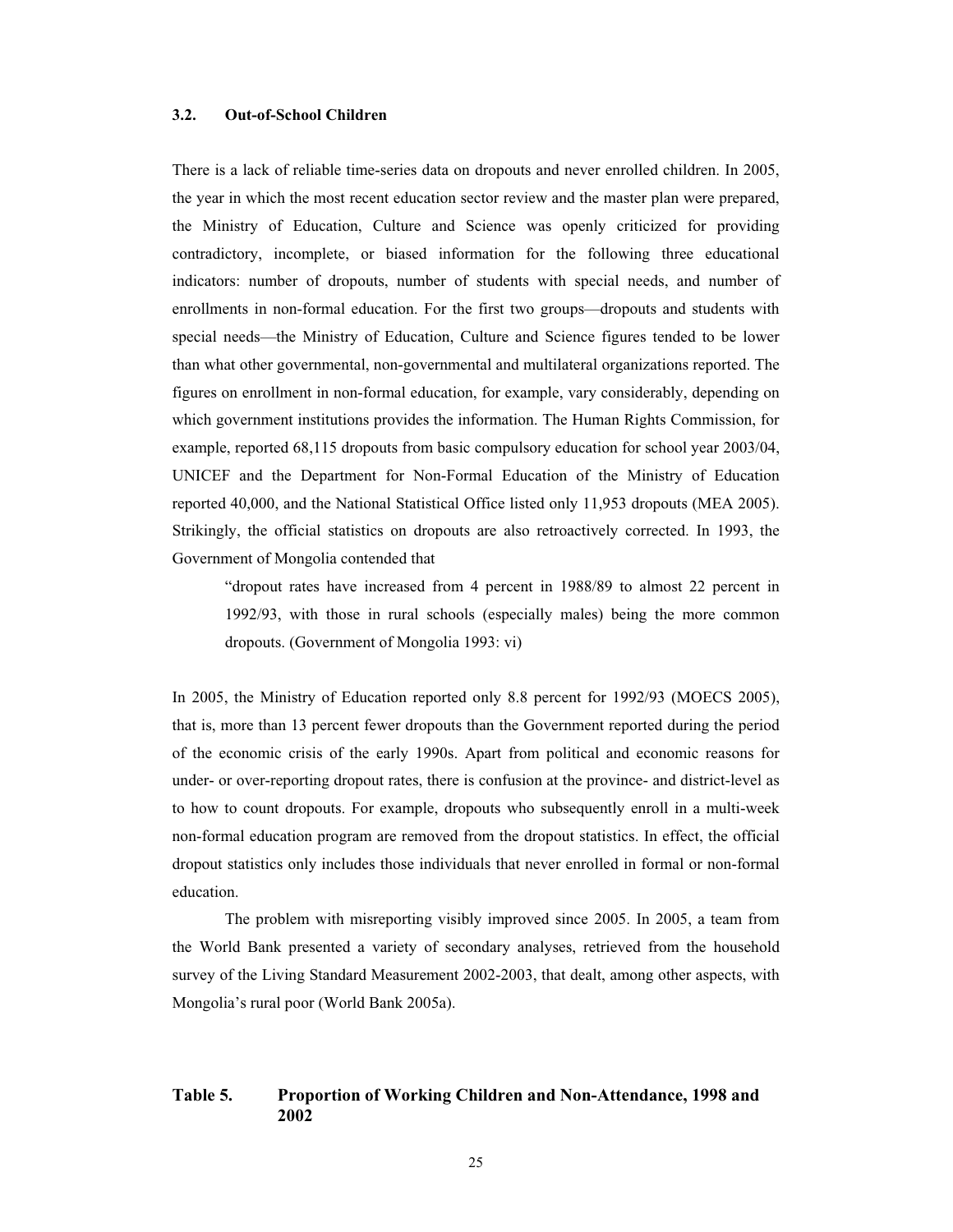|                           | Children 10-14<br>working |      | Children 8-12 not<br>attending school |      | Children 13-17 not<br>attending school |      |
|---------------------------|---------------------------|------|---------------------------------------|------|----------------------------------------|------|
|                           | 1998                      | 2002 | 1998                                  | 2002 | 1998                                   | 2002 |
| <b>Poorest Quintile</b>   | 5.3                       | 4.7  | 16.3                                  | 8.3  | 27.5                                   | 21.0 |
| <b>Ouintile 2</b>         | 10.9                      | 4.6  | 7.6                                   | 3.5  | 21.1                                   | 9.0  |
| <b>Bottom 2 Quintiles</b> | 8.2                       | 4.6  | 11.7                                  | 5.7  | 24.2                                   | 14.5 |
| <b>National</b>           | 9.3                       | 2.8  | 8.0                                   | 3.1  | 16.3                                   | 8.2  |

Source: LSMS 1998 and HIES-LSMS 2002/03, see World Bank (2005a: 7)

The analysis shows an improvement with regard to school enrollment of the rural poor. For example, the proportion of 10-14 year old working children that were among the poorest two quintiles fell from 8.2 percent to 4.6 percent of households in the period 1998 to 2002. There are two causes for the increased enrollment rates from 1998 to 2002: First, decrease of economic hardship in rural areas that resulted from natural disasters *(zud),* defined as very cold and long winters, followed or preceded by a drought in the summer. The rural poor could not afford the private cost of education, including basic ones such as buying clothes and shoes for their school-aged children, and kept their children at home. Second, the dropout rates for children of poor herders were highest from 1996 to 2000, during the period in which the Government of Mongolia charged fees for meals in the school dormitories, known as the "Meat Requirement." The massive dropout problem in rural areas gradually recovered after the year 2000 when the Meat Requirement policy was abolished (see Steiner-Khamsi and Stolpe 2006).

The analysis presented by a team from the World Bank (2005a) and summarized in Table 5 above, made it sufficiently clear that the statistical information on never enrolled children or dropouts collected by the Ministry of Education, Culture and Science are much lower than the ones which the National Statistical Office retrieved at the household level. The vast discrepancy in statistical reporting reflects to some extent the Mongolian notion of "uneducability." Three groups of school-aged children are not captured in the statistics on never enrolled or dropped out children, because they are viewed as "un-educable": mentally disabled children, children with sever physical disabilities, and children who had to take a long-term leave of absence due to sickness. The Education Sector Review of 2005 more accurately uses the term "out-of-school children" and counts all school-aged children that are not in school either because they dropped out or never enrolled in basic compulsory education (ADB & MECS 2005: 46). They find that in school year 2003/04 close to 10 percent of 8-15 year olds (45,800) children were out of school. Poor boys and poor children from rural areas constitute the majority of children that either never enrolled or dropped out. From the "out of school children" some 61 percent are males (27,854) and 39 percent are females (19,930).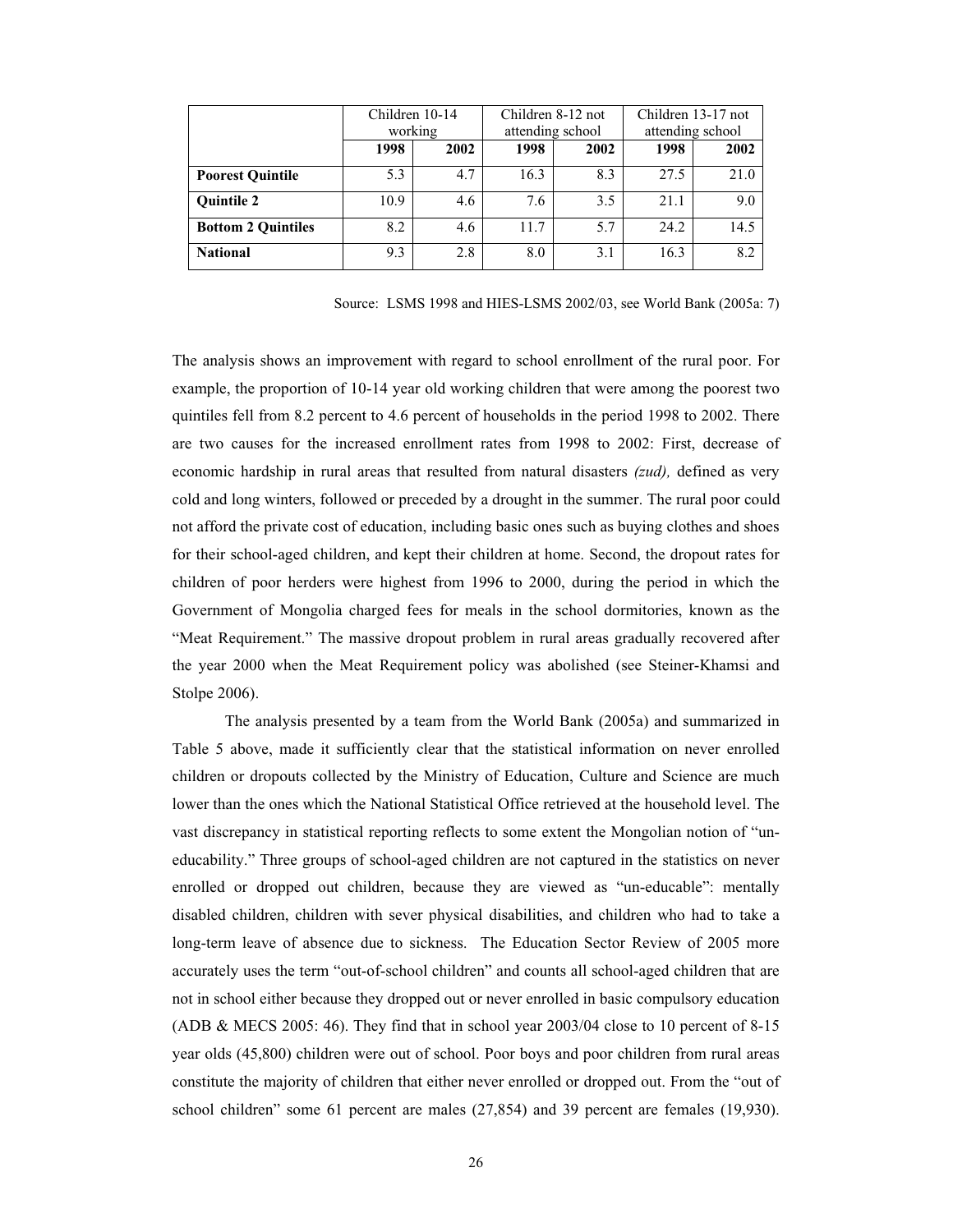Furthermore, 83.2 percent of the dropouts are from rural areas. The Ministry of Education, Culture and Science reports 8.5 percent of never enrolled children for school year 2004/05, and a share of 6.8 percent of school-aged children that were out-of-school during school year 2005/06 (MECS 2006). In sum, the Ministry of Education, Culture and Science has acknowledged the following figures for out-of-school children:

School year 2003/04: 9.6 percent School year 2004/05: 8.5 percent School year 2005/06: 6.8 percent

 The following Figure 1 illustrates the relation between household income ("wealth") and enrollment in primary school (grades 1-4), lower secondary school (grades 5-8), and upper secondary school (grades 9-10). A disproportionately large percentage of children from the poorest quintile of household consumption drop out after the end of lower secondary level, that is, after grade 8.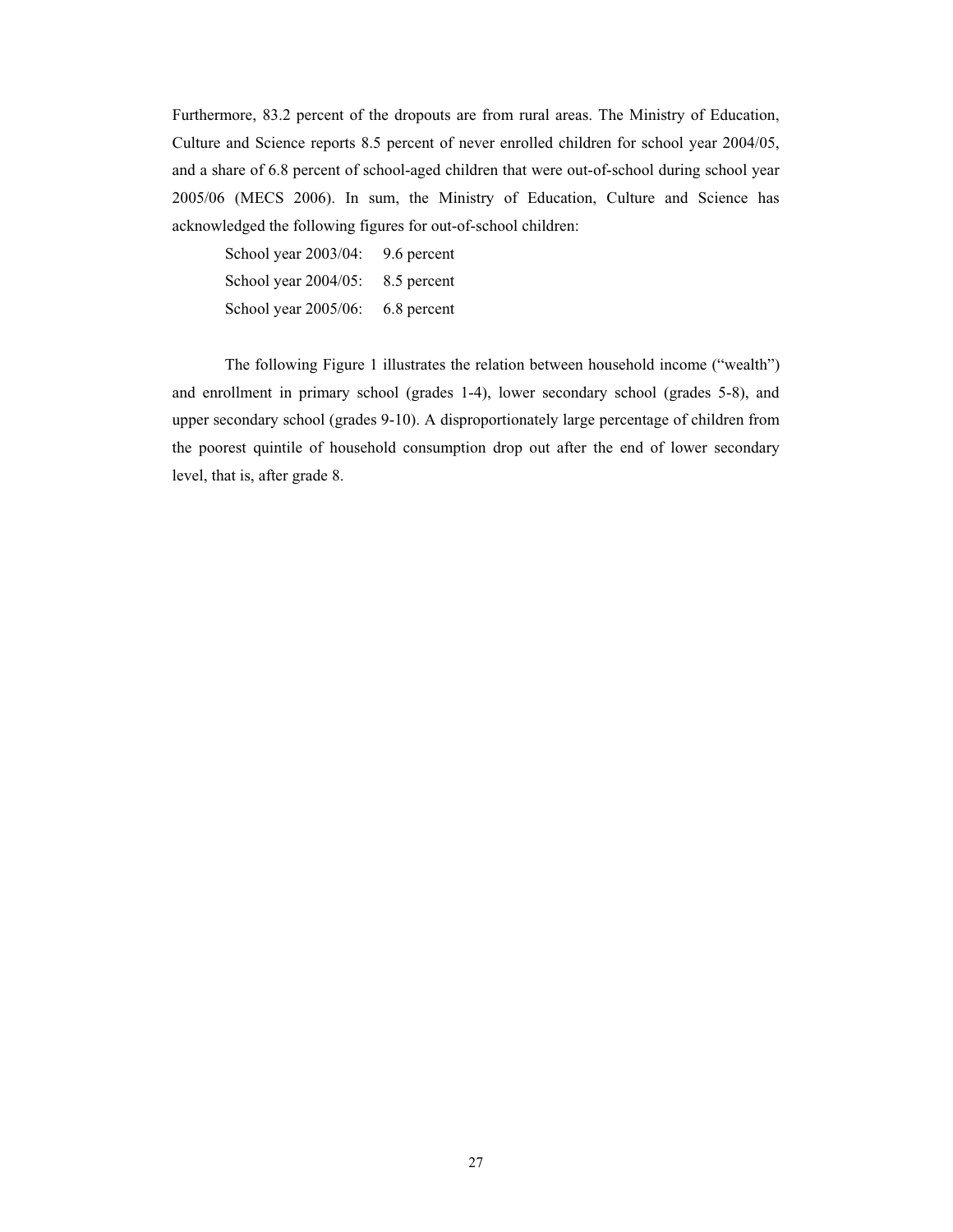# **Figure 1. Net Enrollment Rates by Wealth**



Source: Living Standard Measurement Survey 2002, see World Bank (2005a)

<span id="page-27-0"></span>Boys from rural areas are considered an at-risk-group. They are most likely to drop out from school in order to contribute to the household income by working in animal husbandry or in agriculture. Male child labor correlates highly and positively with poverty. As the following Table 6 reveals, the chance of dropping out from schools is much higher for boys than for girls. Sixty percent of dropouts are males.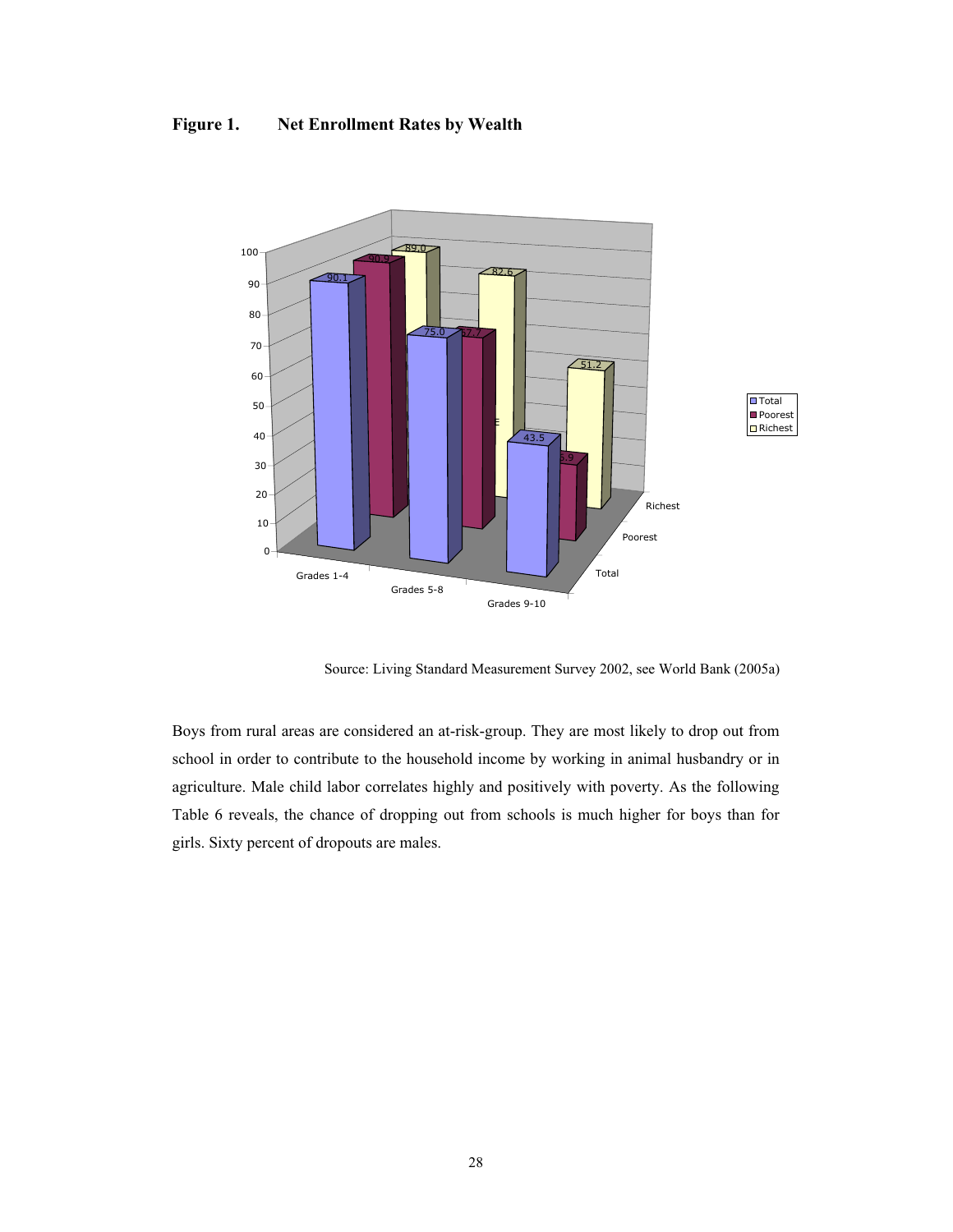| TOTAL BY AGE               | <b>FEMALE</b> | FEMALE AS % of TOTAL |
|----------------------------|---------------|----------------------|
| 9,043 (age group 8-15)     | 3.582         | 39.6%                |
| $2,779$ (age group 8-11)   | 1.209         | 43.5%                |
| 6,253 (age group $12-15$ ) | 2.373         | 37.9%                |

**Table 6. Dropouts by Gender and Age, School Year 2005/06**

Source: MECS (2006)

# **3.3. Vulnerable Children and Minorities**

The Ministry of Education, Culture and Science counts a broad array of groups in the category Vulnerable Children. The category includes orphans (half or fully orphaned with a guardian, children without a guardian), children from herder families, and students with special needs (physically impaired, vision impaired, hearing and speech impaired, mentally impaired). Table 7 presents statistical information on vulnerable and as well as on students with special needs in Mongolia.

|                                  | Year      | Percent of | Year 2005/06 | Percent of |
|----------------------------------|-----------|------------|--------------|------------|
|                                  | 2002/03   | Population |              | Population |
| <b>TOTAL (Basic Education)</b>   | 527,931   | 100%       | 556,876      | 100%       |
|                                  |           |            |              |            |
| 1. Vulnerable Groups             |           |            |              |            |
| 1.1. Half-Orphaned               | 42,093    | 7.97%      | 48,258       | 8.66%      |
| 1.2. Full-Orphaned               | 3,740     | 0.71%      | 4,504        | 0.80%      |
| 1.3. No Guardian                 | 534       | 0.10%      | 806          | 0.14%      |
| 1.4. Herders Children            | 100,044   | 18.95%     | 118,365      | 21.25%     |
|                                  |           |            |              |            |
| 2. Students with Spec. Needs     |           |            |              |            |
| 2.1. Physically impaired         | 3,305     | 0.62%      | 4,235        | 0.76%      |
| 2.2. Vision impaired             | 22,548    | 4.27%      | 26,852       | 4.82%      |
| 2.3. Hearing & speech impaired   | 11,999    | 2.27%      | 13,717       | 2.46%      |
| 2.4 Mentally impaired            | 2,390     | 0.45%      | 2,717        | 0.48%      |
| (Subtotal: st. w. special needs) | (40, 242) | $(7.62\%)$ | (47,1521)    | $(8.53\%)$ |

**Table 7. Vulnerable Children, Minorities and Students with Special Needs, School Year 2002/03 and 2005/06** 

<span id="page-28-0"></span>Sources: ADB & MECS (2005: 107) and MECS (2006)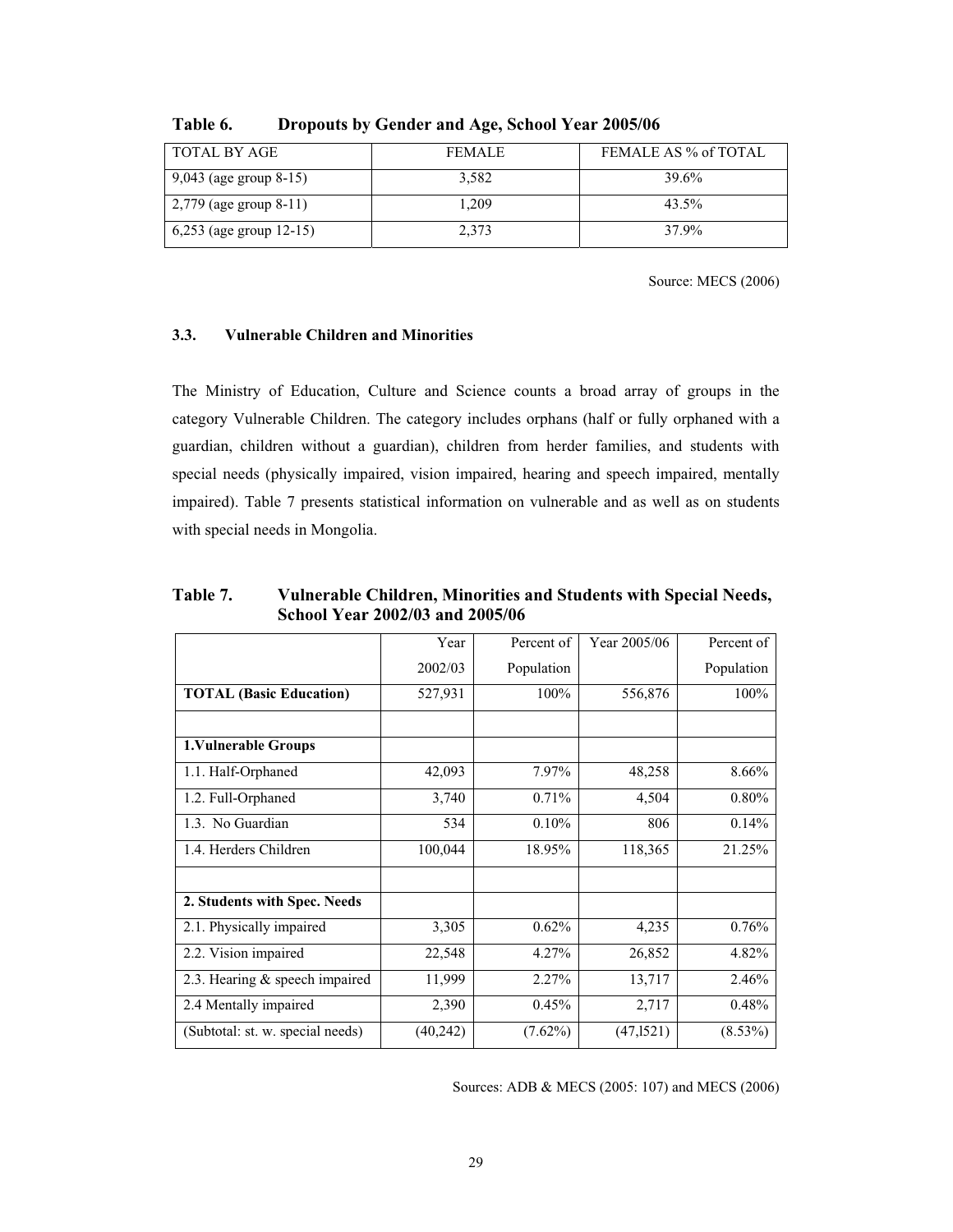There is a complete lack of provisions that would cater for the special needs of children that are physically handicapped or impaired in other ways. The *Education Sector Review Study* (ADB & MECS 2005: 17) highlights the absence of access ramps and other provisions that would ensure access to buildings, classroom and toilet facilities for students that are bound to wheelchairs. It is striking how little progress has been made with regard to ensuring access and quality of education for students with special needs. Apart from a few pilot projects, funded by international non-governmental organizations (Save the Children UK, World Vision, Mongolian Education Alliance), there is virtually no attention given to students with special needs.

 The figures presented by the Ministry of Education, Culture and Science (MECS 2006) portray a different picture than those recorded in the 2004 Census of Disabled People (FTI Secretariat 2006: 6 f.). The Ministry of Education, Culture and Science data indicates that 8.53 percent of all students enrolled in basic education in school year 2005/06 were students with a disability (see Table 7 above). This ratio is extremely high as compared to other low-income countries where typically only 1-2 percent of all enrolled students are students with disabilities (see Mittler 1995). The ratio of 8.53 percent deserves therefore to be treated with great caution. The data collected in the 2004 Census of Disabled People suggests a much lower enrollment of children and youth with disabilities. More than half of the children and youth with disabilities are out-of-school. Only 41 percent of children with disabilities in the age group 8-11 year olds are enrolled in primary school. The ratio for the older age group (12-15 year olds) is slightly higher (45 percent), but still more than half of them are not enrolled in any school.

# **Table 8. School Enrollment of Children and Youth with Disabilities, Year 2004**

| 8-11 year olds (primary school)          | 41% |
|------------------------------------------|-----|
| 12-15 year olds (lower secondary school) | 45% |
| 16-17 year olds (upper secondary school) | 31% |

Source: 2004 Census of Disabled People (cited in FTI Secretariat 2006a: 7)

<span id="page-29-0"></span>It is alerting that literacy rates have fallen over time, as reflected in the following Table 9. The literacy rates are the lowest for the 15-19 year old youth with disabilities (71 percent) and highest for 40-44 year adults with disabilities suggesting that educational opportunities for the disabled have decreased over time.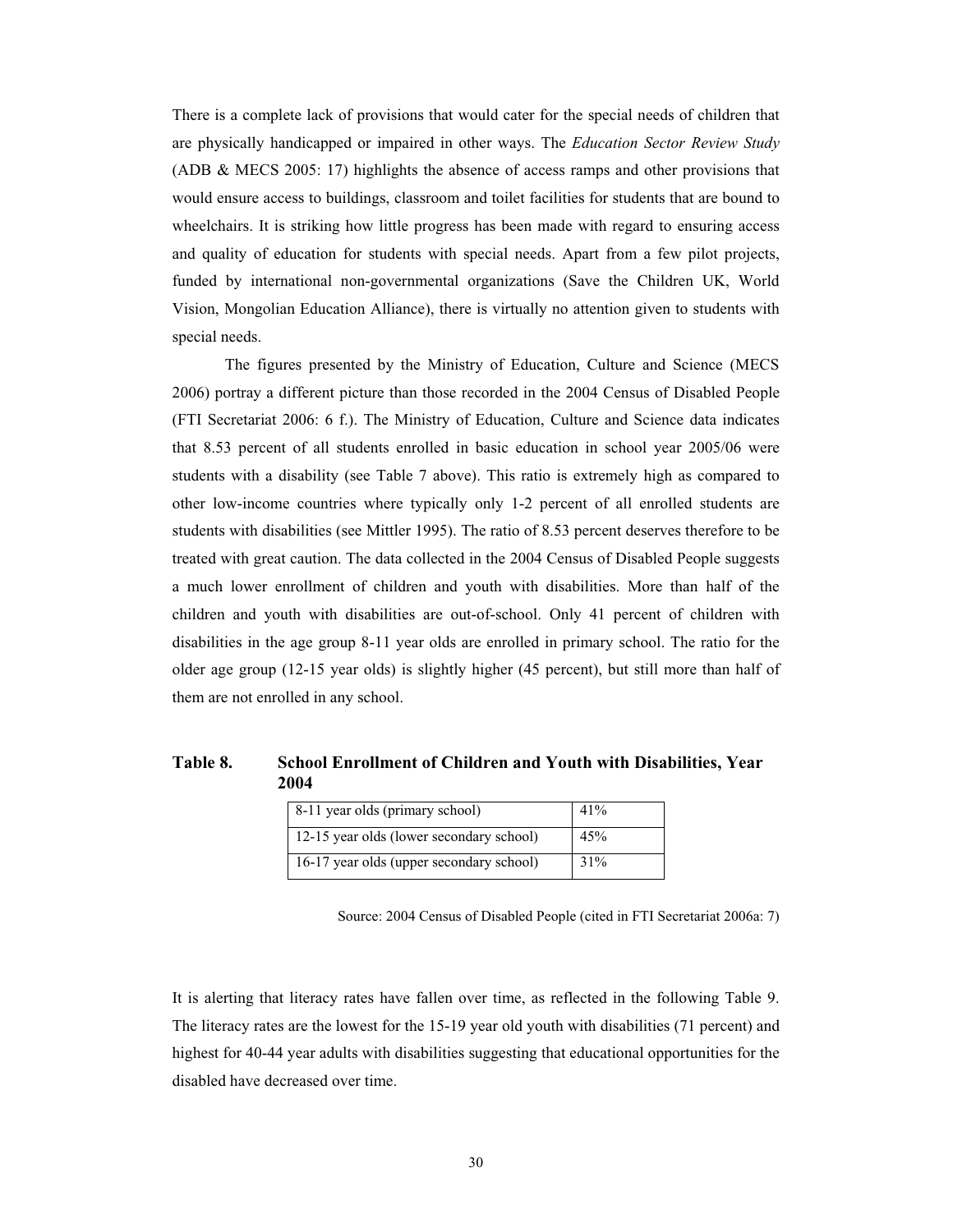| 15-19 year olds | 71% |
|-----------------|-----|
| 20-24 year olds | 77% |
| 25-29 year olds | 79% |
| 30-34 year olds | 84% |
| 35-39 year olds | 87% |
| 40-44 year olds | 91% |

## **Table 9. Literacy Rates of Youth and Adults with Disabilities, Year 2004**

Source: 2004 Census of Disabled People (cited in FTI Secretariat 2006a: 7)

Improving access and quality of education for students with special needs is an area of educational reform that has been largely neglected. The units for "defectology" at teacher education institutions that prepared teachers to work with students with special needs were dismantled in the 1990s. Teacher education students complete their degrees and teachers participate in in-service training seminars without ever hearing about, reflecting on, and discussing how teachers and schools could accommodate students with special needs who account for approximately 8 percent of the school-aged population. Besides the complete lack of provisions and inadequate teacher preparation, schools also lack special equipment and books that would enable blind or deaf students to be integrated in regular classes. On the positive side, it is noticeable that the Ministry of Education, Culture and Science now publishes statistical information on students with special needs. Also, the need for action has been acknowledged in the Education Sector Review, the Master Plan 2006-2015, and the Third Education Development Project 2006-2011 (third loan, administered by ADB). In stark contrast, no progress has been made with regard to official reporting on street children. The number of street children is unaccounted for and is missing from government documents dealing with the social sector.

 The Government of Mongolia considers children of herders as well as children who are orphaned (fully or half orphaned) or who live without a guardian as vulnerable. Not listed in Table 7 above, but also eligible for an education supply subsidy (general education) or a government scholarship (higher education) are children from families that have four or more children simultaneously enrolled in school.

<span id="page-30-0"></span> Mongolia is ethnically very diverse but all ethnic groups communicate in Mongolian except for the Kazakh minority in the Western part of the country. Approximately 1.25 percent of the school-aged population is registered as a linguistic minority (MECS 2006). One of the Western provinces (Bayanulgii) is officially bilingual Mongolian-Kazakh. The majority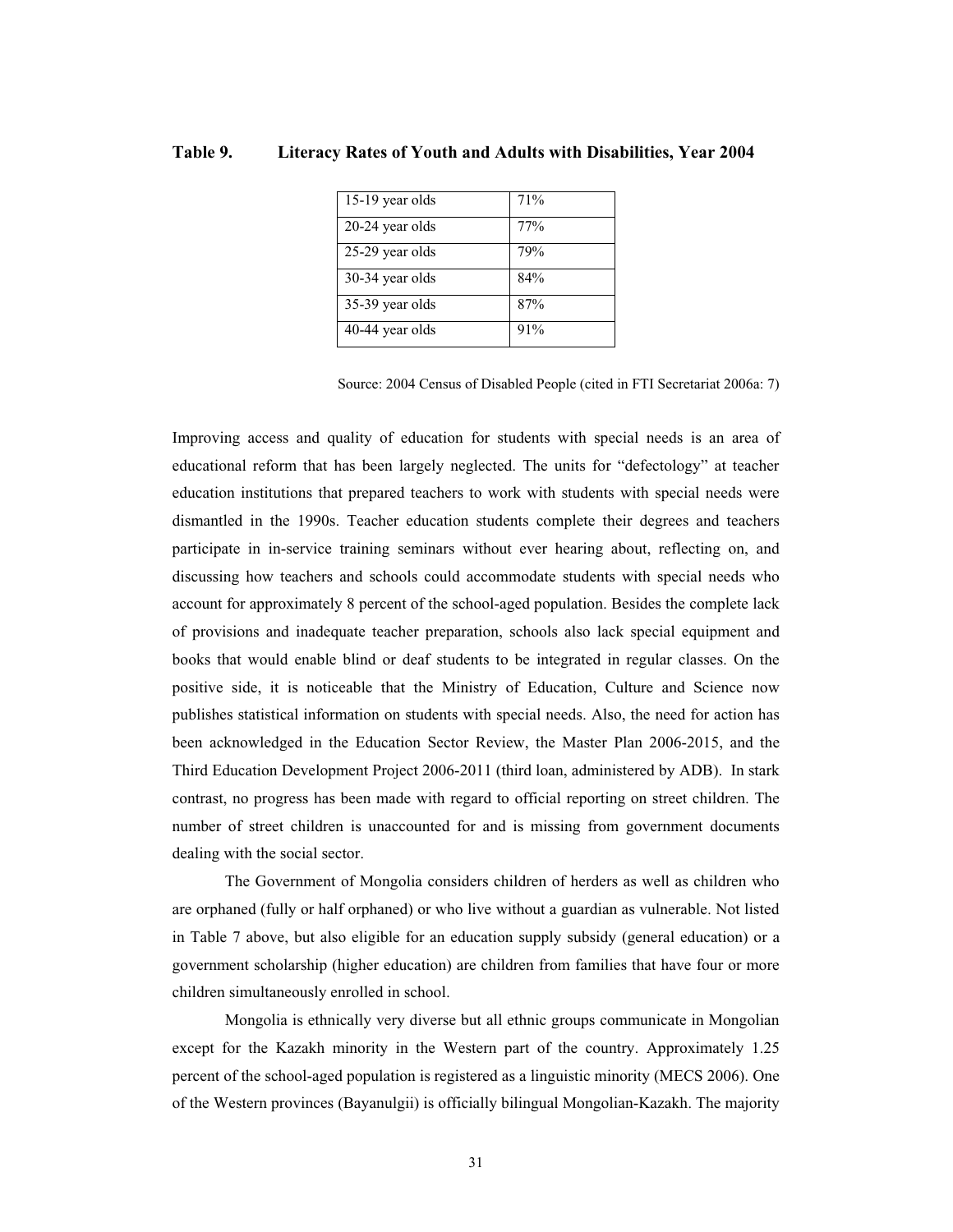of schools in Bayanulgii use Kazakh as the language of instruction but lack textbooks and books in Kazakh language. The Bayanulgii has been economically depressed since the mid-1980s and experienced a massive emigration to Kazakhstan in the early 1990s. The rates for poverty of households and the number of students that are out-of-school are much higher in Bayanulgii than in other provinces of the country. The official dropout rate for Bayanulgii is 6.2 percent as compared to 1.9 percent nationally (Huang 2005: 9).

 The economic hardship of Bayanulgii is taken into account in the funding formula for schools. Educational finance in Mongolia is based on per-capita funding whereby the normative mean per students varies by school type (lowest mean for primary school and highest mean for upper secondary school) and the geographic location of the school (lowest mean for the Central region and highest mean for the most distant Western provinces). A school receives additional funds for each student that is accommodated in the school dormitory. For the first time in 2005, the bilingual province was granted a higher normative mean per student than the rest of the Western zone. This higher mean, however, is not sufficient to offset all the disadvantages that schools in Bayanulgii face. There are several flaws with the current funding formula that a team of World Bank experts attempted to address (World Bank 2006): the currently used, corrective measures ("micro coefficients") for small schools are not sufficiently rigorous. Small schools greatly suffer from lack of funds and struggle for survival. Bayanulgii has, together with two other economically depressed provinces Zavkhan and Gobi-Altai, a large number of small schools. The average school size in Bayanulgii province is 645 students (World Bank 2006: 22). The smallest average school sizes are recorded for the province Gobi-Altai (514 students) and Zavkhan (554 students). In contrast, the urban provinces such as Orkhon and Ulaanbaatar have an average school size of 2,592 students and 1,879 students, respectively. Thus, the lack of resources in Bayanulgii is to a great extent caused by the funding formula that gives too much weight to school size and disregards student characteristics.

 Another serious flaw of the current funding formula is the complete neglect of corrective measures at individual student level. The so-called micro-coefficients only help to correct the entitled amount with regard to school size. Schools are not given any additional funds if they provide proof that they integrate students with special needs, students from vulnerable groups or linguistic minorities regardless of where the schools are located and what their actual school size is. Mongolia was one of the first countries in the post-socialist region that introduced in 1997 per-capita financing. The Public Expenditure Tracking Survey Mongolia (World Bank) revealed several weaknesses of the current funding formula. The Ministry of Education re-designed the funding formula based on PETS Mongolia. The revised version will be applied for the 2008 education budget.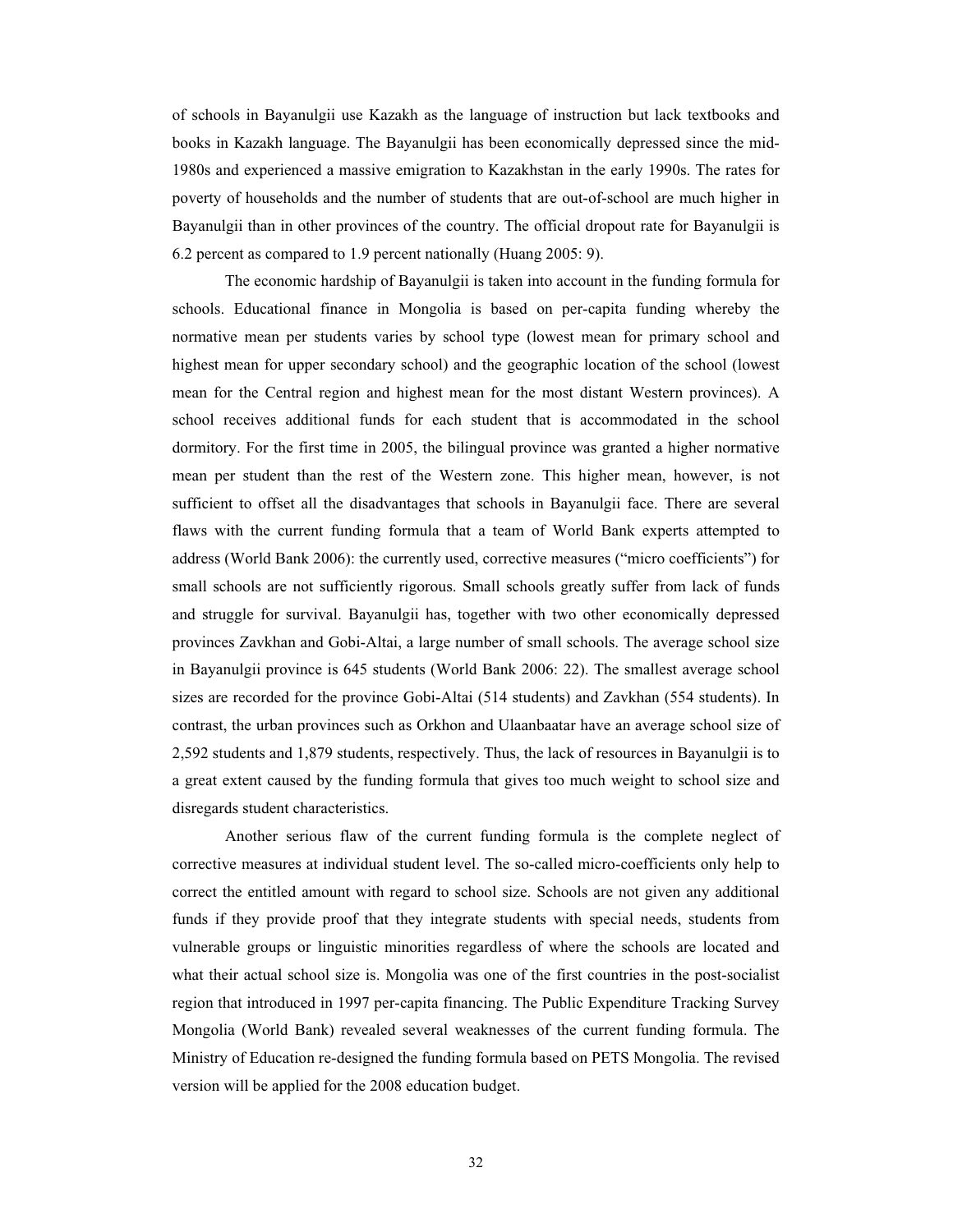## **3.4. Children of Herders**

Apart from a four-year period (1996-2000) during which herder families had to pay for the food/meat in the dormitories (known as Meat Requirement), children from herder families are accommodated for free in school dormitories. After a decade of neglect to rural school development throughout the 1990s, the Ministry of Education, Culture and Science started in the first years of the millennium to draw attention to the rehabilitation of schools and dormitories in rural areas. In contrast, in the 1990s all external assistance for education was channeled into urban and semi-urban schools. Rural-urban migration was massive in the first part of the 1990s and urbanization continues to be a social and economic problem, and there was an urgent need to build more facilities, including schools and health posts, in urban and semi-urban areas. At the same time, rural development was completely neglected, generating additional push factors for migration. Apart from the Danish government (DANIDA), the Ministry of Education received no external support to preserve access and quality of education in rural schools. The priorities of the Government and the large donors have changed at the turn of the millennium, and a greater balance between urban and rural development is actively sought. As a result, the second loan (2003-2007) and the third education sector loan (2006-2011) as well as the grants from JICA target, among other priorities, rehabilitation projects in rural areas. One might argue, however, that too little is done too late with regard to rural school development. As mentioned above, there was a mass exodus from remote rural areas in the 1990s, first for economic reasons, and then later on for lack of adequate infrastructure, notably lack of heated, healthy and child-friendly schools and school dormitories.

 Table 10 presents the application and admissions of children from herder families to school dormitories.

# **Table 10. Applications and Admissions of Children from Herder Families to School Dormitories, School Year 2005/06**

|                                  | Number  | As a % of total children from herder families |
|----------------------------------|---------|-----------------------------------------------|
| Children from herder families    | 118,365 |                                               |
| Applied for dormitory space      | 48,995  | $41.4\%$                                      |
| Was admitted for dormitory space | 41,068  | 34.7%                                         |

Source: MECS (2006)

<span id="page-32-0"></span>Approximately 40 percent of herder families wish to have their child accommodated in a school dormitory. Other living arrangements include splitting the household during the school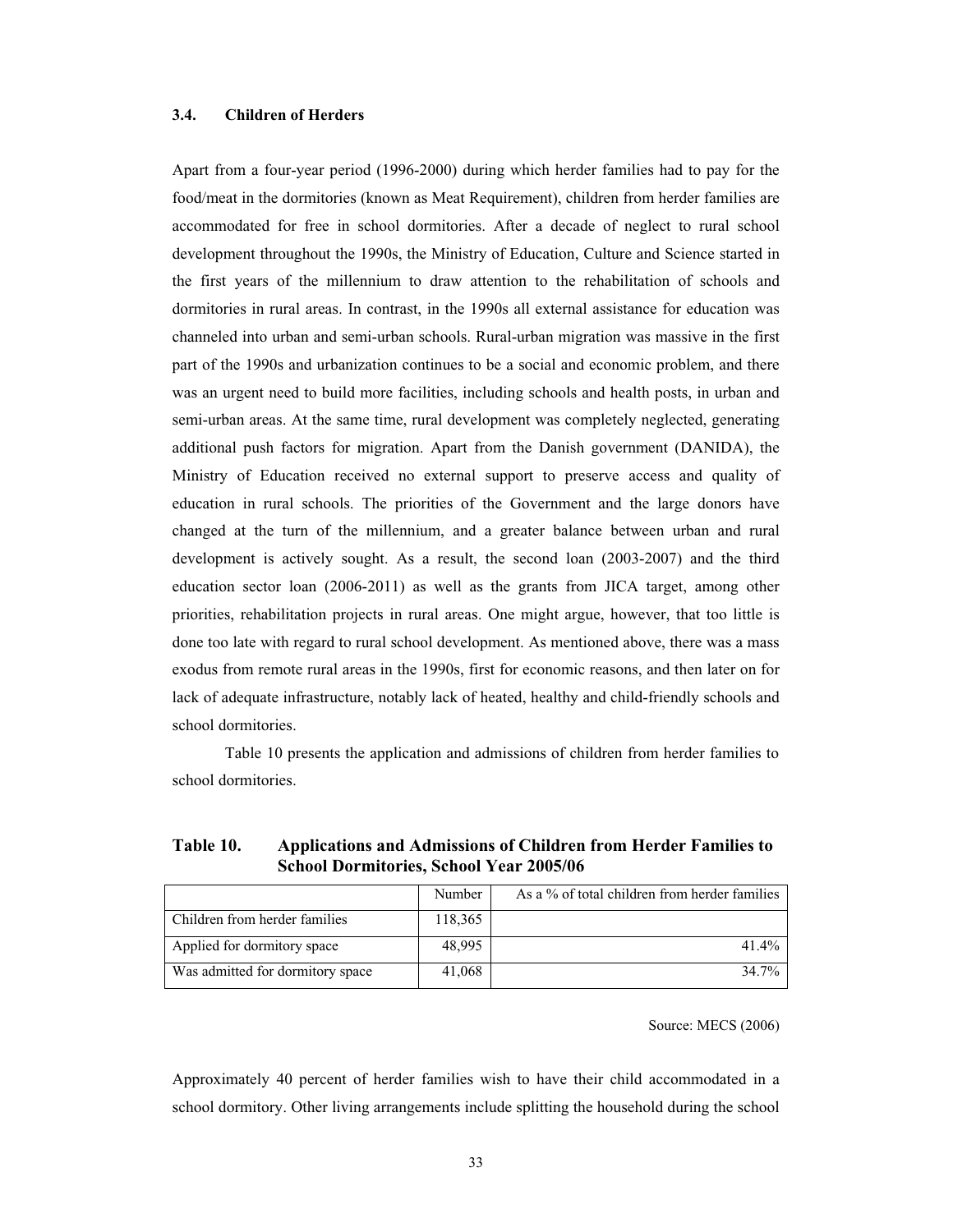year whereby the mother stays with the school-aged children near the rural school, or accommodation of the school-aged children with relatives, friends or on their own. As Table 10 illustrates, there is still a lack of dormitory space and only one-third of all children from herder families (34.7 percent) are granted a dormitory space for their child.

There are, however, important variations with regard to application to a dormitory space by grade level and gender. The following Figure presents the disaggregated information on dormitory applications and admission by grade level and gender (MECS 2006).

## **Figure 2. Applications for Dormitory Space by Grade Level and Gender, School Year 2005/06**



Source: MECS (2006)

<span id="page-33-0"></span>Consistent with the inverse gender gap, both the application and the admission of female children of herder families are higher than the figures for male children. 53 percent of the applicants for a dormitory space are for girls. The imbalance is largest at upper secondary school level (grades 10-11): 60 percent of the applicants are for girls. These findings are consistent with the earlier report on male child labor in animal husbandry and agriculture, reflected in the large number of male children from rural areas that either never enroll in school, drop out or, in general, are out-of-school. The unavailability of dormitory spaces is mainly an issue in primary school, and to a much lesser extent in lower secondary school. The demand for a dormitory space in upper secondary school (Grades 10 and 11) is slightly better met than in lower levels of schooling. The other observation relates the fluctuation of application patters. There are several reasons for the massive increase of applications in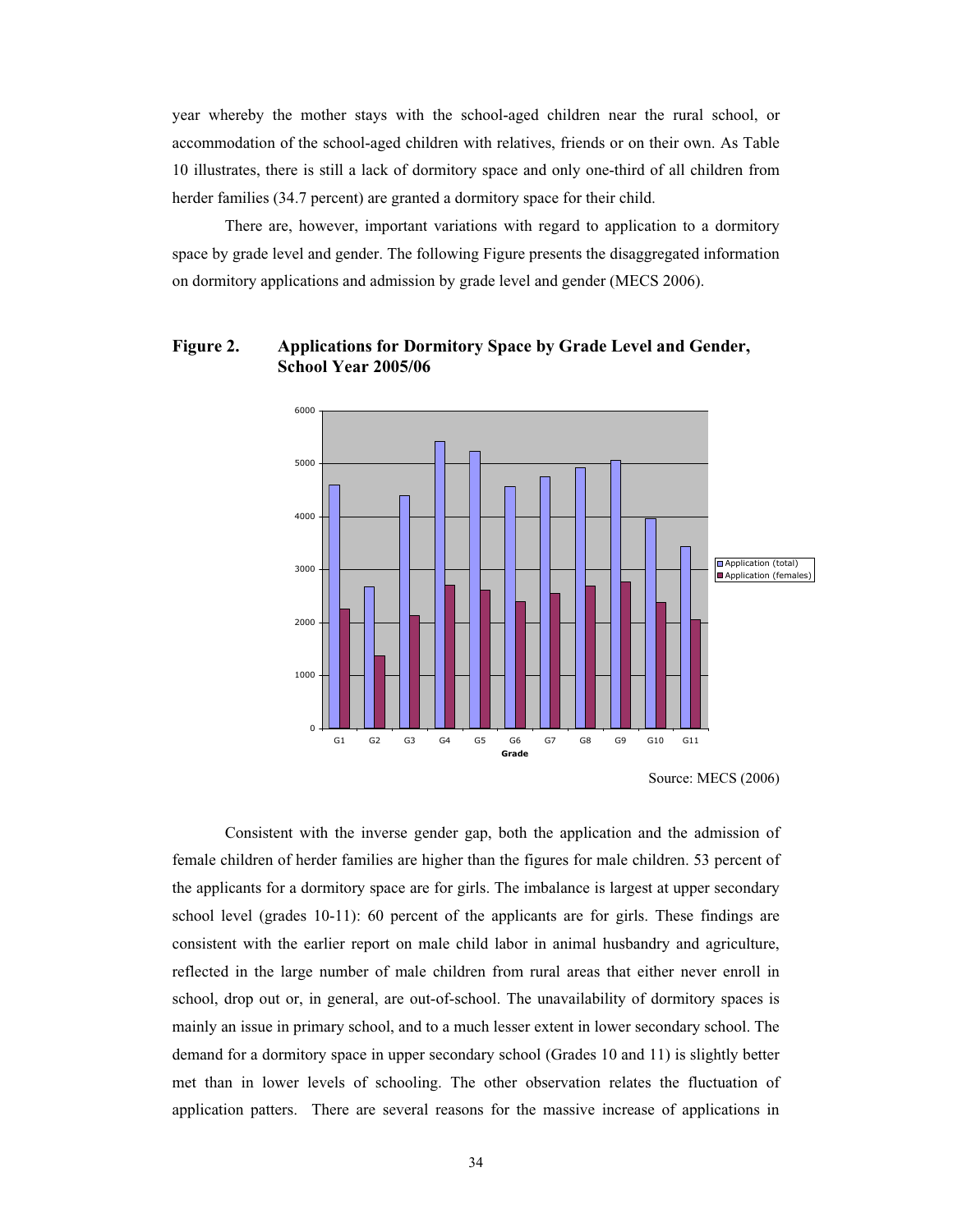grades 3 and 4 that are all cause for serious concern: A sizeable number of herder families take their child out of school after the end of the first school year either because the child performed poorly and was required to repeat the grade (repetition rates are significantly higher in grade 1 than in any other grade), because of bullying by other students, because the dormitory space was unhealthy (cold) and child-unfriendly, or because the child missed its family. The last two reasons—inappropriate dormitory accommodation or emotional distress—are frequently solved by re-enrolling the child at age 9 or 10 when the child is physically stronger and emotionally less dependent from its family. For the eldest children of herder families it is not uncommon to stay at home and wait with school enrollment until the second-born child also reaches school age. This way, both of them are enrolled at the same time, attend the same class, are accommodated in the same dormitory, and thereby give each other company and comfort. The late school entrance age of children from rural areas is well documented. The inequity arising from the lack of child-friendly dormitory spaces in primary school and, more broadly, the shortage of small primary schools (*bagh* schools) in the vicinity of families in rural areas, is likely to increase with the extension of schooling from 10 to 11 years. The extension implied school entrance at a younger age making it necessary for primary school to accommodate children at a younger age. There is a lack of attention paid to the late school entrance age or the over-aging of students from remote rural areas in primary schools. Given that the school entrance age was lowered in 2005, the problem of over-aging is more pronounced today than it was a few years ago. The high dropout rates in rural primary schools is likely to be directly linked to the late enrollment of children from herder families.

## **4. The Mongolian Education Sector Master Plan 2006-2015**

The *Master Plan to Develop Education of Mongolia in 2006-2015* (Government of Mongolia 2006) is a 180-page document that was prepared during the spring and summer of 2005 by several teams of Mongolian and international experts. The Ministry of Education and ADB coordinated the preparation of the Master Plan. During the preparation of the Master Plan, three major enterprises were associated with each that hampered a solid analysis of the current situation and instead generated an agenda-driven policy analysis:

- Master Plan, covering the period 2006-2015
- Education Sector Review, covering the period 2000-2005
- x Third Education Development Project, covering the period 2007-2011

<span id="page-34-0"></span>Thus, the analytical sections of the Education Sector Review and the strategies proposed in the Master Plan were closely tied to the urgency to substantiate the need for a major third loan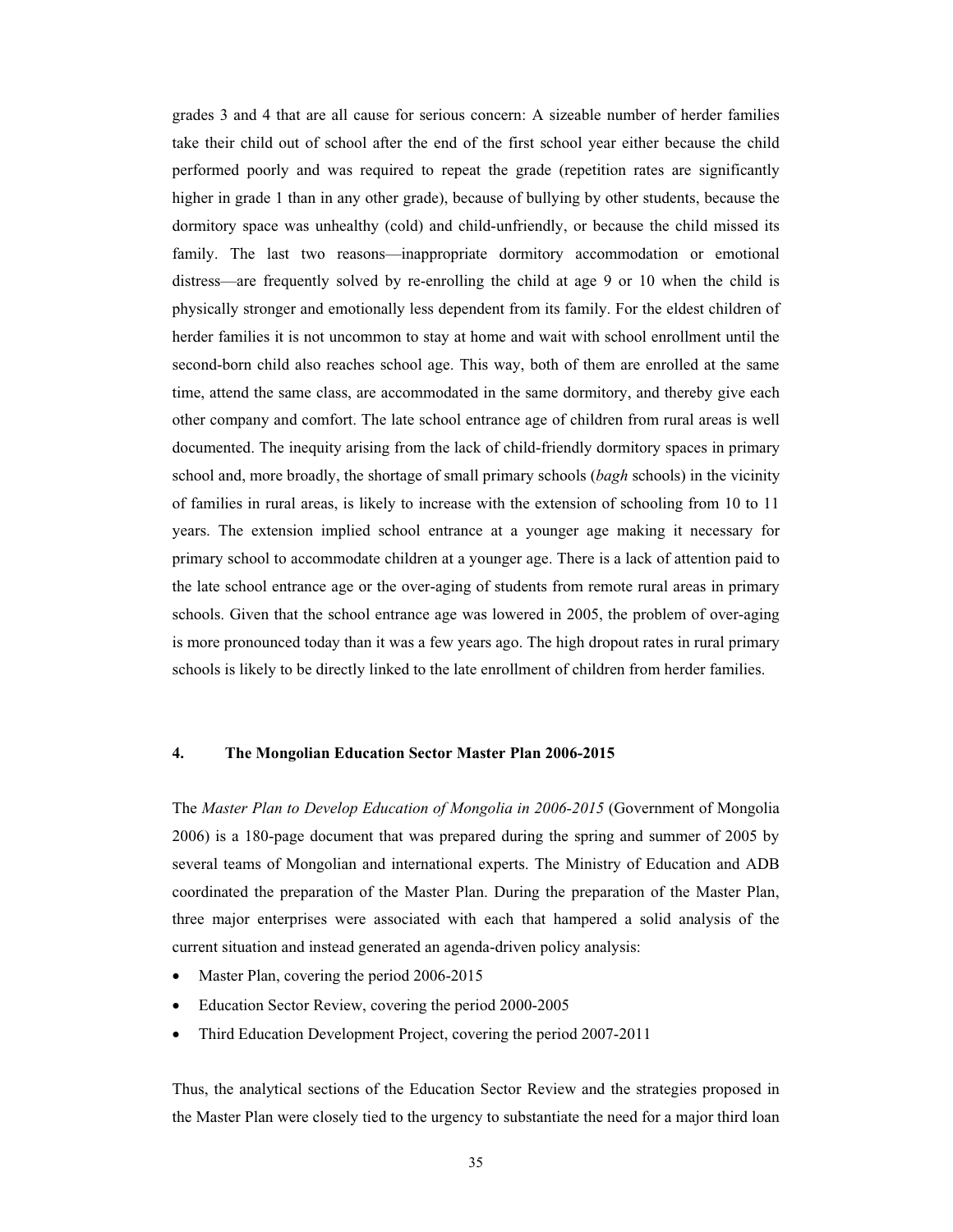(Third Education Development Project), administered by the Asian Development Bank. Not only was there an overlap in tasks and objectives, but the same experts that prepared the evaluation of the educational sector (Education Sector Review) also developed strategies for the future (Master Plan), and, most problematically, proposed to the Government of Mongolia that a loan be signed with the institution (ADB) that had hired them to conduct the evaluation of past reforms and the reform strategies for the future.

With the same sense of urgency the World Bank had, during the same summer months in 2005, the Mongolian education sector reviewed in light of the EFA Fast-Track-Initiative. Two documents were produced:

- x EFA FTI Assessment Mongolia (FTI Secretariat 2006a)
- x Technical Proposal for the Fast Track Initiative Catalytic Fund Grant 2007-2009 (FTI Secretariat 2006b)

As mentioned earlier, within a short period of time both the assessment for EFA FTI (FTI Secretariat 2006a) and the proposal to the Catalytic Fund were prepared (FTI Secretariat 2006b), and a large grant of \$27,2 million was secured from the Catalytic Fund, administered by the World Bank.

 This is not to downplay the outstanding quality of the analyses presented in the EFA FTI assessment (FTI Secretariat 2006a) or the education sector review 2000-2005 (ADB & MECS 2005), but these critical comments rather address the highly selective focus of the two assessments. Both evaluations—the review 2000-2005 and the EFA FTI assessment—were from the onset closely linked to a loan (ADB) or a grant (Catalytic Fund), respectively. As a result, aspects of the educational sector were disproportionately highlighted for which a loan or grant was likely to be secured. The ADB-funded Education Sector Review, for example, contains a disproportionate large section on technical and vocational education only because the third loan was earmarked for TVE.

 The Master Plan uses 2005 as the base year, and presents (year by year) the benchmarks for improvements in the educational sector from 2007 until 2015. At times the proposed changes are rhetorical and the projections unrealistic. For example, the Master Plan states in the area of higher education the following plan:

The percentage of graduates with complete secondary education (grade 11 graduates) enrolling in universities will be reduced by 11 percent and will reach 70 percent. (Government of Mongolia 2006: 75)

Then, the Master Plan continues with making detailed projections for higher education enrollments by degree program for the next ten years. The Master Plan, even though it applies international techniques for preparing an education strategy, is reminiscent of manpower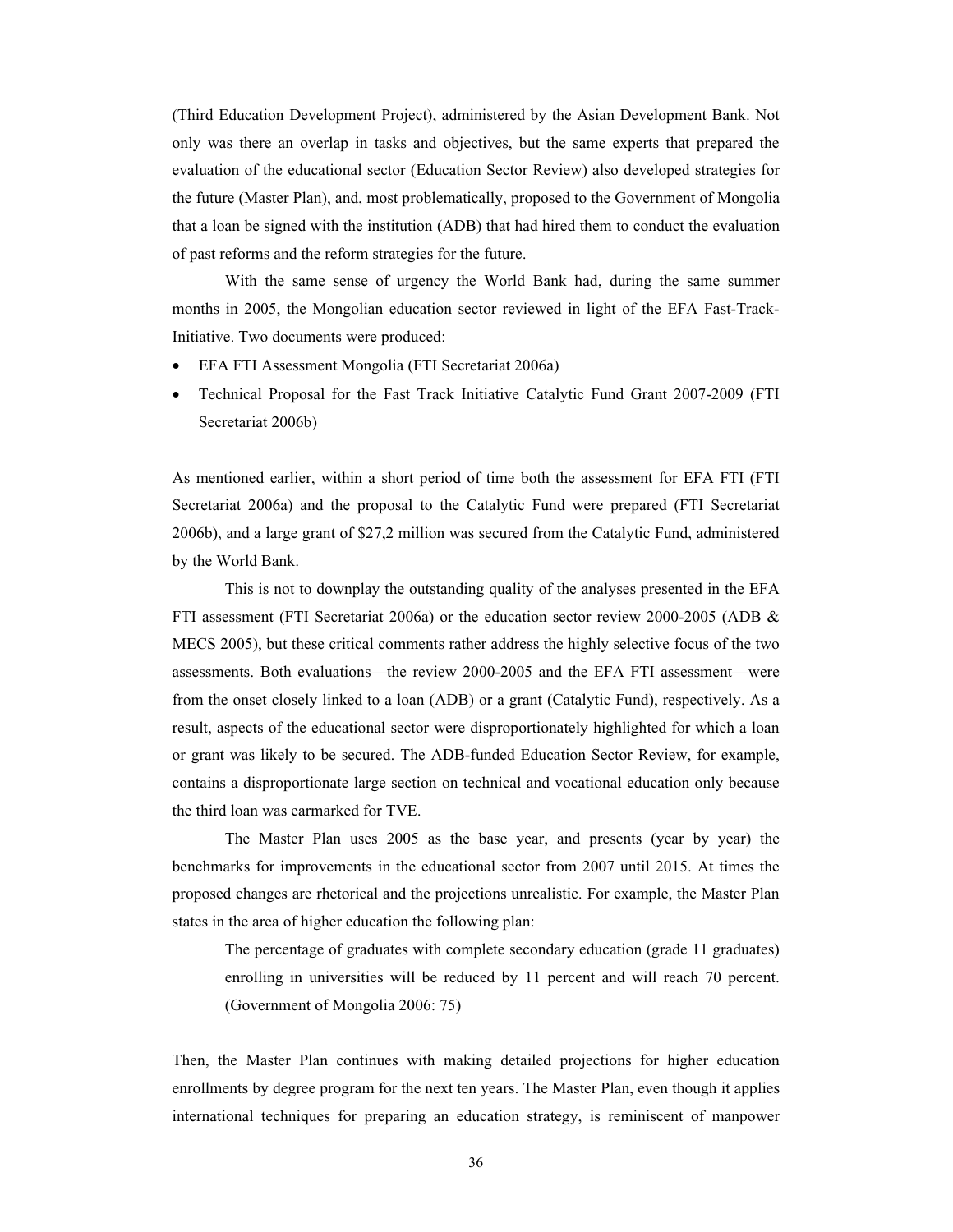planning during the socialist period. It is a document filled with unrealistic statistical projections (benchmarks) without any analysis of the current situation. The background papers, prepared by Mongolian experts, existed but were not translated and not made available for a larger audience. The Master Plan was supposed to build the foundation for the Government to prepare a Education Sector Strategy 2007-2011. The strategy was not developed to date for a variety of reasons, including political changes that led to a staff turnover in the government offices.

 The absence of donor coordination has been a serious issue in Mongolia. Until 2006, the two large donors, the Government of Japan and especially the Asian Development Bank, had a great impact on educational reform in Mongolia. The other small donors and international organizations have had more an impact on educational practice than on actual policy development. With the Mongolian education sector qualifying for the Catalytic Fund of EFA-FTI, the Ministry of Education was pressured to take on a more pro-active role in coordinating the loans and grants that it secured for the educational sector. Starting in 2006, the Ministry of Education convenes the donors twice a year to engage them in a joint sector planning. The Education Donor Consultative Mechanism has to date produced a donor matrix, secured transparent donor commitments by ways of mapping the various reform areas supported by donors, and developed an action plan in which the donors identify their contribution to the EFA-Fast Track Initiative.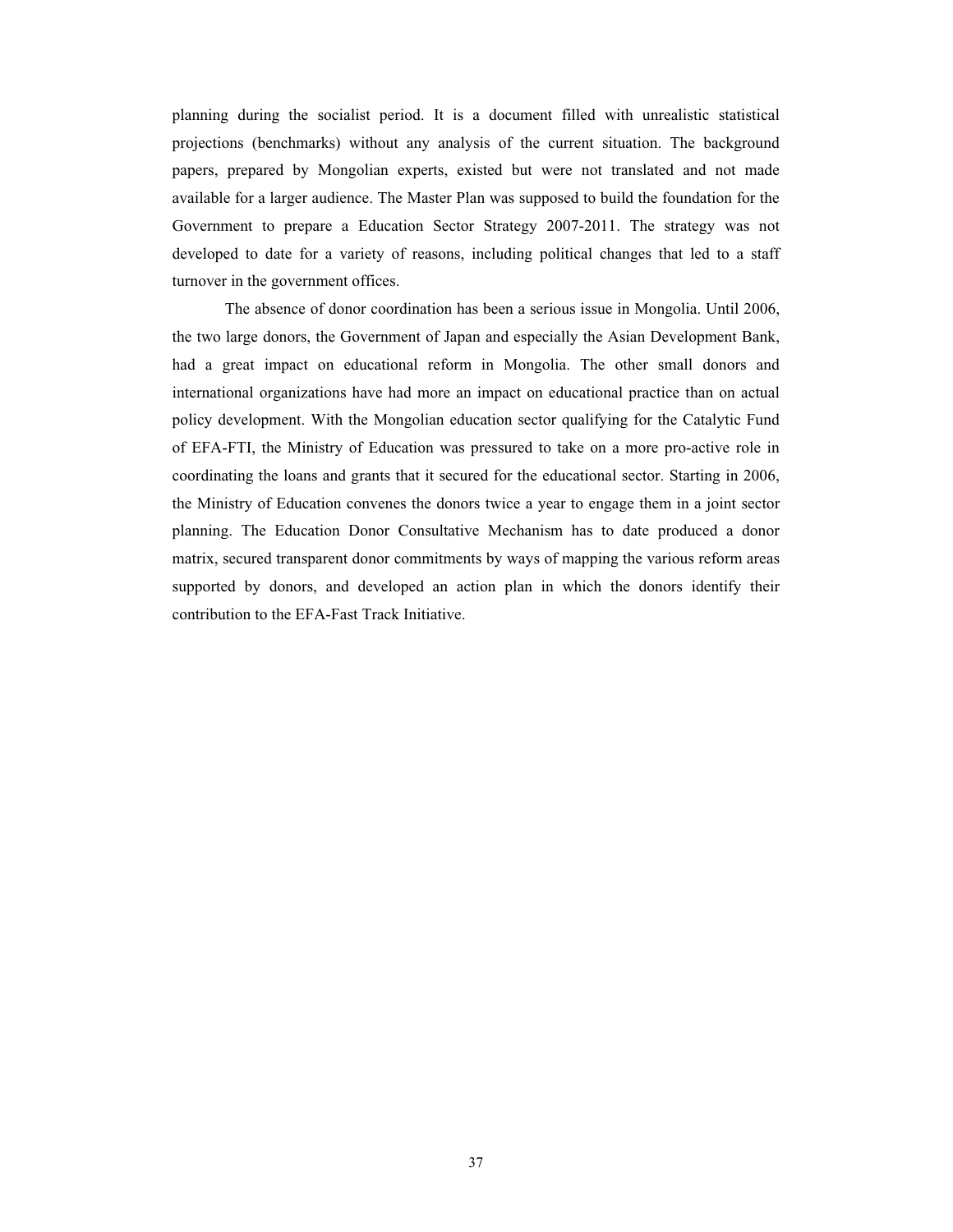#### **Bibliography**

Asian Development Bank [ADB] (2000). *Country Assistance Plan (2001-2003) – Mongolia.*  Manila: ADB.

Asian Development Bank [ADB] (2004). *Governance: Progress and Challenges in Mongolia.* Manila: ADB.

Asian Development Bank [ADB] and Ministry of Education, Culture and Science [MECS] (2005). *Mongolia Education Sector Review Study.* Report prepared by the team in support of the TA No. 4487-MON Third Education Development Project, Asian Development Bank. Manila and Ulaanbaatar: ADB and MECS.

Asian Development Bank [ADB] and World Bank (2005). *Country Gender Assessment.*  Manila and Washington: ADB and World Bank.

Batbayar, Ts. (2003). Foreign policy and domestic reform in Mongolia. *Central Asian Survey, 22 (1),* 45-49.

Fast Track Initiative [FTI] Secretariat (2006a). *Mongolia. Progress Towards Achievement of Education for All Goals. Assessment for the Fast Track Initiative.* May 22, 2006. Washington, D.C.: World Bank, FTI Secretariat.

Fast Track Initiative [FTI] Secretariat (2006b). *Technical Proposal for the Fast Track Initiative Catalytic Fund Grant in the Amount of US\$ 8.2 Million to Mongolia for "Education for All" Programme.* Dated: 5 December 2006. Washington, D.C.: World Bank, FTI Secretariat.

Government of Mongolia (1993). *Mongollia Sector Review. Mongolia Human Resource Development and Education Reform Project.* Dated: 21 December 1993*.* Ulaanbaatar: Government of Mongolia, Ministry of Science and Education.

Government of Mongolia (2004a). *Economic Growth Support Poverty Reduction Strategy. Implementation Progress Report 2004.* Ulaanbaatar: Government of Mongolia.

Government of Mongolia (2004b). *Millennium Development Goals: National Report on the Status of Implementation in Mongolia.* Ulaanbaatar: Government of Mongolia.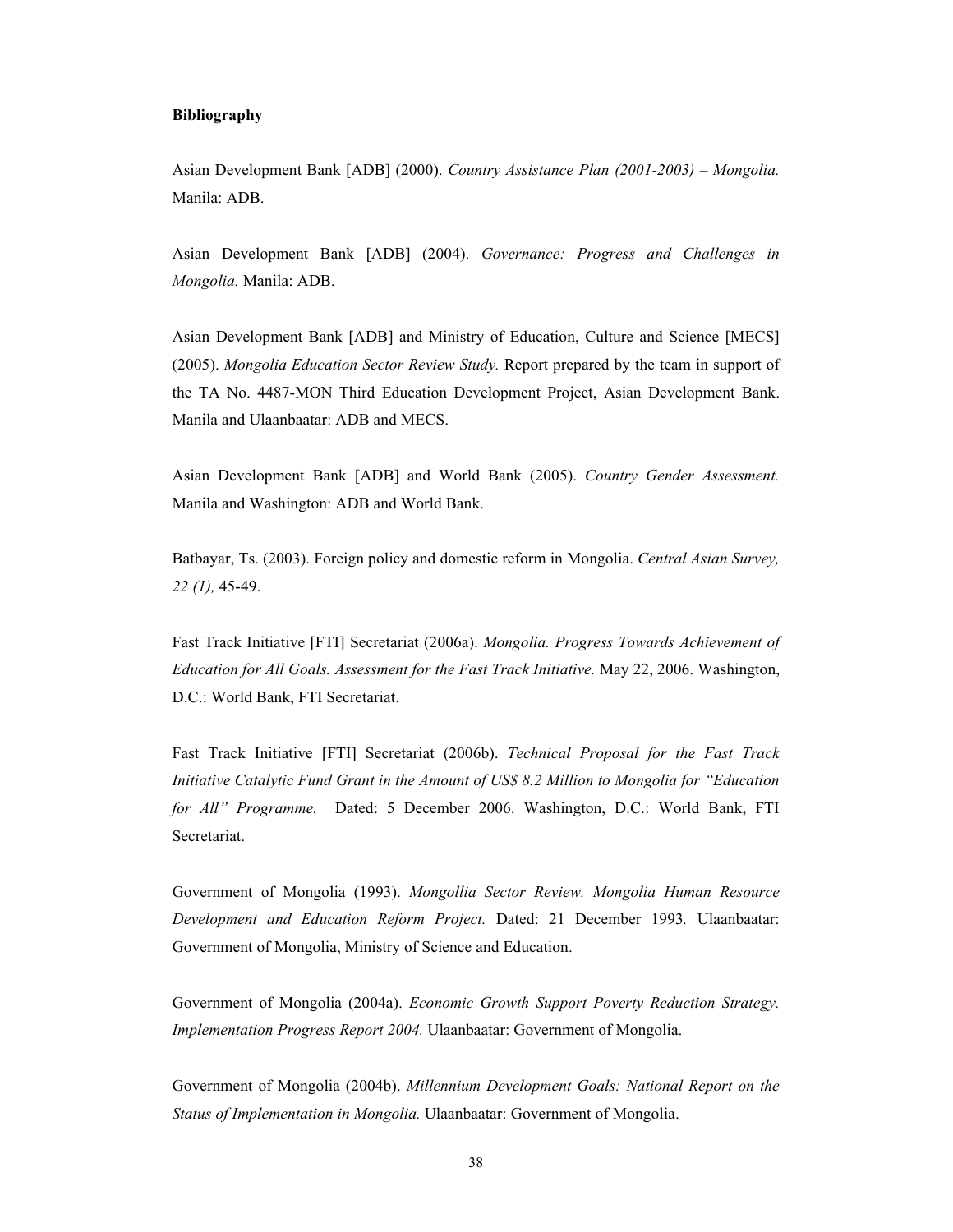Government of Mongolia (2006). *Master Plan to Develop Education of Mongolia in 2006- 2015.* Ulaanbaatar.

Government of Mongolia & United Nations Development Programme [UNDP] (2004). *Human Development Report Mongolia 2004.* Ulaanbaatar: UNDP.

Huang, S. S. (2005). *Education of Kazakh Children: A Situation Analysis.* Ulaanbaatar: Save the Children UK.

International Labour Organization [ILO] (2006). *Baseline Survey on Child Labour in the Informal Sector in Ulaanbaatar and Selected Aimag and Soum Centers of Mongolia.*  Ulaanbaatar: ILO, International Program on the Elimination of Child Labour.

Ministry of Education, Culture and Science [MECS] (2006). *Statistical Information for School Year 2005/06 (data base)*. Ulaanbaatar: MECS.

Ministry of Education, Culture and Science [MOECS] (2005). *Statistical Information for School Years 1991/2 - 2004/05* (data base). Ulaanbaatar: MOECS, Department of Monitoring.

Ministry of Science, Technology, Education and Culture [MOSTEC] (2000). *Mongolia Education Sector Strategy 2000-2005.* Ulaanbaatar: MOSTEC.

Ministry of Science, Technology, Education and Culture [MOSTEC], UNDP, UNESCO, UNICEF, UNFPA and World Bank (2000). *Mongolia National Report on Education for All Assessment - 2000.* Ulaanbaatar: MOSTEC.

Mittler, P. (1995). Special needs education: an international perspective. *British Journal of Special Education, 22 (3),* 105-108.

Mongolian Education Alliance [MEA] (2005). *The Mongolian Dropout Study.* Ulaanbaatar: MEA.

National Board for Children, Save the Children UK, UNICEF (2003). *The Living Conditions of the Children in Peri-Urban Areas of Ulaanbaatar.* Ulaanbaatar: National Board for Children.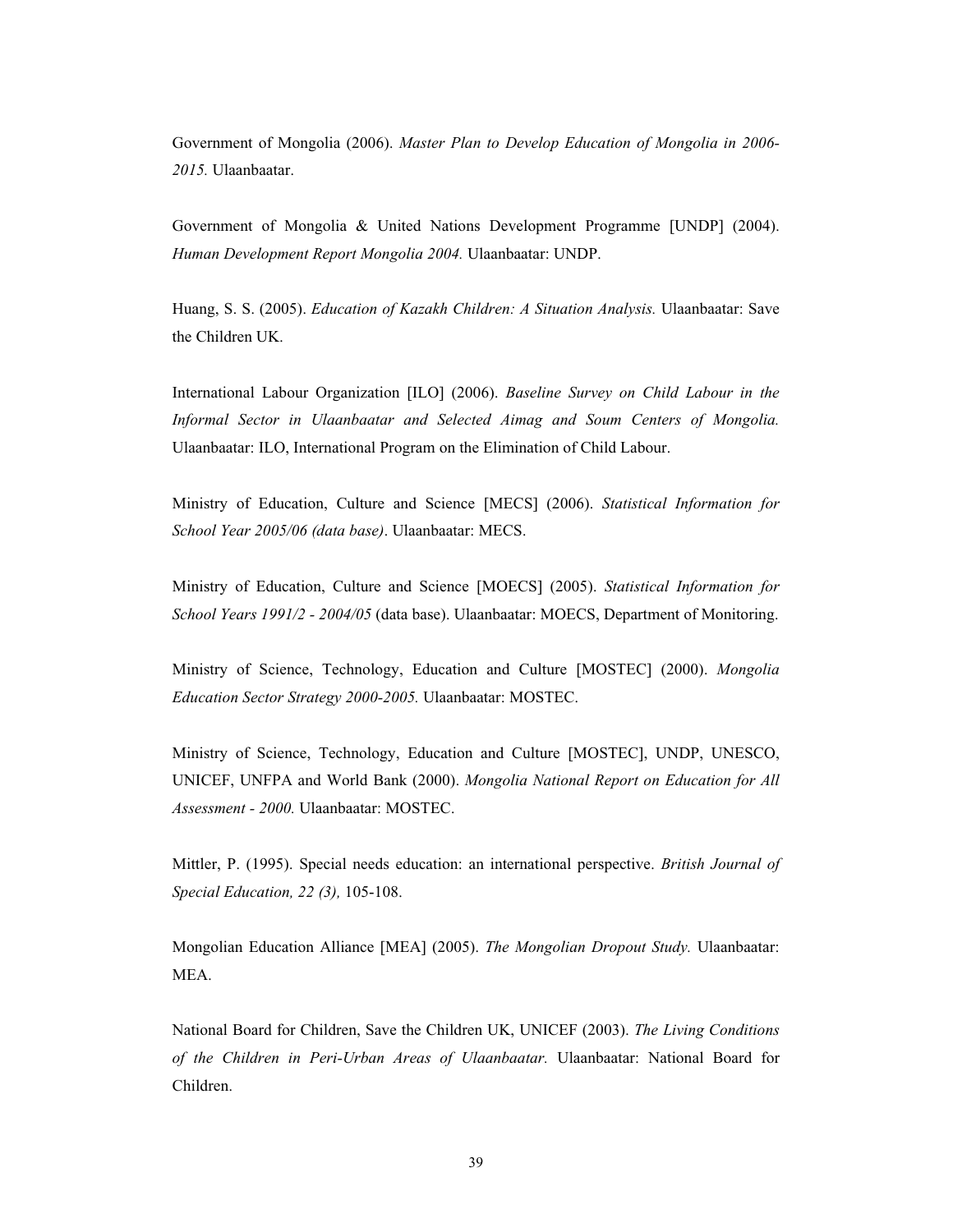National Statistical Office of Mongolia and World Bank (2001). *Mongolia Participatory Living Standards Assessment.* Ulaanbaatar: National Statistical Office.

Save the Children UK & National University of Mongolia (2005). *Children on the Move. Rura-Urban Migration and Access to Education in Mongolia.* Ulaanbaatar: Save the Children UK.

Steiner-Khamsi, G. and Nguyen, A. (2001). *Seasonal and Permanent Migration in Mongolia: A Preliminary Assessment of the Impact on Access and Quality of Education* (Education Sector Note). Washington, DC: The World Bank.

Steiner-Khamsi, G. and Stolpe, I. (2006). *Educational Import. Local Encounter with Global Forces in Mongolia.* New York: Palgrave.

United Nations Development Programme [UNDP] (2001). *Second Country Cooperation Framework for Mongolia (2002-2006). Session of September 10-14, 2001.* New York: UNDP.

UNESCO (2003). *EFA Global Monitoring Report 2003.* Paris: UNESCO.

UNICEF (2000). *Children and Women in Mongolia. Situation Analysis Report – 2000.*  Ulaanbaatar: UNICEF.

UNICEF, UNESCO, Education for All – Asia and the Pacific (2006). *Guidelines for the Asia and Pacific Education for All Mid-Decade Assessment: Identifying and Reaching the Unreached.* Draft. Bangkok: UNICEF East Asia and Pacific Regional Office.

World Bank (2002). *Public Expenditure and Financial Management Review. Bridging the Public Expenditure Management Gap.* Washington, D.C.: World Bank.

World Bank (2004). *Technical Assistance for Improved Education Expenditure in Mongolia. Final Report.* Dated: June 2004. Ulaanbaatar: 2004.

World Bank (2005a). *Being Left Out of Upper Secondary Schooling: Mongolia's Rural Poor (policy note).* Draft for Discussion with the Government of Mongolia. Dated: 22 June 2005. Washington, DC: East Asia and Pacific Region.